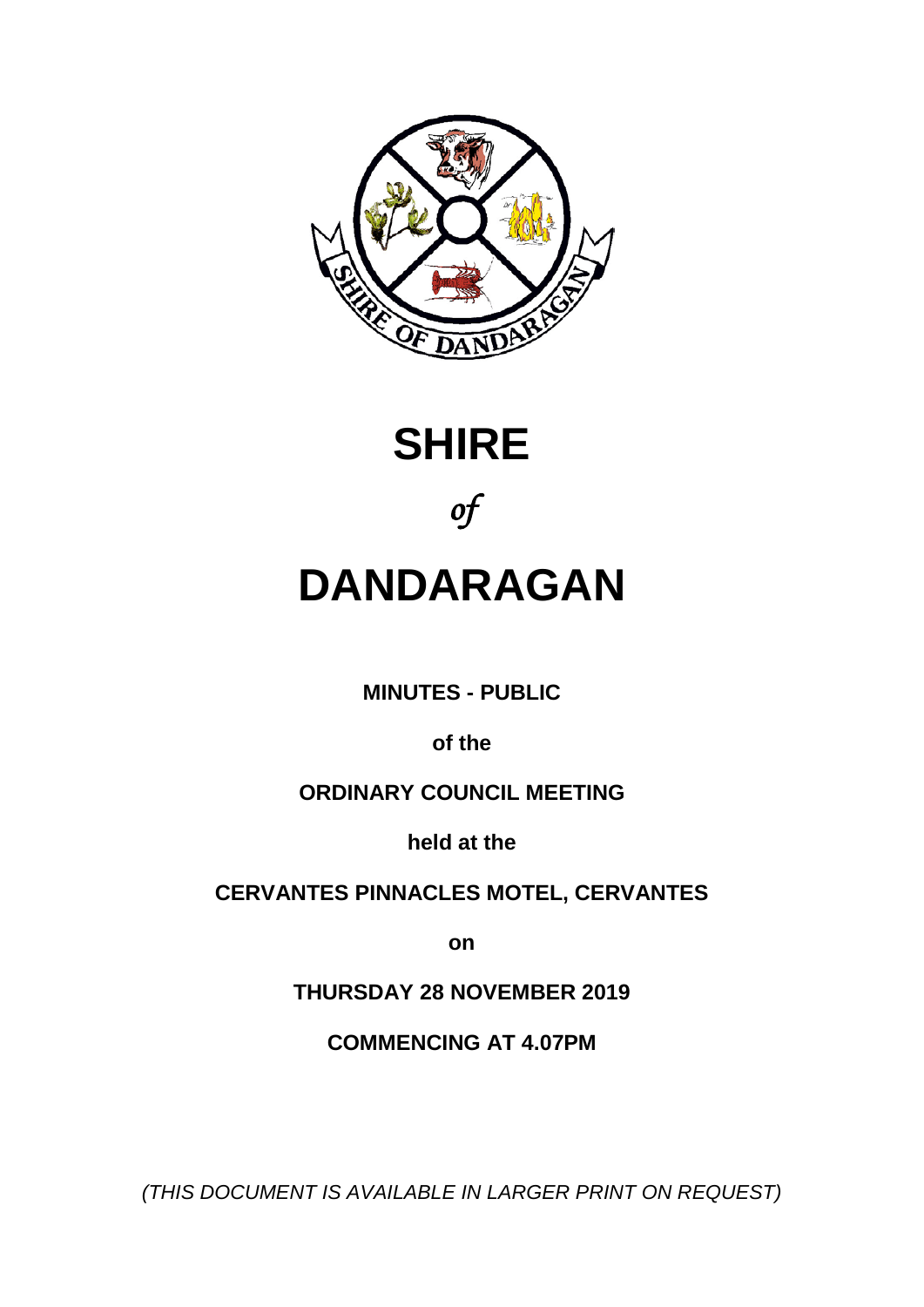# **Table of Contents**

| 1              |  |                                                      | <b>DECLARATION OF OPENING / ANNOUNCEMENT OF VISITORS  1</b>     |  |  |
|----------------|--|------------------------------------------------------|-----------------------------------------------------------------|--|--|
|                |  |                                                      |                                                                 |  |  |
|                |  |                                                      |                                                                 |  |  |
| $\mathbf{2}$   |  | RECORD OF ATTENDANCE / APOLOGIES / APPROVED LEAVE OF |                                                                 |  |  |
| 3              |  |                                                      | <b>RESPONSE TO PREVIOUS PUBLIC QUESTIONS TAKEN ON NOTICE  2</b> |  |  |
| 4              |  |                                                      |                                                                 |  |  |
| 5              |  |                                                      |                                                                 |  |  |
| 6              |  |                                                      |                                                                 |  |  |
|                |  |                                                      | 6.1 MINUTES OF THE ORDINARY COUNCIL MEETING HELD 24 OCTOBER     |  |  |
| $\overline{7}$ |  | <b>NOTICES</b>                                       | AND ANNOUNCEMENTS BY PRESIDING MEMBER                           |  |  |
| 8              |  |                                                      | PETITIONS / DEPUTATIONS / PRESENTATIONS / SUBMISSIONS  4        |  |  |
| 9              |  |                                                      |                                                                 |  |  |
|                |  |                                                      |                                                                 |  |  |
|                |  | 9.1.1                                                |                                                                 |  |  |
|                |  | 9.1.2                                                | LEASE OF FAMILY RESOURCE CENTRE TO COASTAL KIDS CARE INC  6     |  |  |
|                |  | 9.1.3                                                | FINANCIAL STATEMENTS - MONTHLY REPORTING FOR THE PERIOD         |  |  |
|                |  |                                                      |                                                                 |  |  |
|                |  |                                                      |                                                                 |  |  |
|                |  | 9.3.1                                                | RETROSPECTIVE DEVELOPMENT APPLICATION - LOT 165 WREN            |  |  |
|                |  | 9.3.2                                                | PROPOSED UPGRADES TO LIBERTY OIL CATABY ROADHOUSE  19           |  |  |
|                |  | 9.3.3                                                | PROPOSED MIXED-USE TOURIST DEVELOPMENT - LOT 62 ROBERTS         |  |  |
|                |  |                                                      |                                                                 |  |  |
|                |  | 9.4.1                                                | SHIRE OF DANDARAGAN - CORPORATE BUSINESS PLAN 40                |  |  |
|                |  | 9.4.2                                                |                                                                 |  |  |
|                |  |                                                      |                                                                 |  |  |
|                |  | 9.5.1                                                | SHIRE OF DANDARAGAN - OCTOBER 2019 COUNCIL STATUS               |  |  |
|                |  | 9.5.2                                                | SHIRE OF DANDARAGAN - INFRASTRUCTURE REPORT - NOVEMBER          |  |  |
|                |  | 9.5.3                                                | SHIRE OF DANDARAGAN - BUILDING STATISTICS - OCTOBER 2019  47    |  |  |
|                |  | 9.5.4                                                | SHIRE OF DANDARAGAN - PLANNING STATISTICS - OCTOBER 2019 47     |  |  |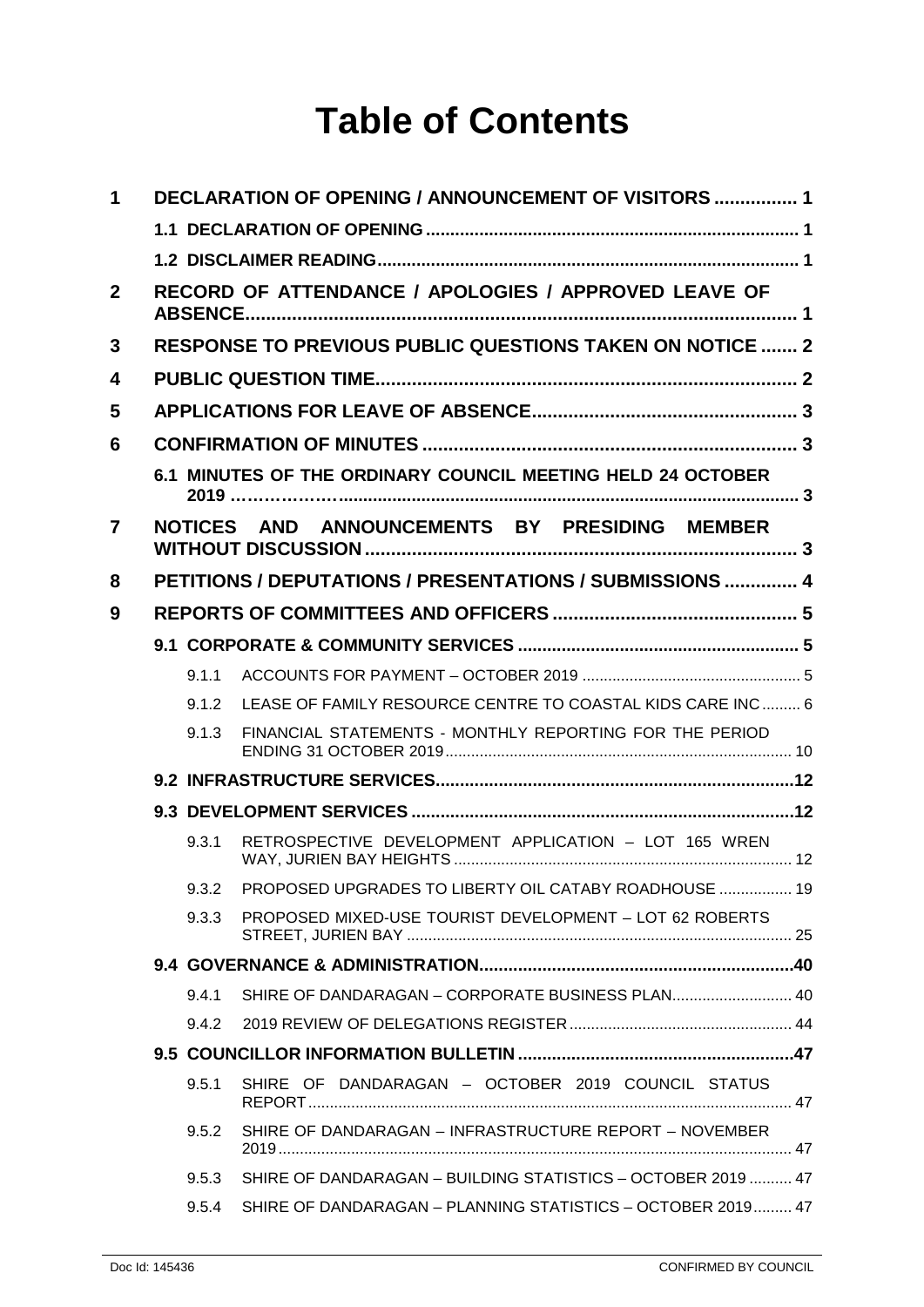|                 | 9.5.5 | SHIRE OF DANDARAGAN TOURISM / LIBRARY REPORT FOR                    |  |
|-----------------|-------|---------------------------------------------------------------------|--|
|                 | 9.5.6 | DEPARTMENT OF WATER AND ENVIRONMENTAL REGULATION -                  |  |
|                 | 957   |                                                                     |  |
|                 | 9.5.8 |                                                                     |  |
| 10              |       | NEW BUSINESS OF AN URGENT NATURE - INTRODUCED BY                    |  |
| 11              |       | CONFIDENTIAL ITEMS FOR WHICH MEETING IS CLOSED TO THE               |  |
|                 |       |                                                                     |  |
|                 |       |                                                                     |  |
|                 |       | 11.1.1 APPOINTMENT OF SENIOR EMPLOYEE - EXECUTIVE MANAGER           |  |
|                 |       | 11.1.2 PRIVATE AND CONFIDENTIAL - CHIEF EXECUTIVE OFFICER 2019/2020 |  |
|                 |       | 11.1.3 JURIEN BAY FORESHORE COMMERCIAL REQUEST FOR PROPOSAL         |  |
| 12 <sup>2</sup> |       | ELECTED MEMBERS MOTIONS OF WHICH PREVIOUS NOTICE HAS                |  |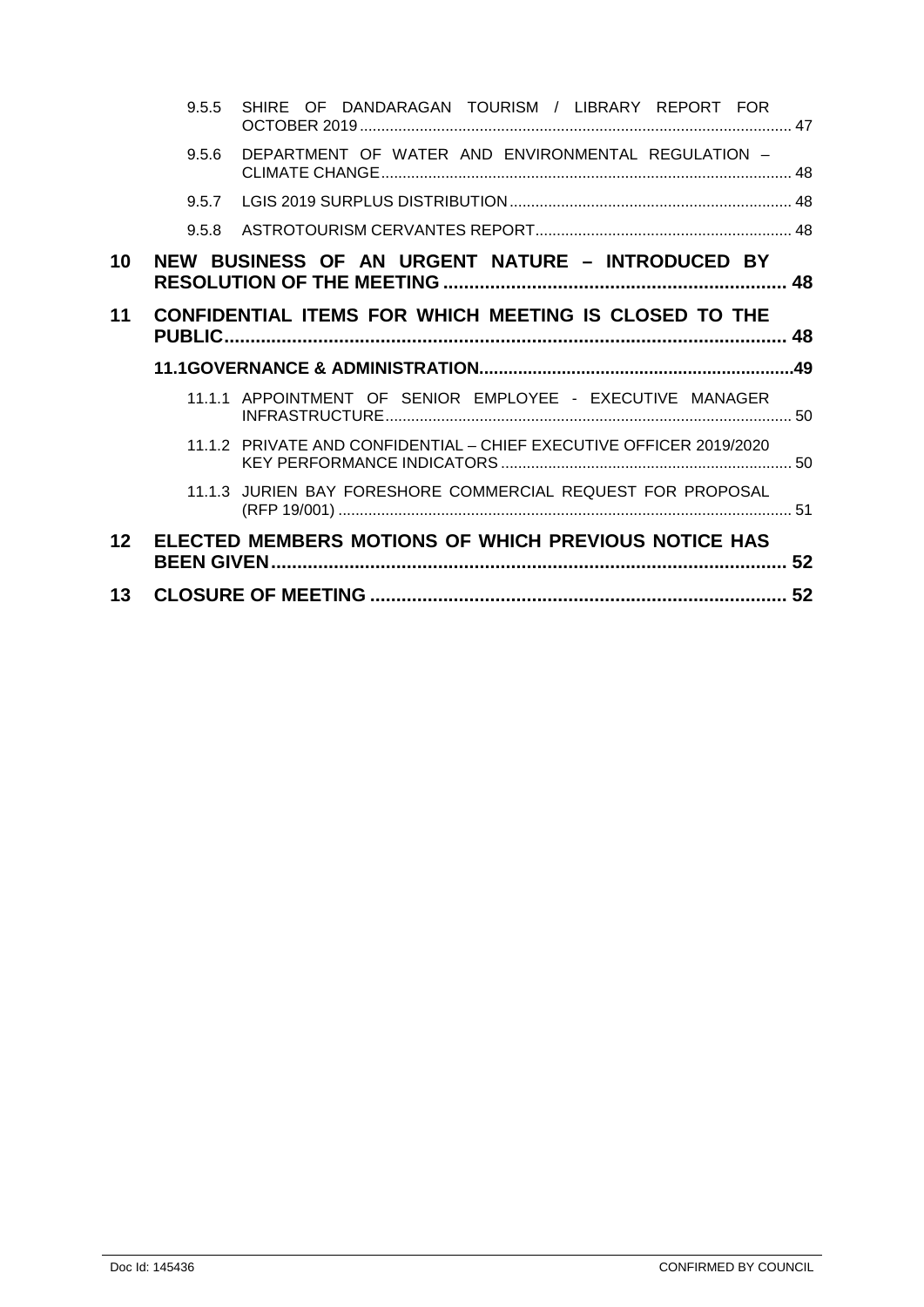#### <span id="page-3-0"></span>**1 DECLARATION OF OPENING / ANNOUNCEMENT OF VISITORS**

#### <span id="page-3-1"></span>**1.1 DECLARATION OF OPENING**

The Shire President declared the meeting open at 4.07pm and welcomed those present.

*"I would like to acknowledge the traditional owners of the land we are meeting on today, the Yued people of the great Nyungar Nation and we pay our respects to Elders both past, present and emerging."*

#### <span id="page-3-2"></span>**1.2 DISCLAIMER READING**

The disclaimer was read aloud as there were 5 members of the public present.

*"No responsibility whatsoever is implied or accepted by the Shire of Dandaragan for any act, omission, statement or intimation occurring during this meeting.*

*It is strongly advised that persons do not act on what is heard, and should only rely on written confirmation of Council's decision, which will be provided within fourteen days."*

## <span id="page-3-3"></span>**2 RECORD OF ATTENDANCE / APOLOGIES / APPROVED LEAVE OF ABSENCE**

#### **Members**

Councillor L Holmes (President) Councillor P Scharf (Deputy President) Councillor J Clarke Councillor W Gibson Councillor D Richardson Councillor R Rybarczyk Councillor R Shanhun Councillor D Slyns

#### **Staff**

Mr B Bailey (Chief Executive Officer) Mr S Clayton (Executive Manager Corporate & Community Services)<br>Mr D Chidlow (Executive Manager Development Services) (Executive Manager Development Services) Mr R Mackay (Planning Officer)<br>Ms T O'Gorman (Economic & Club Development Officer) Ms T O'Gorman (Economic & Club Development Officer)<br>
Ms M Perkins (Manager Community & Customer Service) Ms M Perkins (Manager Community & Customer Service)<br>Mr B Pepper (Coordinator Infrastructure Services) (Coordinator Infrastructure Services)

#### **Apologies**

#### **Approved Leave of Absence** Councillor A Eyre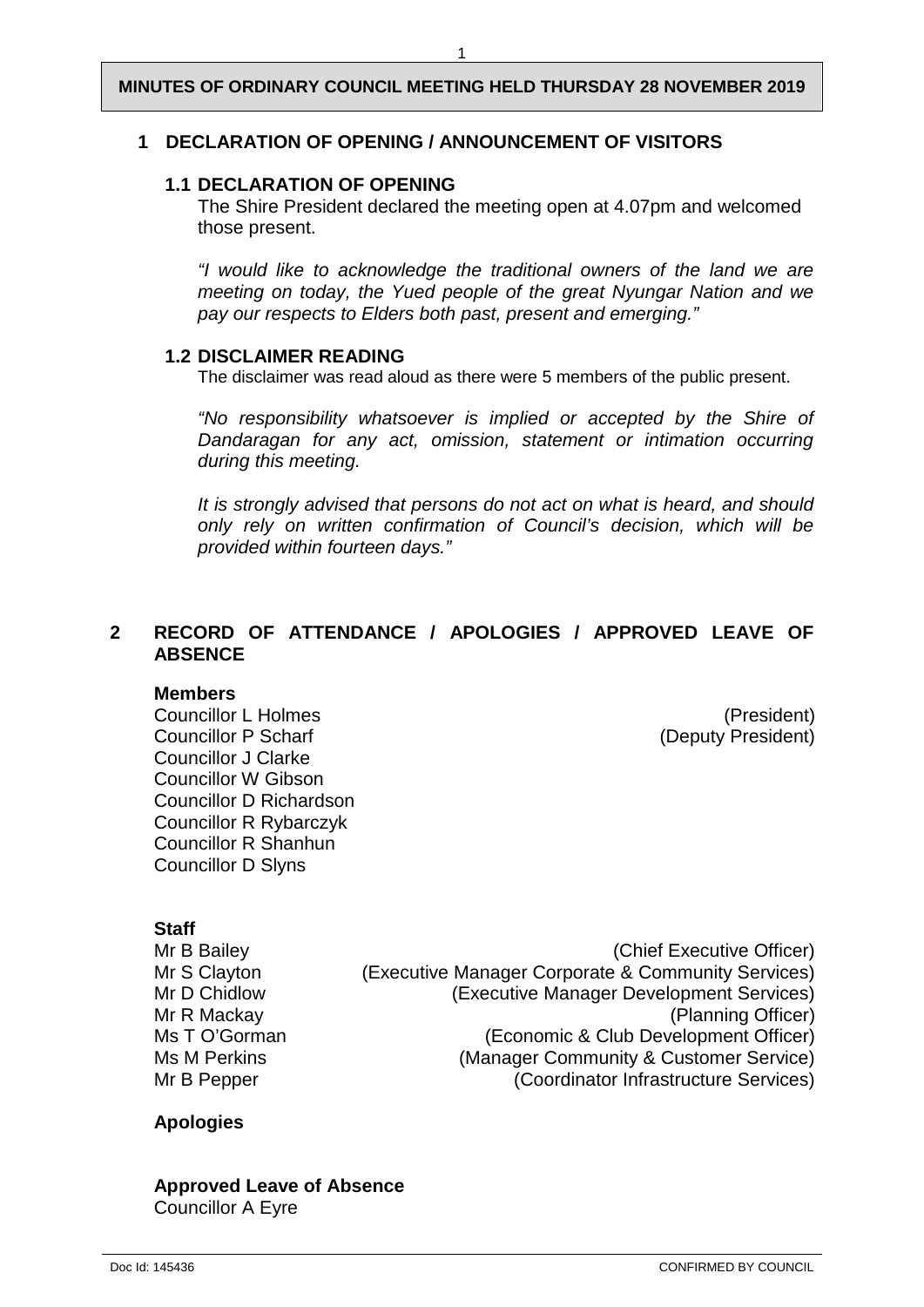$\mathfrak{p}$ 

## **Observers**

Mr K Howe, Ms S McMahon, Ms C Hayman, Ms L Waters and Mr P House

## <span id="page-4-0"></span>**3 RESPONSE TO PREVIOUS PUBLIC QUESTIONS TAKEN ON NOTICE**

Nil

## <span id="page-4-1"></span>**4 PUBLIC QUESTION TIME**

Mr Ian Kelly asked the following questions:

1. Have the Shire conducted a survey to find out whether the ratepayers and residents of Jurien Bay would agree for the Shire to give a developer part of a road and road reserve that belongs to the general public, that no developer has any entitlement to?

*The Planning Officer responded by outlining the land swap/road realignment was first put forward as part of the 2008 Jetty Redevelopment Masterplan by landscape architects contracted by the Shire. Based on Council's endorsement of the masterplan the developer of Lot 62 Roberts Street proposed the subject design basis for their development. The resulting statutory planning dealings of the initial development application, rezoning of the property, endorsement of the local development plan and the this item, have all sought consultation in accordance with State planning legalisation with a number of community engagement sessions where seen fit.*

*The Executive Manager Development Services further stated Council is not the decision maker for item, but only a recommending body as the decision rests with the Midwest Wheatbelt Joint Development Assessment Panel.*

2. Have the Shire conducted a survey to find out whether the ratepayers and residents of Jurien Bay was to have a group of multi storey developments in town that are above 2 storeys in height?

*The Executive Manager Development Services stated the answer to this question is of the same reasoning for the first answer. Nonetheless, it was outlined in the drafting of the rezoning documentation a Tourism Taskforce consisting of Shire, Tourism WA and Department of Planning staff was formed to ensure a good planning outcome for the site (and Jurien Bay on the whole) in terms of the major design aspects.*

3. Have the Shire formulated a parking plan that will be able to accommodate public car-parking for cars, tourist buses, caravans and motorhomes for the people that wan to view the bay of Jurien Bay or to utilise Dobbyn Park, the BBQ's, the jetty & the beaches that are all currently accessed from Heaton Street? Can the Council confirm that the car-parking that has already been provided in the commercial district to service the shops & businesses, will not be utilised for public car / vehicle parking for those wanting to visit the above mentioned areas, should the proposed development proceed?

*The Planning Officer stated in regards to proposal that a condition of approval has been put forward to ensure the upgrade/replacement of street parking on the streets of Roberts, Heaton and Sandpiper will be undertaken prior to the realignment of Heaton Street and the commencement of Building H.*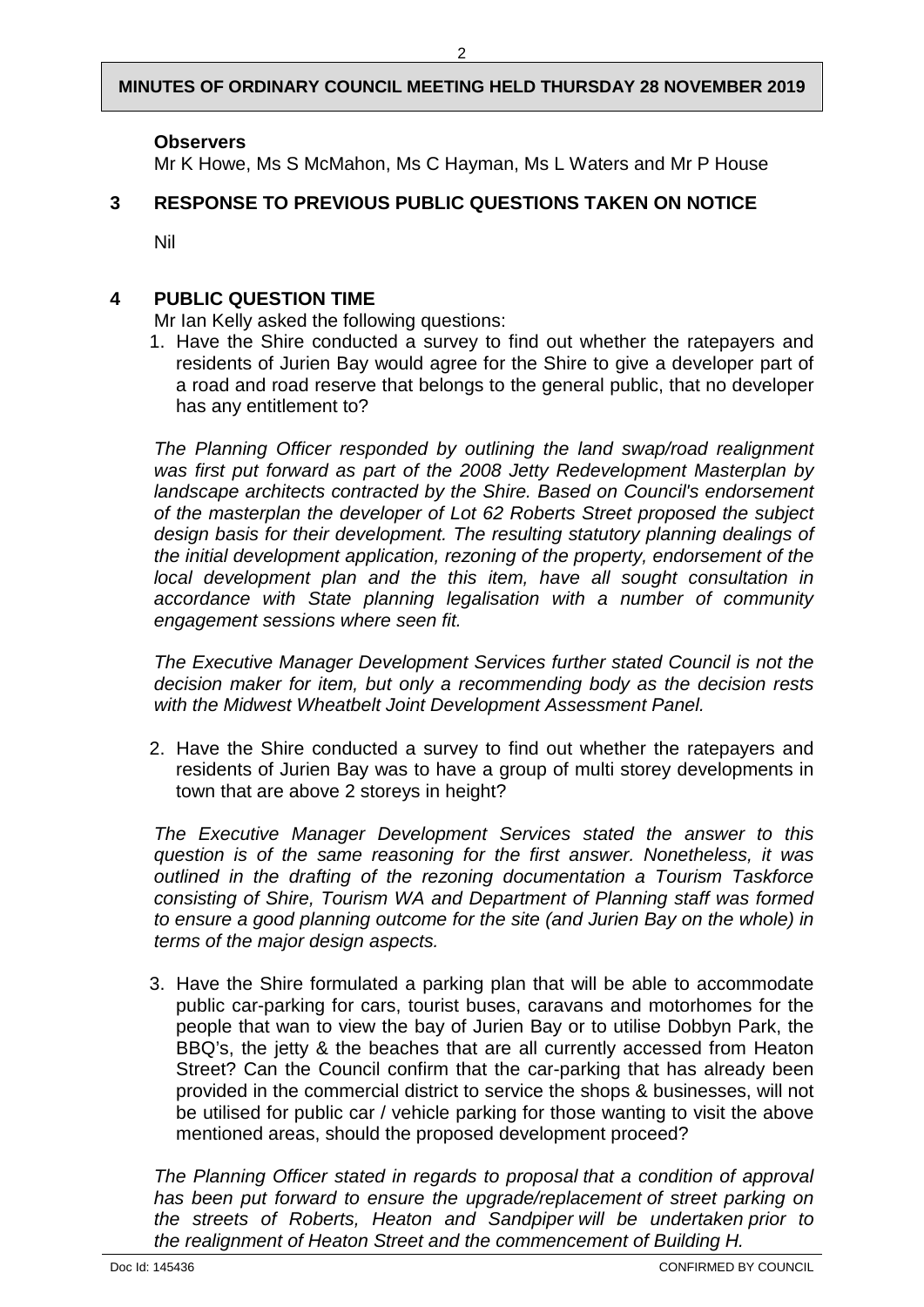*He further outlined street parking in the vicinity of the development is currently being considered in the current Jurien Bay Foreshore Masterplan project and noted interested people had been directed to engage in this project for their current parking concerns.*

*The Planning Officer also stated the Shire has been undertaking a signage review via a working group, with modern way-finding being considered to direct traffic more efficiently throughout Jurien Bay.*

Mr Kerry Howe enquired about the progress of public consultation on Memorial Park.

*The Executive Manager Development Services responded by saying that the Shire had a number of other public consultation projects underway at present however the consultation on Memorial Park was scheduled for December.* 

## <span id="page-5-0"></span>**5 APPLICATIONS FOR LEAVE OF ABSENCE**

**COUNCIL DECISION**

**Moved Cr Gibson, seconded Cr Slyns That the following request for leave of absence be approved: Cr Richardson – 8 December 2019 to 17 January 2020 inclusive Cr Clarke – 19 December 2019**

**CARRIED 8 / 0**

## <span id="page-5-2"></span><span id="page-5-1"></span>**6 CONFIRMATION OF MINUTES**

**6.1 MINUTES OF THE ORDINARY COUNCIL MEETING HELD 24 OCTOBER 2019**

#### **COUNCIL DECISION**

**Moved Cr Scharf, seconded Cr Richardson That the minutes of the Ordinary Meeting of Council held 24 October 2019 be confirmed.** 

**CARRIED 8 / 0**

## <span id="page-5-3"></span>**7 NOTICES AND ANNOUNCEMENTS BY PRESIDING MEMBER WITHOUT DISCUSSION**

<span id="page-5-4"></span>Cr Holmes made note of the recent report prepared by the University of Western Australia, commissioned by Local Government Professionals WA titled From Workplace Stress to Workplace Wellness.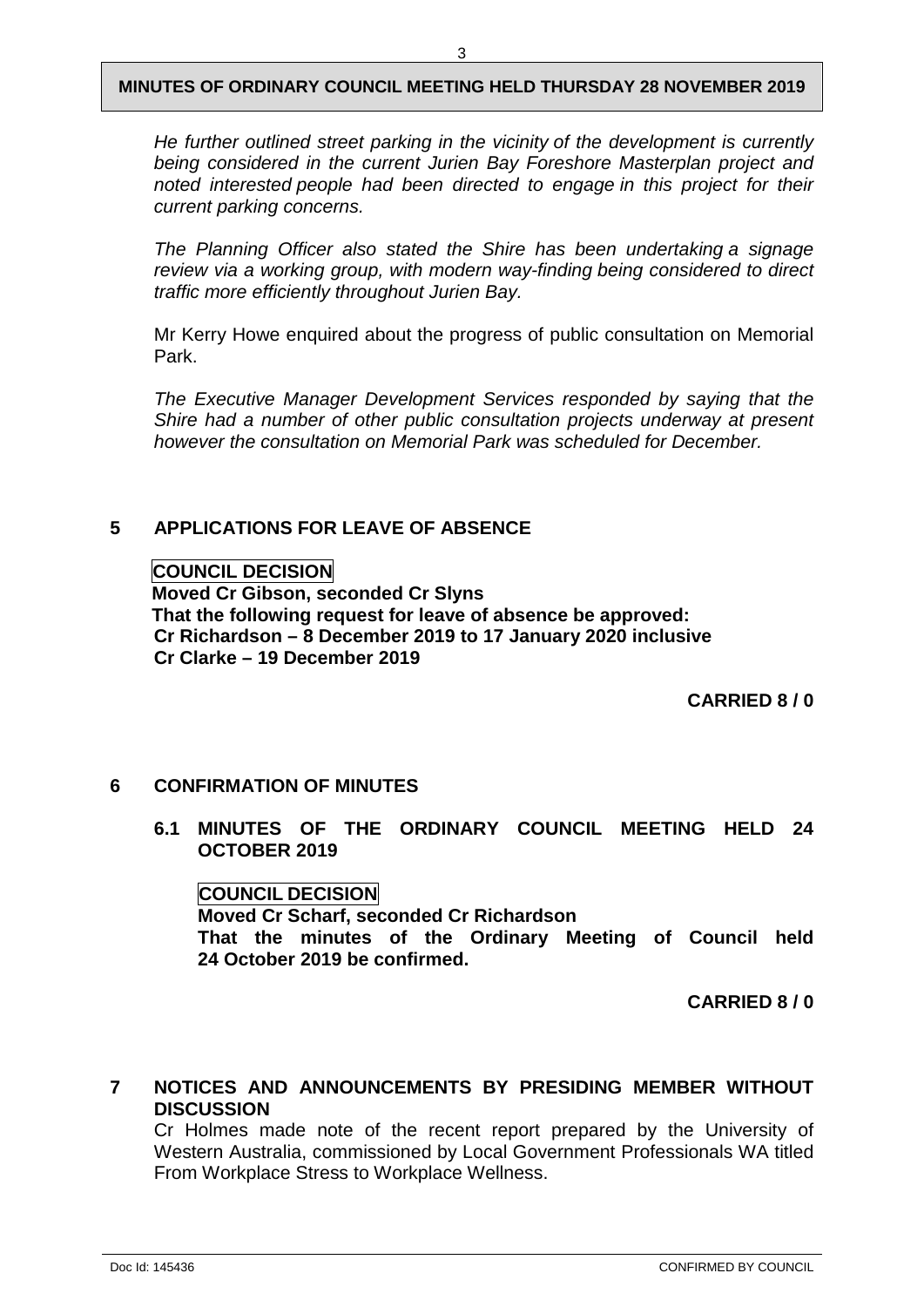## **8 PETITIONS / DEPUTATIONS / PRESENTATIONS / SUBMISSIONS**

Nil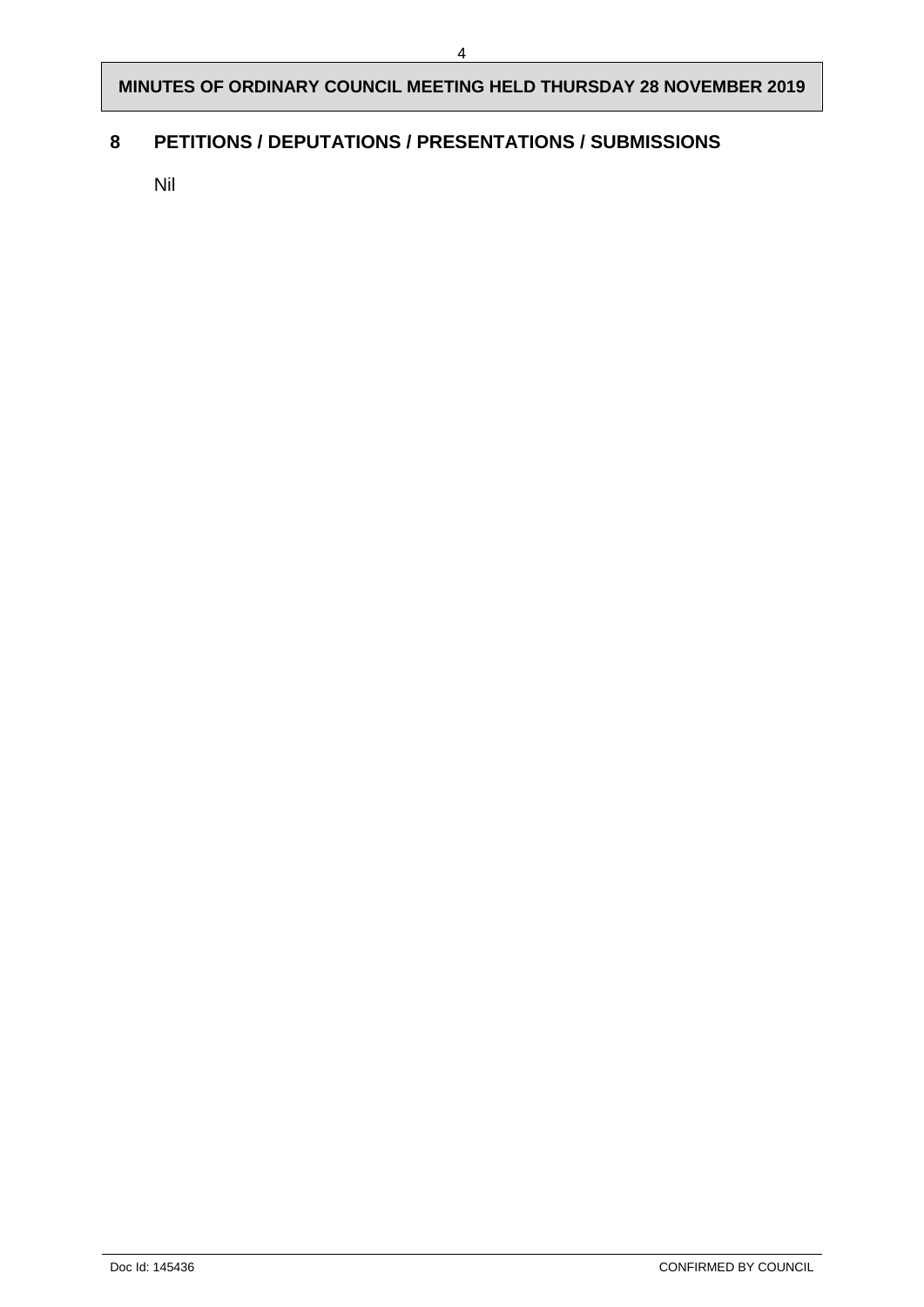#### <span id="page-7-1"></span><span id="page-7-0"></span>**9 REPORTS OF COMMITTEES AND OFFICERS**

## <span id="page-7-2"></span>**9.1 CORPORATE & COMMUNITY SERVICES**

#### **9.1.1 ACCOUNTS FOR PAYMENT – OCTOBER 2019**

| Location:<br>Applicant: | Shire of Dandaragan<br>N/A                                                         |     |  |
|-------------------------|------------------------------------------------------------------------------------|-----|--|
| Folder Path:            | Business Classification Scheme / Financial Management /<br>Creditors / Expenditure |     |  |
| Disclosure of Interest: | None                                                                               |     |  |
| Date:                   | 15 November 2019                                                                   |     |  |
| Author:                 | Scott Clayton, Executive Manager<br>Corporate                                      | - & |  |
|                         | <b>Community Services</b>                                                          |     |  |
| Senior Officer:         | Brent Bailey, Chief Executive Officer                                              |     |  |

#### PROPOSAL

To accept the cheque, EFT and direct debit listing for the month of October 2019.

#### BACKGROUND

As part of the Local Government Act 1995, Financial Management Regulations 1996, a list of expenditure payments is required to be presented to Council.

#### COMMENT

The cheque, electronic funds transfer (EFT) and direct debit payments for October 2019 totalled \$986,053.49 for the Municipal Fund.

Should Councillors wish to raise any issues relating to the October 2019 Accounts for payment, please do not hesitate to contact the Executive Manager Corporate and Community Services prior to the Council Meeting, in order that research can be undertaken and details provided either at the time of the query or at the meeting.

#### **CONSULTATION**

Chief Executive Officer

#### STATUTORY ENVIRONMENT

 Regulation 13 of the Local Government Financial Management Regulations 1997.

#### POLICY IMPLICATIONS

There are no policy implications relevant to this item.

#### FINANCIAL IMPLICATIONS

There are no adverse trends to report at this time.

#### STRATEGIC IMPLICATIONS

There are no strategic implications relevant to this item.

#### ATTACHMENTS

Circulated with the agenda are the following items relevant to this report: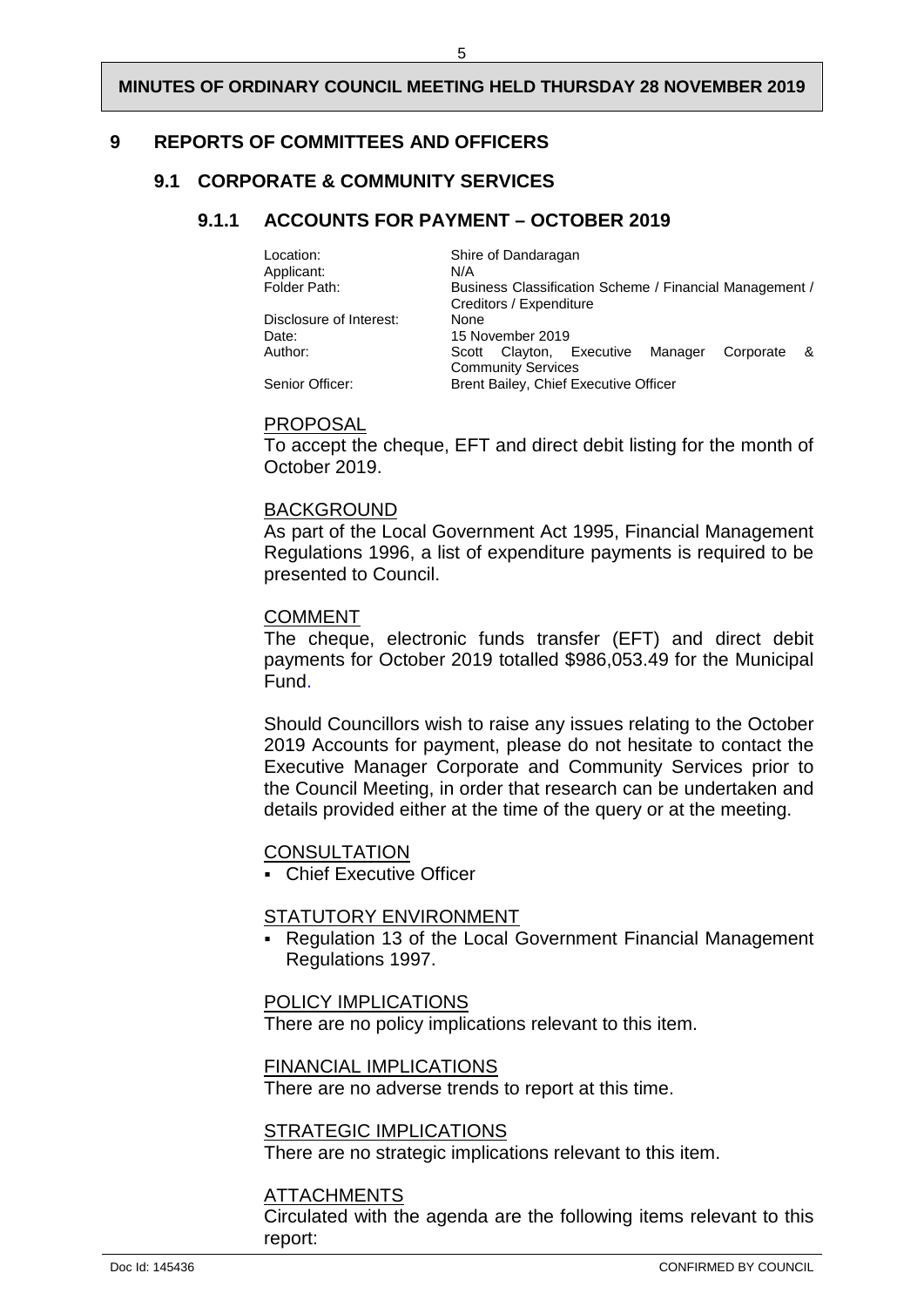Cheque, EFT and direct debit listings for October 2019 (Doc Id: 144455)

*(Marked 9.1.1)*

VOTING REQUIREMENT Simple majority

## **OFFICER RECOMMENDATION / COUNCIL DECISION**

**Moved Cr Shanhun, seconded Cr Richardson That the Cheque and EFT listing for the period ending 31 October 2019 totalling \$986,053.49.**

**CARRIED 8 / 0** 

## <span id="page-8-0"></span>**9.1.2 LEASE OF FAMILY RESOURCE CENTRE TO COASTAL KIDS CARE INC**

Location: Jurien Bay<br>Applicant: Coastal Kid

Disclosure of Interest:<br>Date: Date: 31 October 2019<br>
Author: Tony O'Gorman.

Applicant: Coastal Kids Care Inc.<br>
Folder Path: Classification<br>
Rusiness Classification Business Classification Scheme / Council Properties / Leasing Out / Community Centres Tony O'Gorman, Economic and Club Development **Officer** Senior Officer: Brent Bailey, Chief Executive Officer

#### PROPOSAL

To provide Coastal Kids Care with a lease over the entire Family Resource Centre located at Lot 128 Bayliss Street.

#### BACKGROUND

Coastal Kids Care (CKC) has held a lease over a portion of the Family Resource Centre Lot 128 Bayliss Street since 2004 on five year lease terms. The remaining part of the building not under formal lease consists of a multipurpose room, internal and external store area, toilets and three small offices.

CKC hire the multipurpose room on a three year rotational basis to conduct afterschool and vacation care. The lease is now due for renewal and it is proposed that a lease over the entire building is entered into given they are the primary user of the facility and most other community groups now utilise the civic centre for meetings and functions.

This proposal would see CKC responsible for hiring, cleaning and management of the multipurpose room, toilets and offices located in the western end of the building rather than the Shire managing this end of the building.

Fees for the hire of the multipurpose room are currently paid to the Shire, with fees set as part of the Shire budget under fees and charges.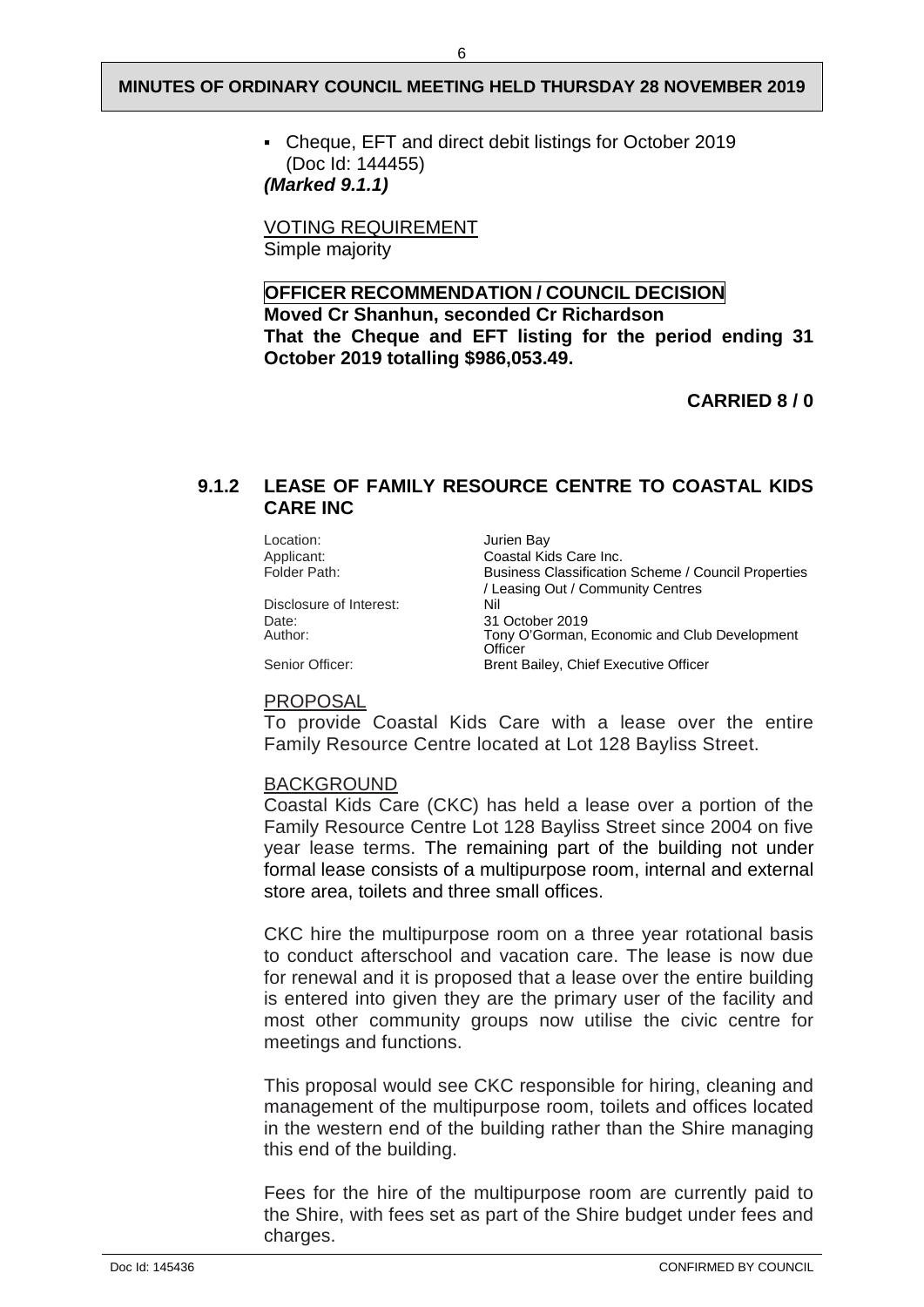7

The only other group regularly using the multipurpose room is the Jurien Bay Playgroup Inc. CKC sees the Playgroup as an essential part of their future as the participants of the playgroup are also likely to utilise the services offered by CKC. While there has been some issues between the two groups in the past the author has met with both parties and the groups now see this proposal as means to work closer together and this expanded lease is seen by both groups as a positive step forward.

## COMMENT

The Shire currently provides maintenance to the building and grounds. Cleaning to the western end of the building not currently under the lease agreement with CKC and is undertaken by the Shire. This proposal would hand over the cleaning obligations for the entire building to CKC. The additional costs of cleaning would be offset by occasional hire of the multi-purpose room but is not expected to increase their costs materially.

The proposed lease arrangement provides a subsidy for energy usage, water usage and insurance for the building in line with the Shire's existing levels of expenditure on the facility. This is funded by the Department for Communities who provide an annual contribution towards the facility to the Shire. The arrangement is in place until 2027 and this lease has been drafted with an end date to coincide with this funding period.

The core aims of this lease arrangement is to reduce the tenure complexities associated with the facility. At present while there is generally only one primary user of the facility, access to the facility is managed by a lease, hire arrangement and requires multiple parties to coordinate cleaning and basic maintenance. The change in tenure arrangements will set the CKC as the building manager who will liaise with Shire staff to ensure regular maintenance obligations are met. Protections have been written into the lease document to ensure Playgroup retains regular access at an affordable cost.

In addition, given the whole facility will be managed by CKC, this should simplify their licensing arrangements and allow them more space to provide a better standard of service to the community.

## **CONSULTATION**

- Coastal Kids Care Inc.
- Jurien Bay Playgroup Inc.

## STATUTORY ENVIRONMENT

Local Government Act 1995 Section 3.58 requires that the disposal of property whether by sale or lease be advertised for a period of two weeks.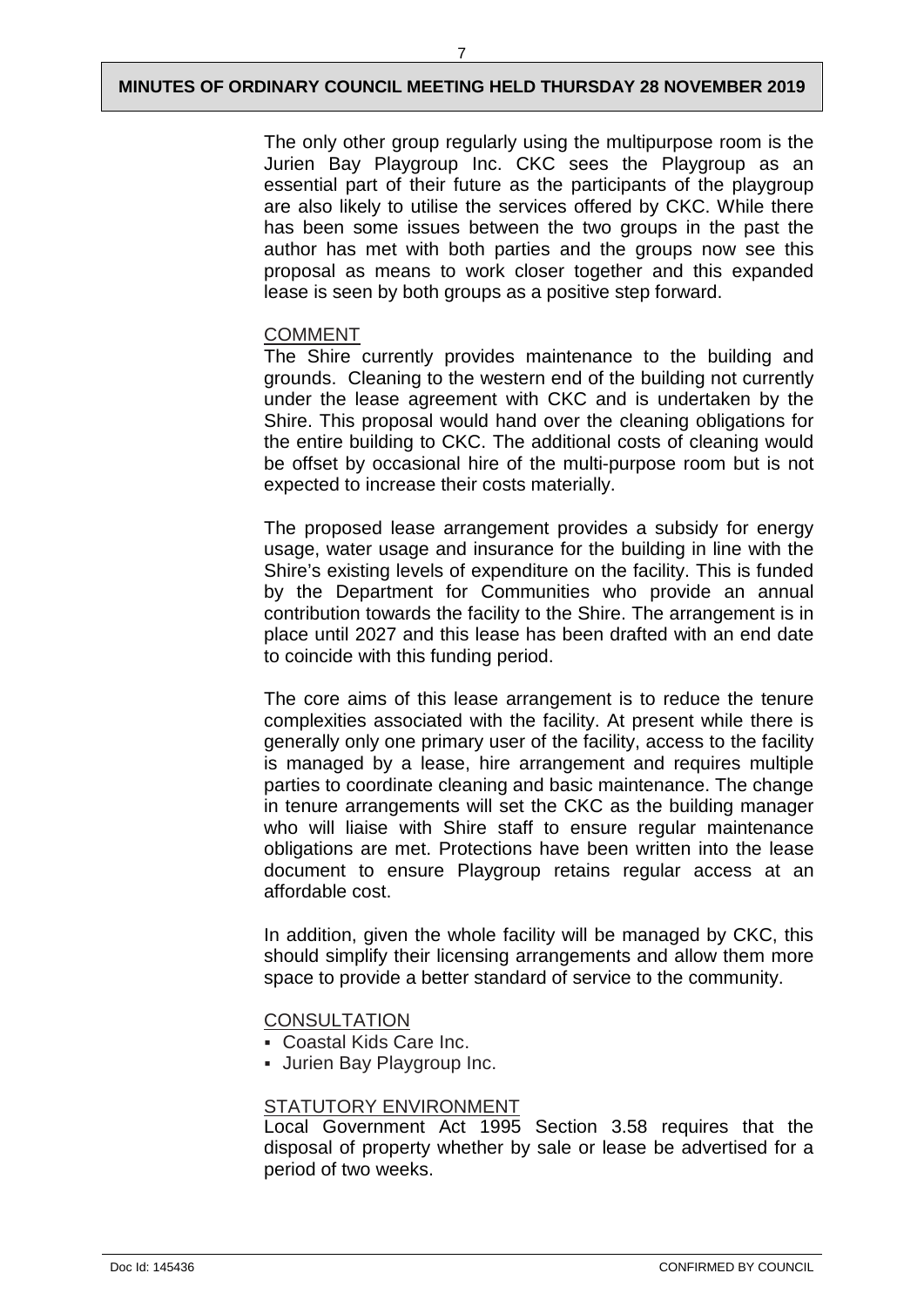There is an exemption provided under Functions and General Regulations, regulation 30 which is appropriate for not profit community groups as applicable in this case.

## *3.58. Disposing of property*

*(1) In this section —*

*dispose includes to sell, lease, or otherwise dispose of, whether absolutely or not;*

*property includes the whole or any part of the interest of a local government in property, but does not include money*

#### *30. Dispositions of property excluded from Act s. 3.58*

- *(1) A disposition that is described in this regulation as an exempt disposition is excluded from the application of section 3.58 of the Act.*
- *(2) A disposition of land is an exempt disposition if —*
	- (b) the land is disposed of to a body, whether incorporated or  $not -$

## *(i) the objects of which are of a charitable, benevolent, religious, cultural, educational, recreational, sporting or other like nature; and*

 *(ii) the members of which are not entitled or permitted to receive any pecuniary profit from the body's transactions;*

## POLICY IMPLICATIONS

This piece of land is freehold as the Shire does not have a policy specifically dealing with freehold the Shire's Reserve Policy has been used as a guide.

6.2 - C-6R02 – Reserves

*OBJECTIVE* 

*To provide guidance regarding the usage and leasing arrangement of Shire Reserves*

## *Policy Statement*

#### *1. Lease Provisions - Reserves*

*Where Council resolves to lease a Reserve Vested in its control or resolves to lease land owned by it to a local sporting or community organisation, the following notes are to form the basis for the lease agreement:*

- *(a) Length of lease to be for twenty-one (21) years unless otherwise terminated. (Maximum permissible under management order).*
- *(b) Annual rental to be "a peppercorn".*
- *(c) The Lessee shall not carry out any permanent structural improvements on the reserve without the prior written approval from the Council.*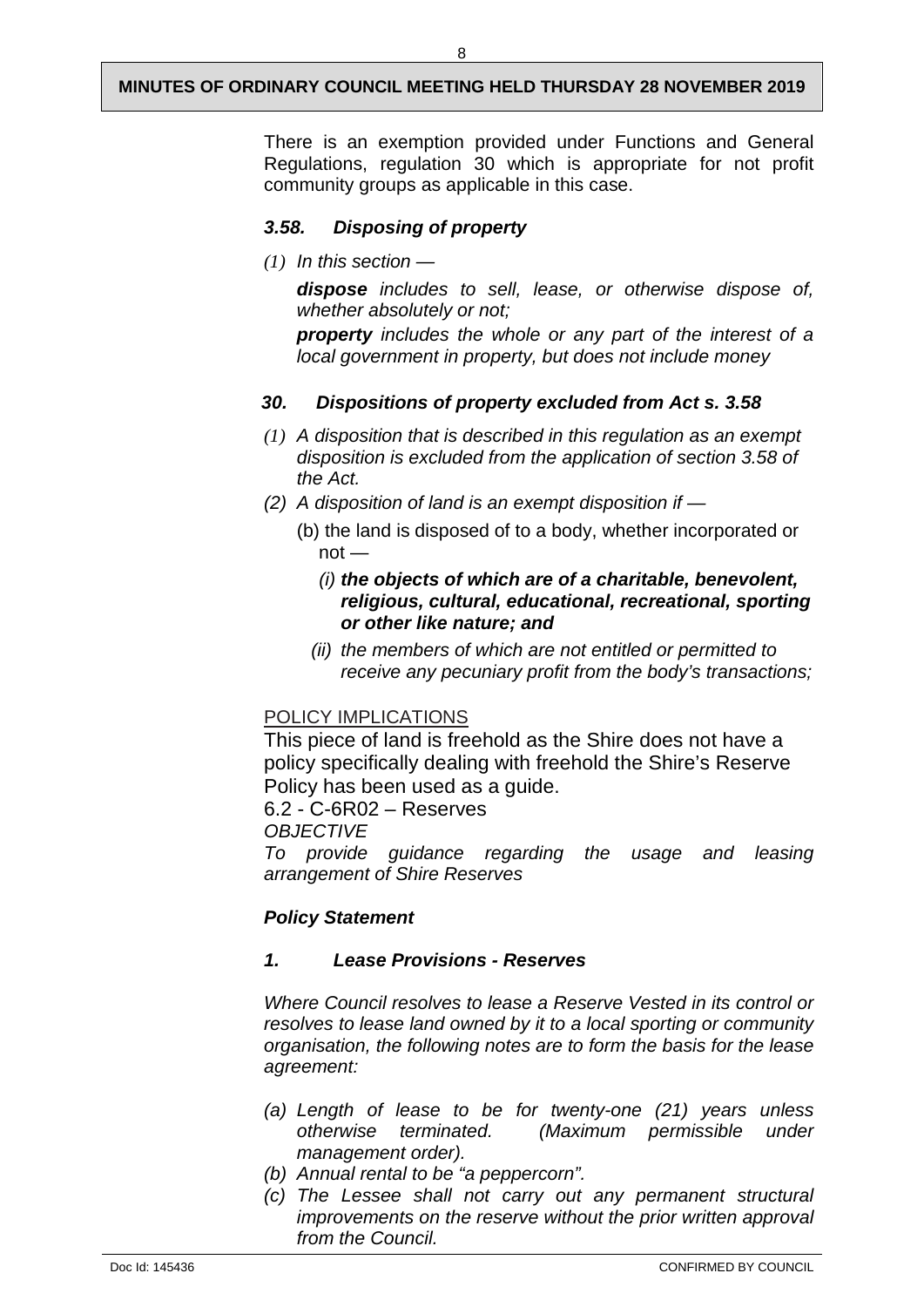- *(d) All structural improvements on the reserve shall be and remain at law, the property of the Shire. The Club shall have the sole use, benefit and enjoyment of the reserve and all structural improvements thereon during the operation of the lease.*
- *(e) The Lessee shall comply with all Acts of Parliament, Orders, Regulations, Local Laws, etc, that apply to the reserve and structural improvements.*
- *(f) The Lessee shall keep the Reserve area and all structural improvements in a maintained, clean and tidy condition at all times and shall comply with any directions of the Council that may be issued requiring works to have the Reserve area and structural improvements placed in a maintained, clean and tidy condition.*
- *(g) The Lessee shall not disturb the surface soil and vegetation in a manner likely to cause erosion. If erosion damage does occur, the Club shall take remedial action as directed by the Council.*
- *(h) The Lessee shall permit the Shire's officers access to the Reserve and structural improvements at all reasonable times to ensure that the lease conditions are being complied with.*
- *(i) The lease may be terminated by the Council if the Club fails to comply with provisions of the lease agreement. The Council shall give the Lessee at least thirty (30) days notice in writing requiring the Club to rectify the breach of lease before taking action to terminate the lease under this provision.*
- *(j) The Lessee shall not assign or part with possession of any Crown lease without prior approval from the Council and the responsible Minister.*
- *(k) The Lessee shall meet all costs in relation to preparing and stamping the lease document.*
- *(l) Any leases entered into relating to Council's Reserves are to include a plan completed by a licensed surveyor depicting the area of land to be leased as an attachment to the lease document.*

## FINANCIAL IMPLICATIONS

The Shire will lose the income associated with the fees paid by the Jurien Bay Playgroup Inc. currently around \$1,500pa. This will be offset as the cleaning operation will be taken over by the CKC under this proposal.

Current costs listed below provided through an annual subsidy from The Department for Community Services.

Energy Costs up to \$6,600pa Water usage up to \$3,000pa Insurance \$4,400pa

STRATEGIC IMPLICATIONS Strategic Community Plan - Envision 2029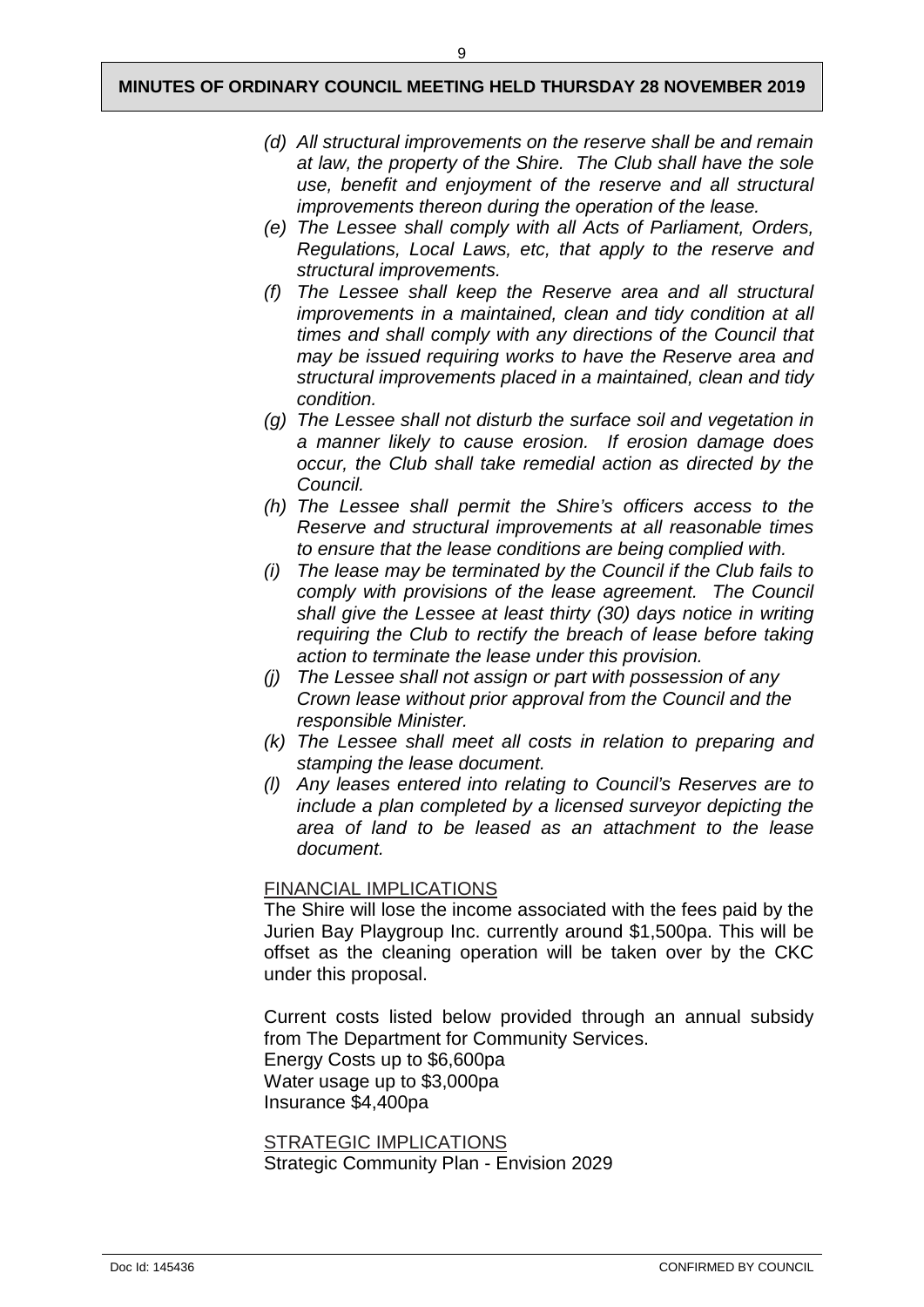| $04 -$ Community                                                                     | The Shire's resident population will grow more<br>than the WA regional average supported by<br>increased community recreation and cultural<br>opportunities and access to key liveability<br>factors such as health and wellbeing services<br>and educational opportunities |
|--------------------------------------------------------------------------------------|-----------------------------------------------------------------------------------------------------------------------------------------------------------------------------------------------------------------------------------------------------------------------------|
| <b>Priority Outcomes</b>                                                             | <b>Our Roles</b>                                                                                                                                                                                                                                                            |
| A region that develops and<br>supports community leadership<br>and collective values | Provide governance support for community<br>groups to deliver their objectives                                                                                                                                                                                              |

## **ATTACHMENTS**

Circulated with the agenda is the following item relevant to this report:

 Coastal Kids Care Inc. Draft Lease (Doc Id: 141557) *(Marked 9.1.2)*

VOTING REQUIREMENT

Simple Majority

#### **OFFICER RECOMMENDATION / COUNCIL DECISION Moved Cr Slyns, seconded Cr Gibson**

**That Council authorise the Chief Executive Officer to finalise a lease for Lot 128 Bayliss Street, Jurien Bay with Coastal Kids Care Inc. with the following material terms:**

- **a. Authorised Use: Child Care and Associated Family Services.**
- **b. Term: 7 years**
- **c. Annual Rent: \$1**
- **d. Annual Shire Provided Subsidies:**
	- **i. Electricity cost to a maximum of \$6,600 annually**
	- **ii. Water to a maximum of \$3,000 annually**
	- **iii. Building insurance \$4,400 annually**

**CARRIED 8 / 0** 

## <span id="page-12-0"></span>**9.1.3 FINANCIAL STATEMENTS - MONTHLY REPORTING FOR THE PERIOD ENDING 31 OCTOBER 2019**

| Location:<br>Applicant: | Shire of Dandaragan<br>N/A                            |
|-------------------------|-------------------------------------------------------|
| Folder                  | Classification Scheme<br>Financial<br><b>Business</b> |
|                         | Management / Financial Reporting / Periodic           |
|                         | Reports                                               |
| Disclosure of Interest: | None                                                  |
| Date:                   | 18 November 2019                                      |
| Author:                 | Scott Clayton, Executive Manager Corporate and        |
|                         | <b>Community Services</b>                             |
| Senior Officer:         | Brent Bailey, Chief Executive Officer                 |

#### PROPOSAL

To table and adopt the monthly financial statements for the period ending 31 October 2019.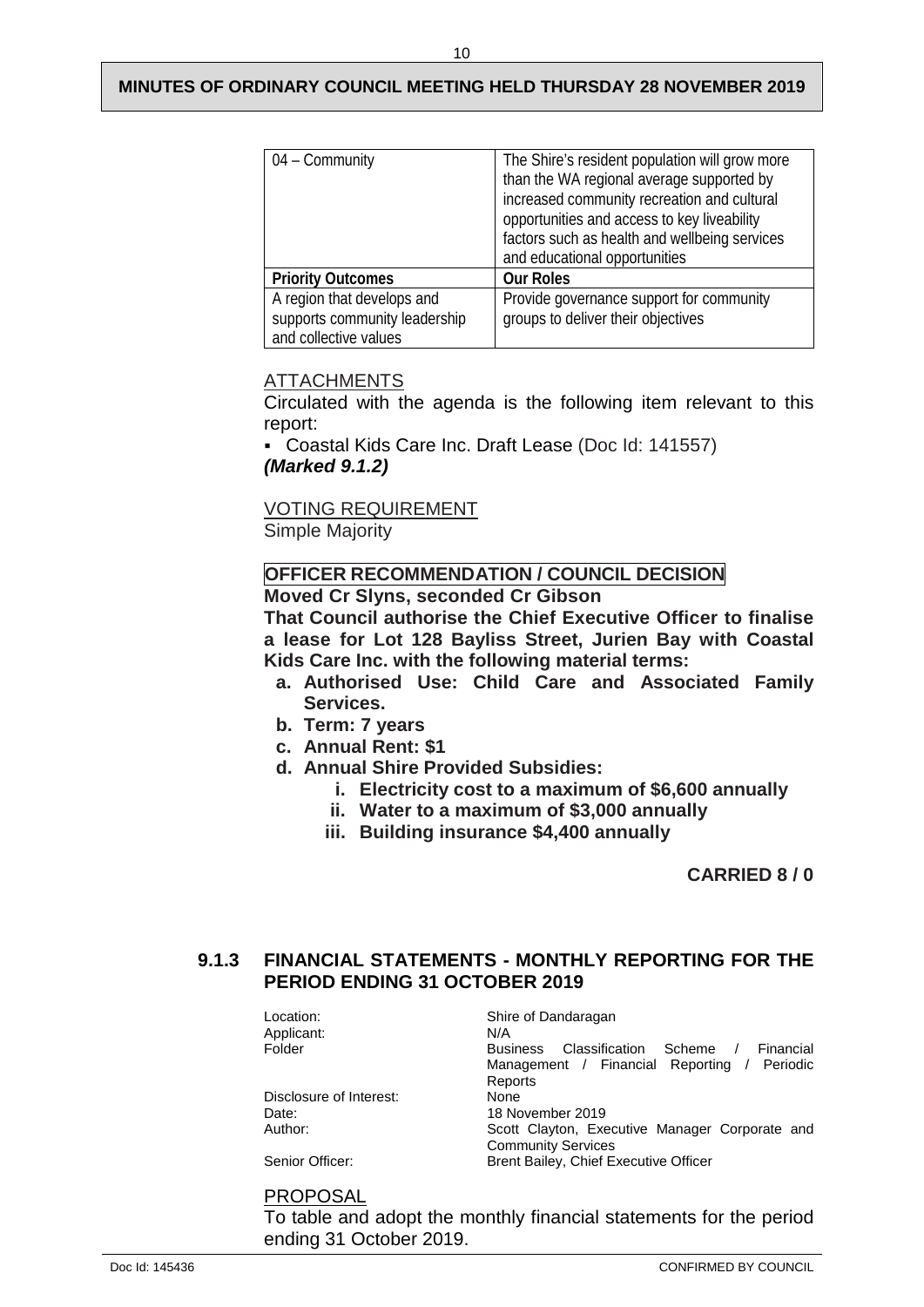## BACKGROUND

As part of the Local Government Act 1995 and Financial Management Regulations (1996), monthly financial statements are required to be presented to Council. Circulated are the monthly financial statements for the period ending 31 October 2019.

## COMMENT

Regulation 34 of the Financial Management Regulations (1996) requires the following information to be provided to Council:

#### *1. Net Current Assets*

Council's Net Current Assets [i.e. surplus / (deficit)] position as at the 31 October 2019 was \$7,213,917. The composition of this equates to Current Assets minus Current Liabilities less Cash Assets that have restrictions on their use placed on them, in this case Reserves and Restricted Assets. The current position indicates that Council can easily meet its short-term liquidity or solvency.

The Net Current Asset position is reflected on page 12 and reconciled with the Statement of Financial Activity on page 3 of the financial statements.

The amount raised from rates, shown on the Statement of Financial Activity (page 3), reconciles with note 5 (page 12) of the financial statements and provides information to Council on the budget vs actual rates raised.

#### *2. Material Variances*

During budget adoption a 10 percent and \$10,000 threshold for these variances to be reported was set.

Note 12 of the attached report details any significant variances. Should Councillors wish to raise any issues relating to the 31 October 2019 financial statements, please do not hesitate to contact the Executive Manager Corporate and Community Services prior to the Council Meeting in order that research can be undertaken and details provided either at the time of the query or at the meeting.

## **CONSULTATION**

**Chief Executive Officer** 

#### STATUTORY ENVIRONMENT

 Regulation 34 of the Local Government Financial Management Regulations (1996)

#### POLICY IMPLICATIONS

There are no policy implications relevant to this item.

#### FINANCIAL IMPLICATIONS

There are no adverse trends to report at this time.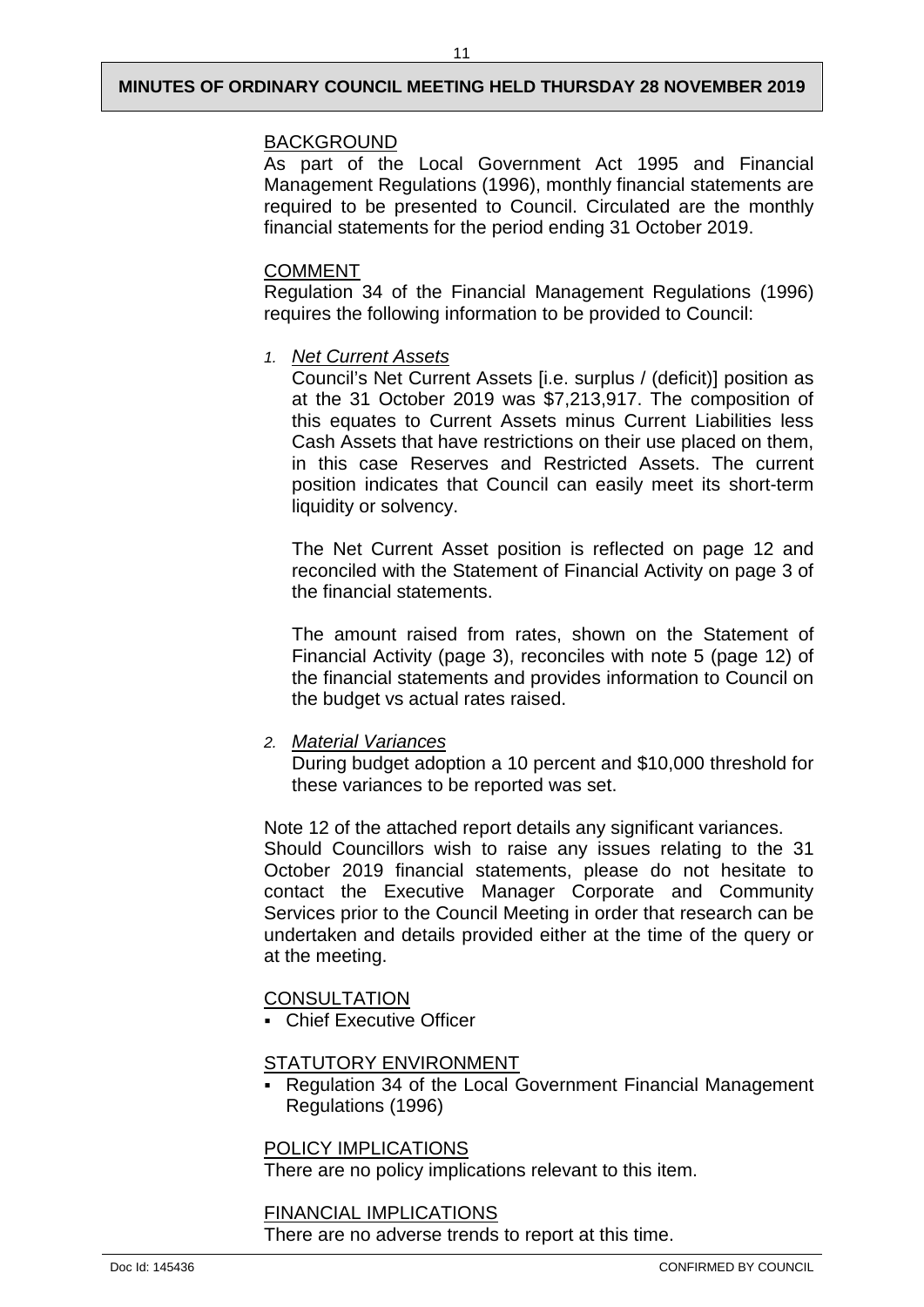## STRATEGIC IMPLICATIONS

There are no strategic implications relevant to this item.

#### ATTACHMENTS

Circulated with the agenda is the following item relevant to this report:

 Financial statements for the period ending 31 October 2019 (Doc Id: 144503)

*(Marked 9.1.3)*

VOTING REQUIREMENT Simple majority

#### **OFFICER RECOMMENDATION / COUNCIL DECISION**

**Moved Cr Shanhun, seconded Cr Clarke That the monthly financial statements for the period 31 October 2019 be adopted.**

**CARRIED 8 / 0** 

## <span id="page-14-0"></span>**9.2 INFRASTRUCTURE SERVICES**

## <span id="page-14-1"></span>**9.3 DEVELOPMENT SERVICES**

*Cr Scharf declared an proximity interest in Item 9.3.1 being a neighbour of the proponent and left the meeting at 4.23pm*

## <span id="page-14-2"></span>**9.3.1 RETROSPECTIVE DEVELOPMENT APPLICATION – LOT 165 WREN WAY, JURIEN BAY HEIGHTS**

| Location:               | Lot 165 Wren Way, Jurien Bay Heights            |
|-------------------------|-------------------------------------------------|
| Applicant:              | C & B Hysen                                     |
| File Ref:               | Development Services Apps/ Development          |
|                         | Applications/ 2019/ 98                          |
| Disclosure of Interest: | Nil                                             |
| Date:                   | 18 November 2019                                |
| Author:                 | Rory Mackay, Planning Officer                   |
| Senior Officer:         | David Chidlow, Executive Manager of Development |
|                         | <b>Services</b>                                 |

#### PROPOSAL

The proponent is seeking retrospective development approval for conversion of the existing dwelling to an ancillary holiday house and the existing outbuilding to the principle dwelling at Lot 165 (RRN159) Wren Way, Jurien Bay Heights (the Site).

#### BACKGROUND

Building approval for 72m<sup>2</sup> transportable dwelling and 162m<sup>2</sup> outbuilding on the site was granted in 2008. No further property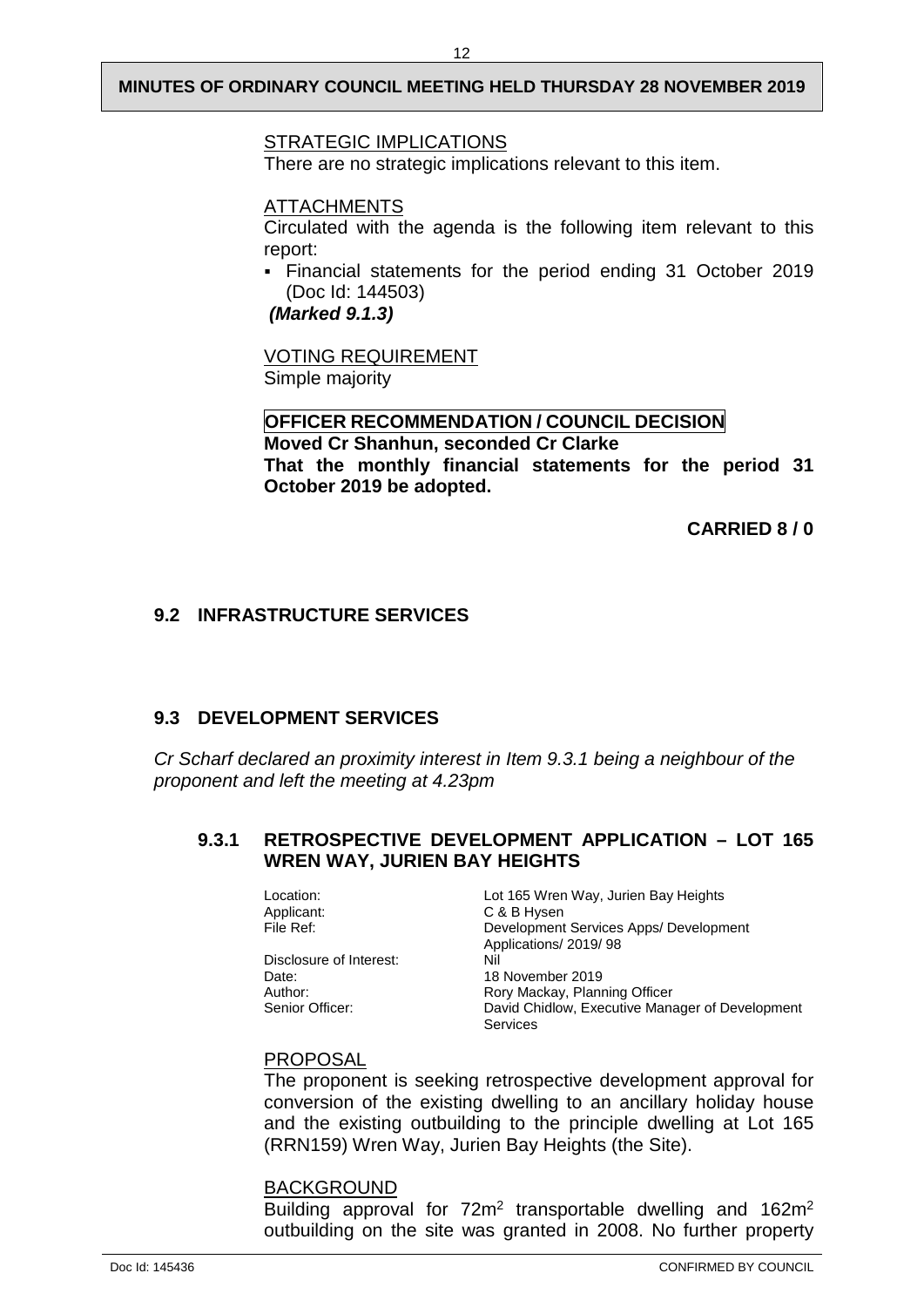improvements were made until the site was purchased by the applicant in December 2017.

Shire staff were alerted to possible unauthorised development on the Site during their review of online short stay accommodation providers in their drafting of the recently adopted Holiday Homes Local Planning Policy. It was identified in 2018 the whole dwelling was listed for short stay accommodation, but the landowners' mail address remained the same. Shire staff made contact with the landowners and were advised that the existing dwelling was listed as an entire premise for short accommodation and that they had fitted out  $67m^2$  of their  $162m^2$  outbuilding for their permanent accommodation and attached a 26m2 patio as shown in the attached plans (Doc Id 144432). Shire staff, to date, have been working with landowners to rectify this unauthorised work and use.

As such, a wastewater system for the outbuilding was granted approval in April 2019. The applicant has then been working with building consultant, Barron Building Surveying to lodge this subject retrospective development application.

The subject property is located within Local Planning Scheme No.7's (LPS7) Special Use Area 1 – Rural Development, which is commonly known by its estate name of 'Jurien Bay Heights'. This estate is divided into three categories with specific LPS7 conditions universal to the whole estate and further conditions specific to each category.

The subject property is within Category 3 of the estate, where the proposed land use of holiday home is a land use not listed. Clause 3.4.2 of LPS7 states the following procedure for such an event:

*If a person proposes to carry out on land any use that is not specifically mentioned in the Zoning Table and cannot reasonably be determined as falling within the type, class or genus of activity of any other use category the local government may —*

- *a) determine that the use is consistent with the objectives of the particular zone and is therefore permitted;*
- *b) determine that the use may be consistent with the objectives of the particular zone and thereafter follow the advertising procedures of clause 64 of the deemed provisions in considering an application for development approval; or*
- *c) determine that the use is not consistent with the objectives of the particular zone and is therefore not permitted.*

The overarching objective for Jurien Heights is: *to guide subdivision and development in a manner which will maximise economic output of the land, facilitate a range of rural residential opportunities and other tourist and recreational uses but at all times having due regard for the relative capabilities of the land.*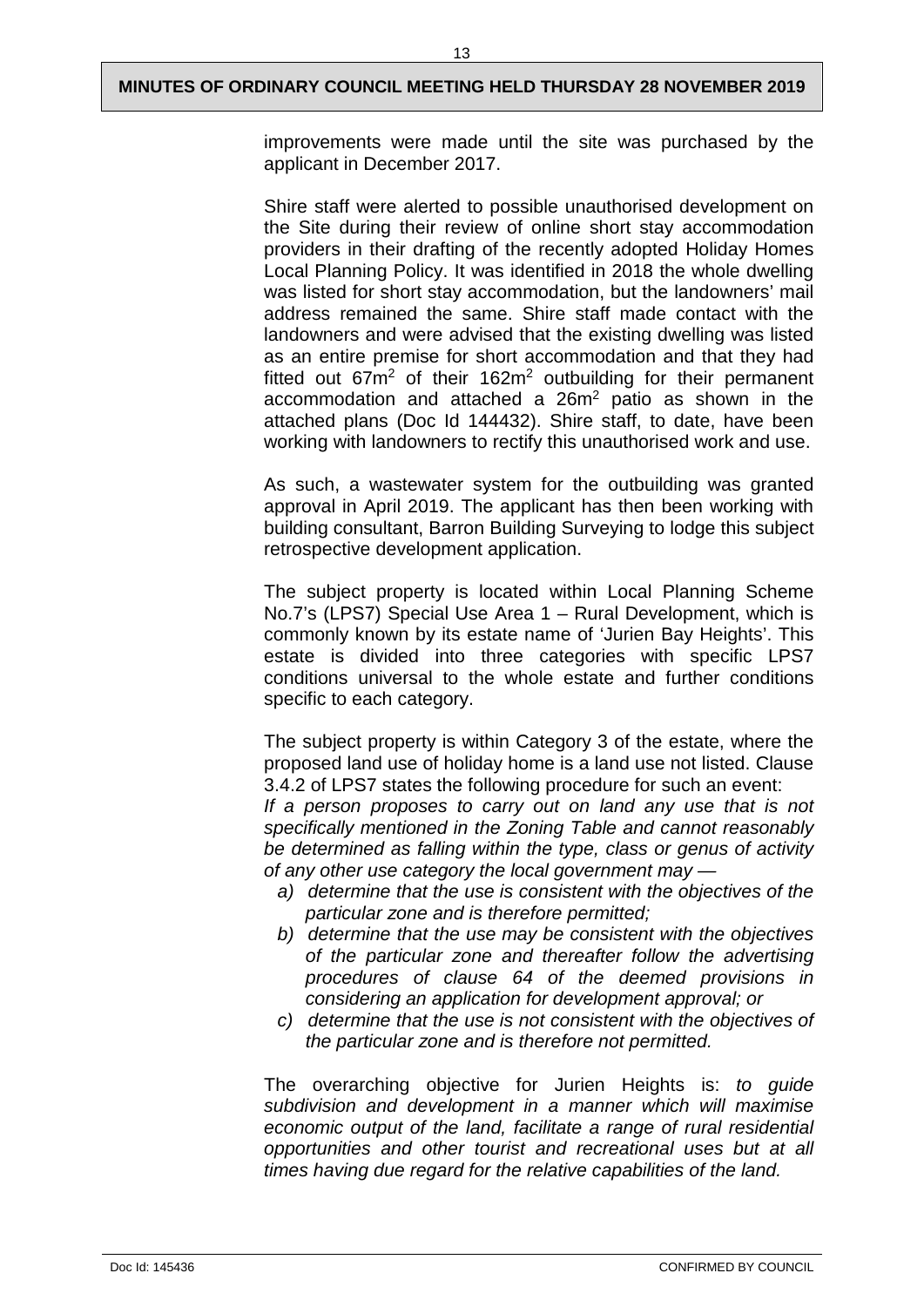The objective of Category 3 is: *to facilitate Rural Residential development and provide an alternative form of housing to that provided within the Jurien Townsite.* 

'Holiday Home' is defined as the following under *Local Planning Policy 9.12 Holiday Homes: means a single house which might also be used from time to time for short stay accommodation for no more than six (6) people but does not include a bed and breakfast, guesthouse, chalet and short stay accommodation unit.*

'Dwelling' is defined as the following under LPS7: *means a building or portion of a building used, adapted, designed or intended to be used for the purpose of human habitation on a permanent basis by a single person, a single family, or no more than six persons who do not comprise a single family.*

'Single House' is defined as the following under LPS7: *means a dwelling standing wholly on its own green title or survey strata lot, together with any easement over adjoining land for support of a wall or for access to services and excludes dwellings on titles with areas held in common property.* 

'Ancillary Dwelling' is defined as the following under *State Planning Policy 7.3 Residential Design Codes* (R-Codes): *selfcontained dwelling on the same lot as single house which may be attached to, integrated with or detached from the single house.*

Assessment of the above led the officer to determine the use may be consistent with the objectives of the particular zone. Therefore, the advertising procedure of clause 64 of the Deemed Provisions of LPS7 was undertaken, as detailed in the consultation section below.

#### COMMENT

Clause 1.3 of the LPS7 conditions for Jurien Bay Heights state: *not more than one dwelling house may be constructed on any lot and all buildings shall be located within the designated building envelope as shown on the approved plan of building envelopes.* 

The Site was not provided with a designated building envelope on the approved plan of subdivision, however neighbouring properties were designated with a 3000m2 building envelope. By use of mapping of tools, the current cleared envelope of the Site measures to 2250m2.

On Residential zoned land the R-Codes provides for ancillary accommodation to be constructed and used in conjunction with a single house provided the ancillary dwelling does not exceed 70m2 of internal living space. Generally, Shire staff have extended this interpretation to Rural Residential and Special Use – Rural Development (Jurien Bay Heights) zoned land as the larger property sizes aid to reduce any adverse amenity impacts (subject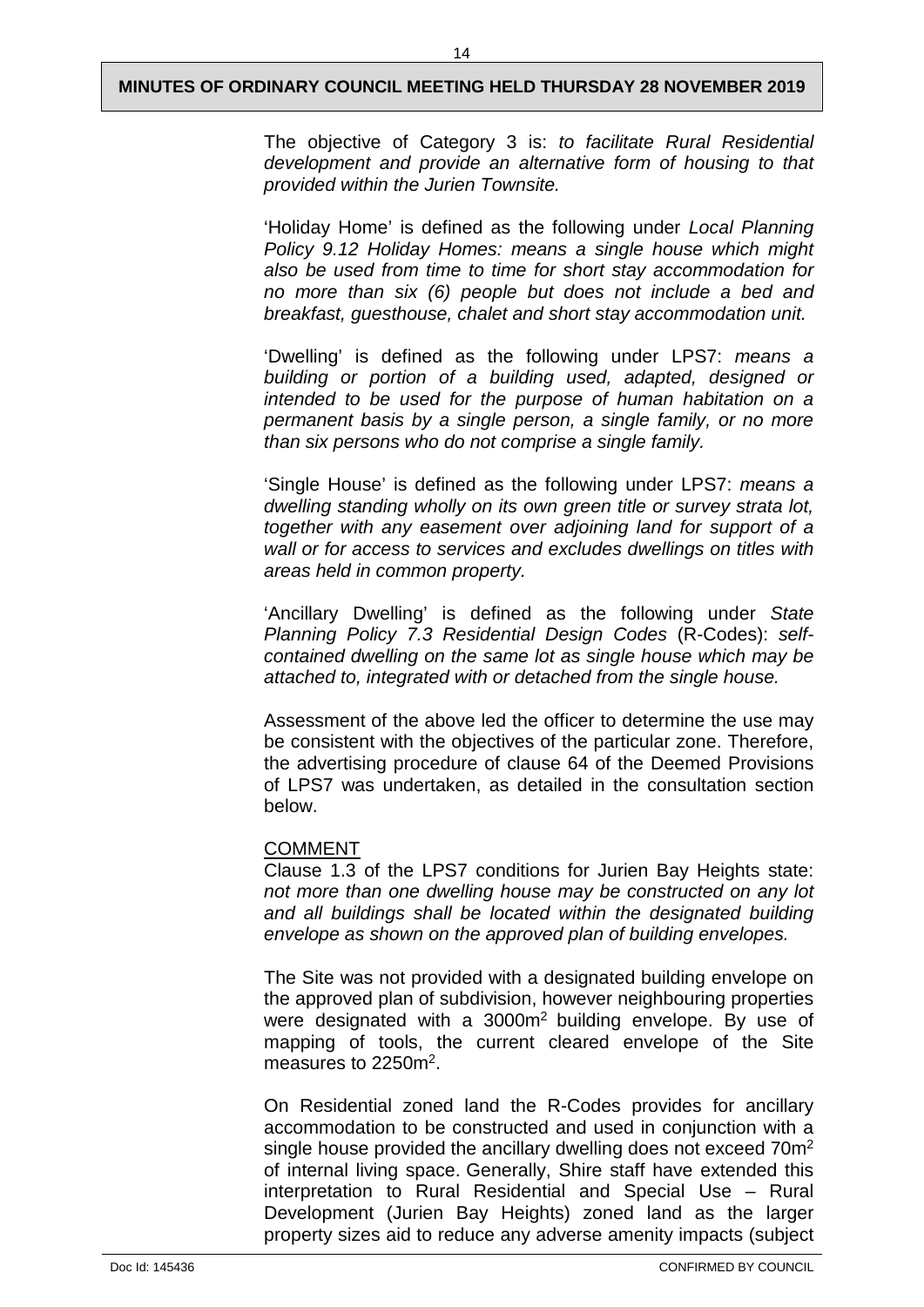to assessment of the environmental effect). To date there has not been a large uptake of ancillary accommodation by the market in the Shire, even though a 2015 change to the R-Codes allowed ancillary dwellings to be rented to non-family members.

With the fit out of the outbuilding equating to  $93m<sup>2</sup>$  of aggregate living space and the current transportable dwelling being of 72m<sup>2</sup> living space there is no functional reason why the outbuilding fit out to a permanent residence could not become the principle dwelling (single house) and the existing transportable dwelling become the ancillary dwelling as defined previously.

There is another aspect to this retrospective application as the exiting dwelling to become the ancillary dwelling is to be used as holiday home for short stay accommodation guests. There is a precedence within the estate for this form of land use. Nearby Lot 155 Jurien Bay Vista (also with Category 3 of the estate) also known as the 'Heights B&B' was given approval to operate a bed and breakfast establishment from an ancillary dwelling in January 2013. In November 2018 this approval was extended to allow for the construction 16 eco self-contained cabins to service the growing business demand.

It's commonly assumed that where land is being used for a holiday house the intensity and manner in which the premises are used are likely to be different to Residential land uses. For example, outdoor areas are routinely used more intensively and for longer hours in temporary accommodation than would often be the case for permanent Residential use. Additionally, the regular movement of people into and out of the premises also has the potential for consequential amenity impacts on the surrounding locality.

However, this proposal adds another facet to the holiday home land use as the landowners remain on site as permanent residents within their own dwelling while guests are present within the ancillary holiday home. Therefore, it's assumed the landowners would act swiftly to stop any unruly behaviour or property disrespect from their holiday home guests, because, simply, they are living metres away themselves. Somewhat comparable, Residential holiday homes within the Shire are exempted from development approval when they only list room(s), and not the entire premise for short term accommodation. Consequently, this ongoing informal on-site management results in the proposal being considered compatible with the context of the estate.

Nevertheless, the only submission received raised concerned of past guests using recreational vehicles on the property in an unpleasant manner in terms of dust, noise and trespassing. It is also noted the online advertisement states the premise is welcoming to caravans. Considering this information Council is requested to impose conditions to prohibit guests from utilising recreational vehicles, caravans and the like on the premise as they severely increased amenity impacts and are not keeping with the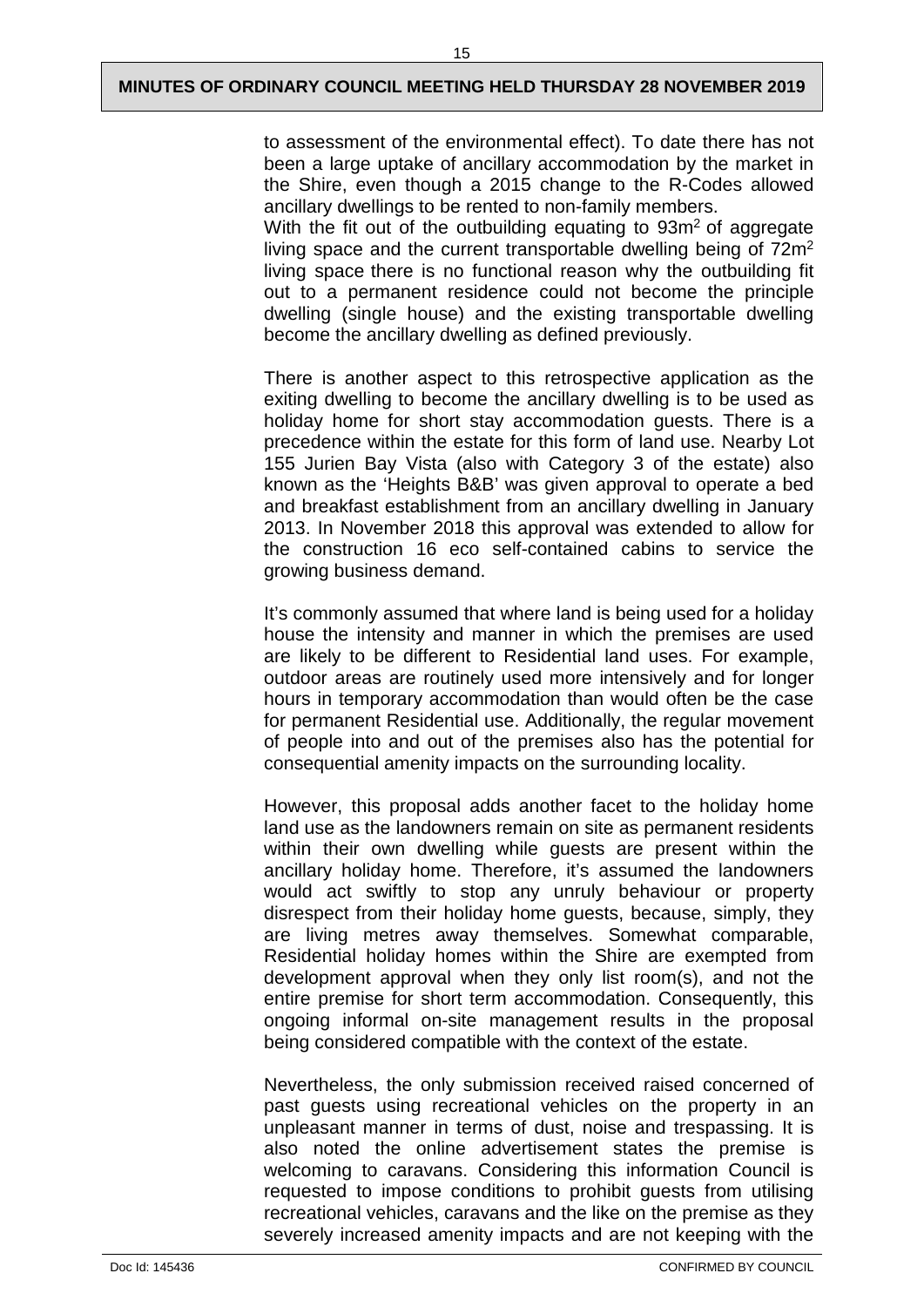holiday home land use and the estate planning framework as a whole.

In a physical sense the principle dwelling is setback 40m from Wren Way and the holiday home 35m. A central car park area measuring 25m separates each dwelling from one another and provides access to the single property driveway. The existing access point off Wren road will be maintained in good condition and consist of compacted gravel/blue metal.

As the property is located within a 'Bushfire Prone Area' a 'Bushfire Attack Level Assessment' (BAL) was required to be submitted with the development application. The BAL recorded was 'Flame Zone', an unacceptable planning outcome. Therefore, the applicant has also provided 'Bushfire Management Statement' (BMS) from a bushfire consultant. If the BMS is implemented the BAL is reduced to an acceptable outcome of BAL-29. The conditions of approval will ensure the BMS works are undertaken for the life of the development. Additional to the BMS, a 'Bushfire Emergency Evacuation Plan' has also been supplied for the development, this is essential as short term accommodation is recognised as high bushfire risk development as guests are unfamiliar with their accommodation and the wider localities.

The property has an existing water storage combination of 47,000 litres and the holiday home will be provided with an additional 25,000-litre tank. A bore is located on site to fill these tanks. An auto float pressure pump enables a secure water supply and is deemed sufficient for firefighting purposes.

These discussed physical parameters are consistent with the Western Australian Planning Commission's *Position Statement: Tourism land uses in bushfire prone areas.* 

With all the above information in mind, it is the Officer's view that if the site is well managed to the protocols listed, there will be minimal impact to neighbouring properties and is therefore supported with conditions.

#### **CONSULTATION**

The development application was advertised to surrounding landowners from 28 October to 18 November 2019. One submission was received from an adjoining neighbour. This submitter did not object to the proposal, but some management concerns of the premise were raised. These concerns have been covered by recommended conditions of approval.

#### STATUTORY ENVIRONMENT

- Local Planning Scheme No.7
- Transfer of Land Act 1893
- Bush Fires Act 1954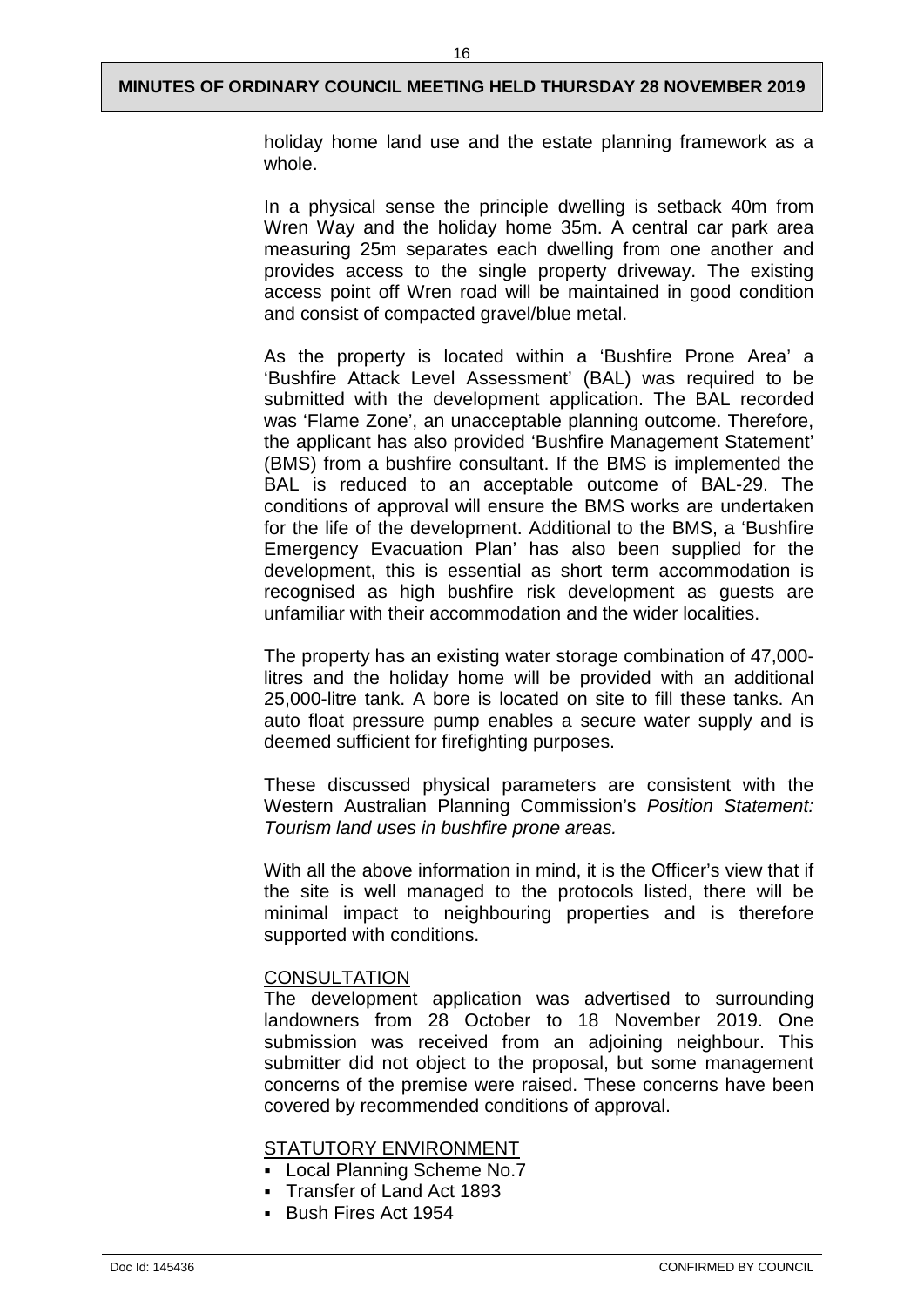## POLICY IMPLICATIONS

- State Planning Policy 3.7 Planning in Bushfire Prone Areas
- Guidelines for Planning in Bushfire Prone Areas
- Position Statement: Tourism land uses in bushfire prone areas
- State Planning Policy 2.5 Rural Planning
- **Rural Planning Guidelines**
- Local Planning Policy 9.12 Holiday Homes

## FINANCIAL IMPLICATIONS

The proponent has paid the standard development application fee of \$147.

## STRATEGIC IMPLICATIONS

- Local Planning Strategy (Draft 2019)
- Strategic Community Plan Envision 2029:

| $\overline{02}$ – Propensity  | The Shire will experience broad economic and<br>population growth with decreasing economic barriers,<br>diversified agriculture and fisheries output and vibrant<br>visitor economy. |
|-------------------------------|--------------------------------------------------------------------------------------------------------------------------------------------------------------------------------------|
| <b>Priority Outcomes</b>      | <b>Our Roles</b>                                                                                                                                                                     |
| Our Shire has a contemporary  | Ensuring that our planning framework is modern and                                                                                                                                   |
| land use planning system that | meets the needs of industry, small business and                                                                                                                                      |
| responds to, and creates,     | emerging opportunities.                                                                                                                                                              |
| economic opportunities.       |                                                                                                                                                                                      |

## ATTACHMENTS.

Circulated with the agenda are the following items relevant to this report:

- Development Application (Doc Id: 142295 & 144432)
- Bushfire Management documents (Doc Id: 144428)

## *(Marked 9.3.1)*

## VOTING REQUIREMENT

Simple majority

# **OFFICER RECOMMENDATION / COUNCIL DECISION**

**Moved Cr Rybarczyk, seconded Cr Shanhun That Council:** 

- **1. Determine in accordance with clause 3.4.2(b) of** *Local Planning Scheme No.7* **that the proposed land use is consistent with the statement of intent for Special Use Zone 1 – Rural Development; and**
- **2. Approve the development application for conversion of the existing dwelling to an ancillary holiday house and the existing outbuilding to the principle dwelling at Lot 165 Wren Way, Jurien Bay Heights subject to the following conditions and advice:**
	- **a) All development shall be in accordance with the attached plans date stamped 28 November 2019 subject to any modifications required as a consequence of any conditions of this approval and shall not be altered without the prior written approval**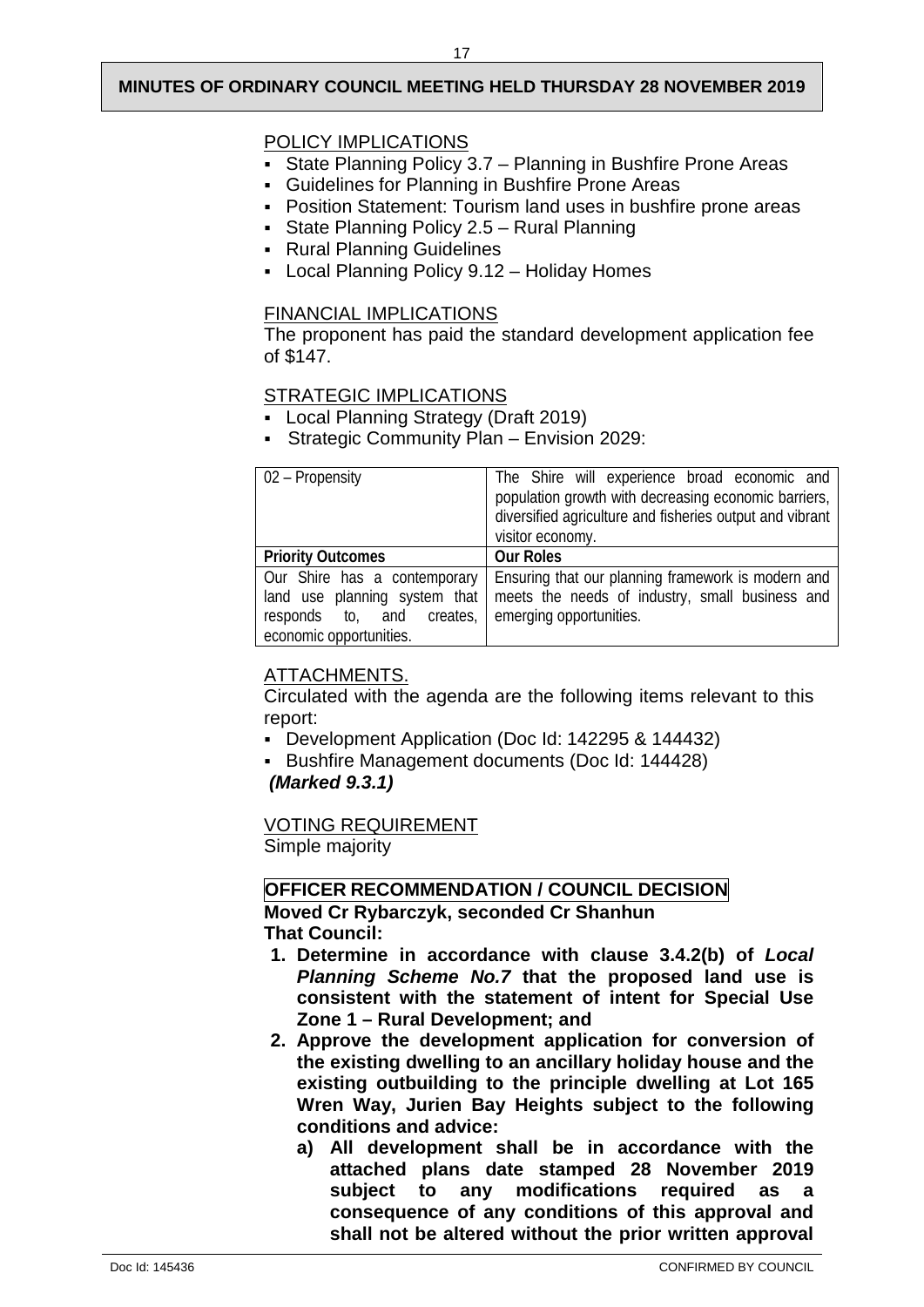18

**of the local government.**

- **b) Guests are to be short stay only, meaning no one guest is to be accommodated for a period totally more than three (3) months in any twelve (12) month period.**
- **c) All internal access-ways and carpark surfaces within the site are to be constructed of a suitable material such as paving, road base, limestone or course gravel and compacted to limit dust generation to the satisfaction of the local government.**
- **d) Crossovers, access and egress to the subject site from Wren Way and any road works shall be located and constructed to the satisfaction of the local government and include all necessary drainage.**
- **e) The applicant is to carry out of each of the elements of the 'Bushfire Management Statement' for the subject property, including the lodgement of the following notification on the certificate title under section 70a of the** *Transfer of Land Act 1893***:**

**"The lot is located in a Bushfire Prone Area and is subject to a Bushfire Management Plan". Within three (3) months of this approval.**

- **f) The applicant is to ensure all guests of the holiday home are made aware of the evacuation procedures listed within the 'Bushfire Emergency Evacuation Plan' for the subject property.**
- **g) Guests of holiday home are not permitted to use recreational off-road vehicles on the property due to this activity causing adverse amenity impacts to neighbouring properties.**
- **h) All guests are to be contained within the holiday home. Guests are not permitted to occupy tents, motorhomes and/or caravans on the subject property.**
- **i) The operation of the holiday home shall not result in adverse impacts on the amenity of neighbouring properties or the surrounding area.**
- **j) The Shire should be notified of any changes to the holiday home that may be deemed to affect the approval of the dwelling for such a use.**
- **k) The total number of people to be accommodated in the holiday home shall not exceed six (6) guests at all times.**
- **l) The landowner is to immediately cease advertising their accommodation options that include those referred to in condition h above.**

## **Advice Notes:**

- **1. The applicant is advised this is planning approval only and not a building permit. A building permit must be obtained for conversion of the outbuilding to the principle dwelling.**
- **2. The applicant be advised that "should you be aggrieved by this decision, or any conditions imposed, there is a Right of Review under the Planning and Development Act 2005.**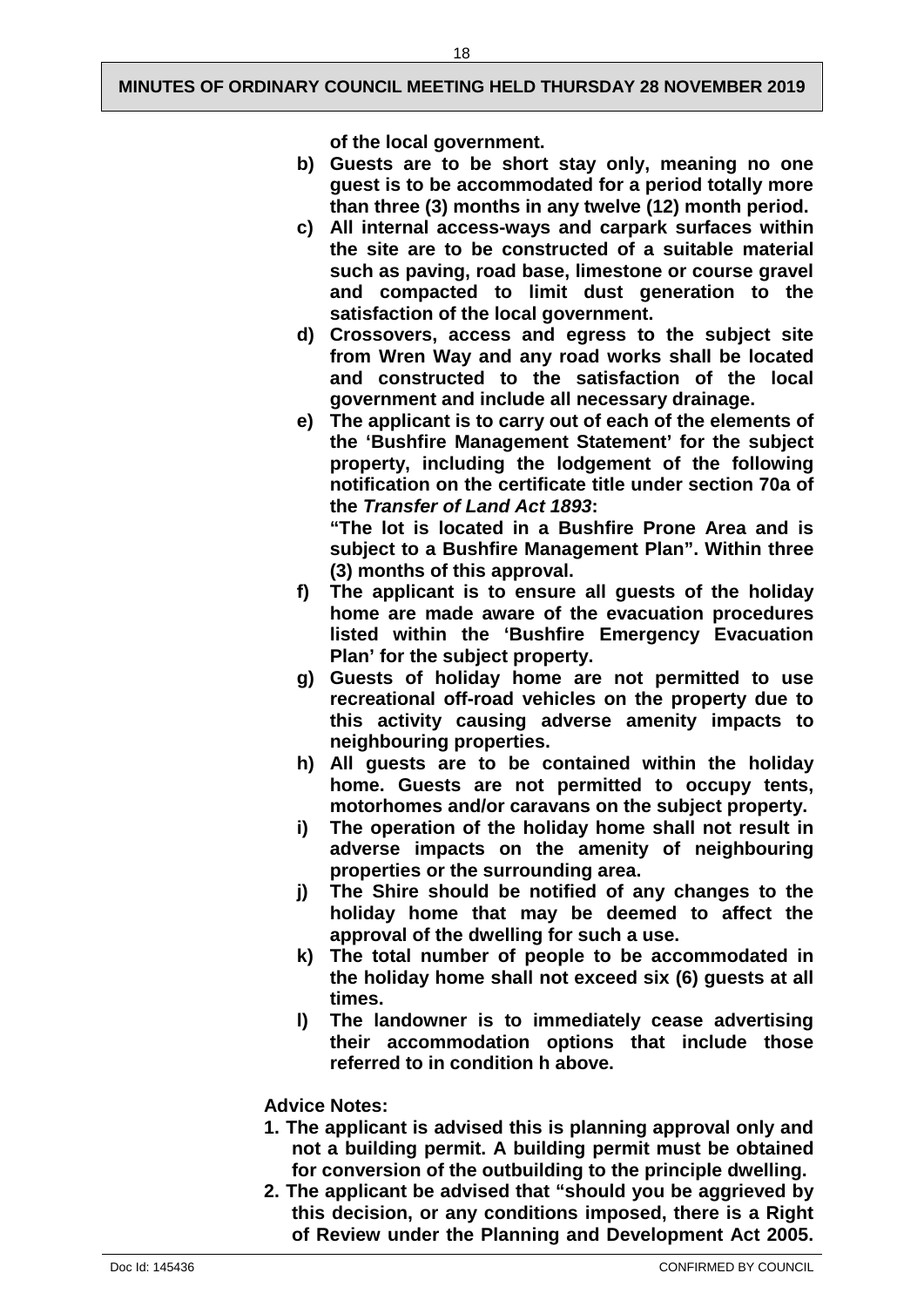**An application for Review must be submitted in**  with Part XIV **Development Act within 28 days of the date of this decision to:**

> **The State Administrative Tribunal GPO Box U1991 PERTH WA 6845"**

> > **CARRIED 7 / 0**

*Cr Scharf re-entered the meeting at 4.29pm*

#### <span id="page-21-0"></span>**9.3.2 PROPOSED UPGRADES TO LIBERTY OIL CATABY ROADHOUSE**

Location: Lot 100 (#10805) Brand Highway, Cataby<br>Applicant: Planning Solutions on behalf of Liberty Oil Applicant: Planning Solutions on behalf of Liberty Oil<br>File Ref: Primary Development Services Apps\Development Development Services Apps\Development Application/2019/94 Disclosure of Interest:<br>Date: Date: 18 November 2019<br>Author: 18 November 2019 Author: **Author:** Rory Mackay, Planning Officer<br>
Senior Officer: **Rose Senior Contains Contains Contains Contains Contains Senior Channel** David Chidlow, Executive Manager of Development Services

#### PROPOSAL

To consider a development application for upgrades to the Liberty Oil Cataby Roadhouse (the Site) and make a recommendation to the Midwest Wheatbelt Joint Development Assessment Panel (JDAP).

#### BACKGROUND

Shire records detail the Site was last redeveloped in 1974 when the following facilities were installed:

- restaurant and retail building;
- refuelling facilities;
- car parking, access and landscaping areas;
- caretaker's accommodation and courtyard;
- vehicle repairs service bay; and
- southern accommodation block.

Given the time that has transpired since these works the landowner has recognised a contemporary upgrade of the Site is required. The upgrades will include a dedicated heavy vehicle access, upgraded refuelling facilities, resting and eating facilities, landscaping and signage.

As the estimated cost of the development is \$2.1 million the applicant has the option on who the decision maker is, between the Shire Council (relevant authority) or the JDAP*.* The threshold for this option for a development outside of the City of Perth is an estimated cost between \$2 - \$10 million as per Regulation 6 of the *Planning and Development (Development Assessment Panels) Regulations 2011*. The applicant has chosen the JDAP, therefore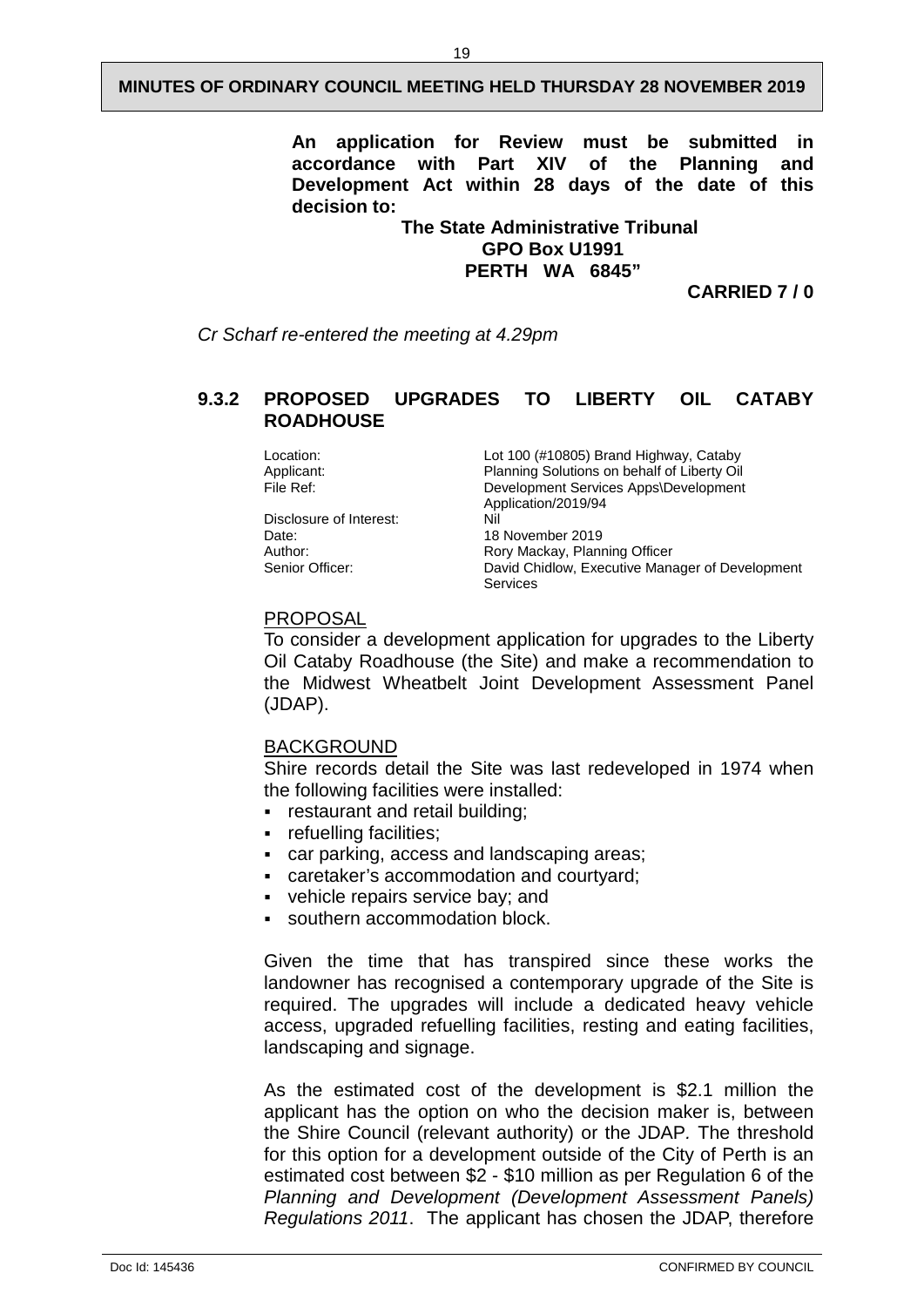the purpose of this item is for Council to make comment to the JDAP.

A Development Assessment Panel (DAP) is an independent decision-making body comprised of three technical experts and two elected local government members. JDAPs are established to service two or more local government districts where those local governments are not considered to have enough development to support their own DAP.

The Site is zoned Rural under the Shire's *Local Planning Scheme No.7* (LPS7). The Rural Zone has the following objective:

*To provide for a range of rural activities such as broadacre and diversified farming so as to retain the rural character and amenity of the locality, in such a way as to prevent land degradation and further loss of biodiversity.*

The existing land use is for a 'Roadhouse' which is defined by LPS7 as:

*means only land and a building or buildings used for the predominant purposes of a service station but incidentally included rest facilities, café, restaurant and/or shop.*

This land use is listed as an 'X' (not permitted) use class for the Rural Zone within the Zoning Table of LPS7. However, given the land use is recorded as being operational for several decades it is classified as a non-conforming land use. Clause 3.8 of LPS7 outlines the function of a non-conforming use, in that, no provision of LPS7 is to be taken to prevent the continued use of any land for the purpose for which it was being lawfully used prior to the adoption date of the planning scheme.

LPS7 Clause 3.9 "Extensions and changes to a non-conforming use" states the following:

*3.9.1. A person must not —*

- *a) alter or extend a non-conforming use;*
- *b) erect, alter or extend a building used in conjunction with or in furtherance of a non-conforming use; or*
- *c) change the use of land from a non-conforming use to another non-conforming use, without first having applied for and obtained development approval under the Scheme.*
- *3.9.2. An application for development approval under this clause is to be advertised in accordance with clause 64 of the deemed provisions.*
- *3.9.3. Where an application is for a change of use from an existing non-conforming use to another non-conforming use, the local government is not to grant its development approval unless the proposed use is less detrimental to the amenity of the locality than the existing non-conforming use and is, in the opinion of the local government, closer to the intended purpose of the zone.*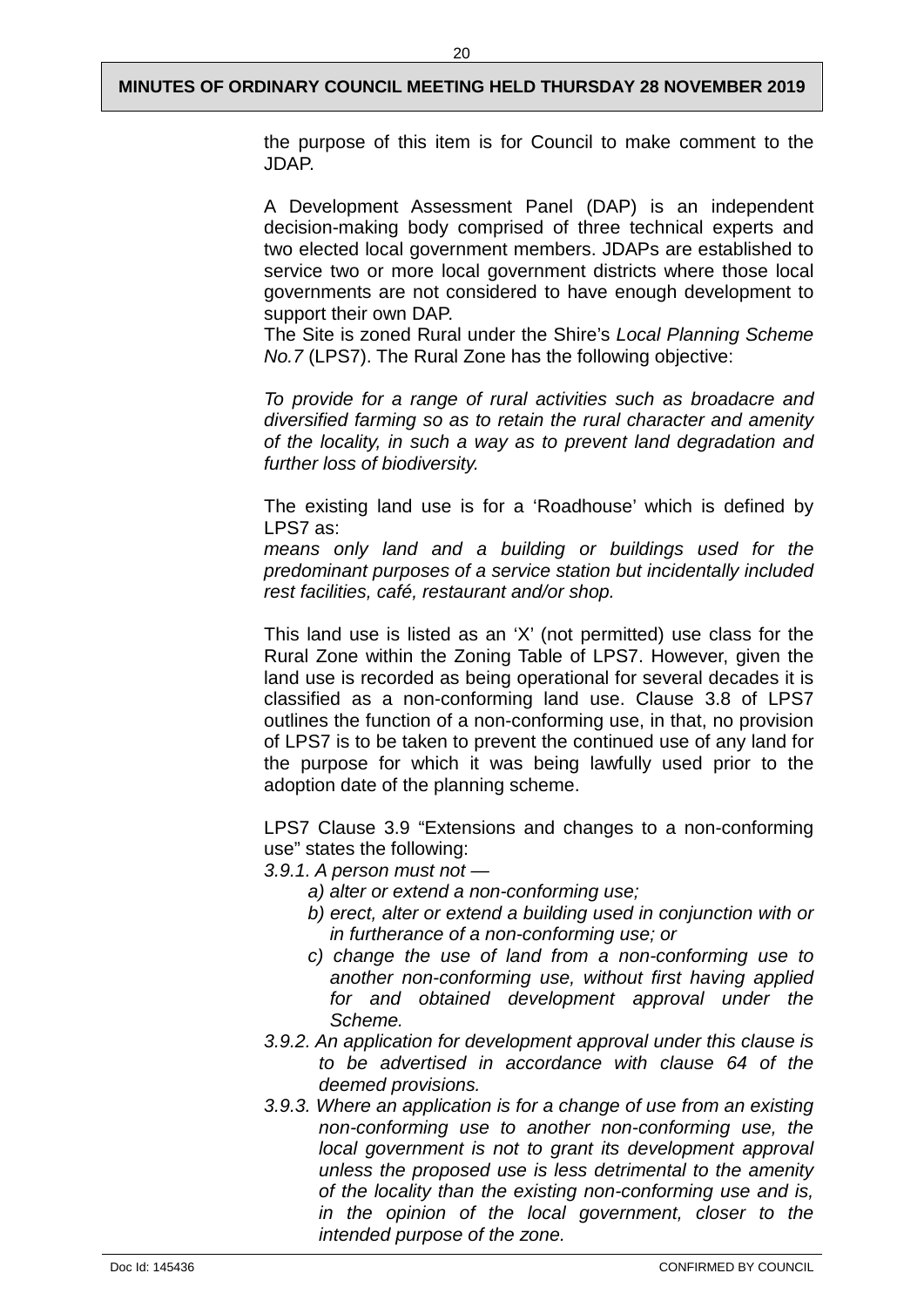Given the proposal consists only of a works component and no change of the historical land use as a 'Roadhouse', the application is considered consistent with the above LPS7 provisions and may be considered for development approval.

The Shire's Local Planning Strategy (Draft 2019) further supports the above by recognising Cataby in the strategic direction for settlements as a highway service centre for Brand Highway and the surrounding rural based community.

## COMMENT

The following Officer comments address to the major factors and variations the proposal seeks to the applicable planning framework, whilst considering submissions received.

## **Access & Vehicle Parking**

LPS7 provision 4.8.1.4 states all parking spaces and accessways shall be paved unless discretion is shown by the local government. The proposal is consistent with provision except for the proposed heavy vehicle accessway which circulates the rear of the retail building which will comprise of a gravel surface. The justification for discretion to be shown by the Shire is that heavy vehicles have slowed on entry to the Site and traverse towards the bowsers of the heavy vehicle refuelling area at slow speed for practical and safety reasons. This justification is not supported as a sealed accessway is preferable and a better planning outcome.

No additional crossovers are proposed as the proposal will utilise the Site's existing crossovers to the Brand Highway service road and the portion of Caro Road that connects to the service road. The Traffic Impact Assessment undertaken by Transcode supplied as part of the application concluded these access arrangements to the Site can accommodate the predicted traffic flow generated from the upgraded Roadhouse. The applicant has outlined that the formalisation of the existing crossovers will facilitate a one-way traffic flow throughout the Site to ensure functionality and safety; as the positioning of both new refuelling canopies and the upgraded retail shop with the existing crossovers to the service road results in separation of heavy vehicles from passenger vehicles. This is seen as best practice roadhouse/service station design.

Adjoining landowner of Lot 3 ('Glassy's Hat Hotel'), Southwest Properties Pty Ltd raised the following concerns with the internal accessway of the development:

- the proximity of the motel accommodation on Lot 3 to the proposed heavy-vehicle refuelling area, particularly in circumstances where 24/7 refuelling facilities are contemplated; and
- the ability of heavy-vehicles to exit the proposed heavy-vehicle refuelling area without crossing Lot 3.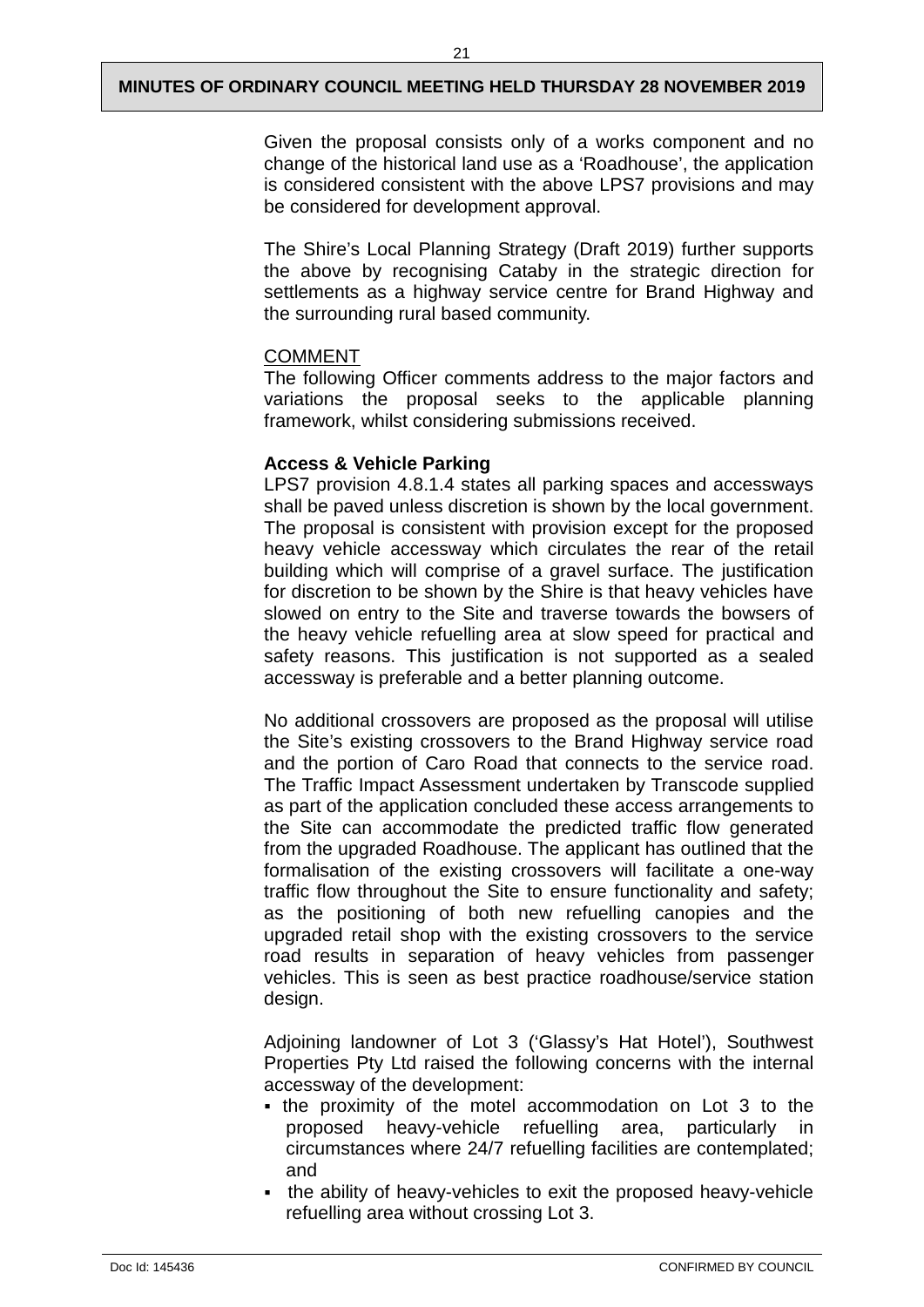To alleviate these concerns the applicant has advised that they will install a combination of acoustic fencing and bollards along the common boundary. It is recommended this action be reinforced as a condition of approval.

## **Front Setback**

As there are no development standards prescribed for the Roadhouse land use under the Site and Development Requirements Table of LPS7 the applicant provided an assessment against the Service Station requirements. It was identified there is variance of the prescribed front setback of 7.5m as the new light vehicle canopy will have a nil setback to the front property boundary. However, this nil setback is to the Brand Highway service road, with the distance of the canopy to the edge of Brand Highway roadway being 27m. This variation sought is supported by the Officer given the canopy is a visually permeable structure comprising of no side walls, and that Council has approved similar nil canopy front setbacks for retail fuel providers in Jurien Bay.

## **Bushfire**

The Site has been designated as a Bushfire Prone Area by the Fire and Emergency Services Commissioner and, *State Planning Policy 3.7 Planning Bushfire Prone Areas* (SPP3.7) classifies a Roadhouse as a high-risk land use due to the possibility it may lead to the potential ignition, prolonged duration and/or increased intensity of a bushfire. Therefore, it was essential a Bushfire Attack Level (BAL) Assessment was completed for the Site. The result of this assessment was a BAL rating of 12.5 for the Roadhouse. To ensure the development will manage this level of bushfire risk, a Bushfire Management Plan (BMP) and Bushfire Risk Management Plan (BRMP) have been prepared in accordance with SPP3.7 and the policy's associated guidelines. It is recommended the management plan be enforced by conditions of development approval.

#### **Wastewater**

As a reticulated sewerage service is not available to the Site, the Roadhouse has operated its own oxidation ponds to the rear of the property for a number of years. The proposal seeks the continued use of this on onsite disposal system for the upgraded facilities. Technical advice on the capacity of the system to handle the proposed upgrades was sought and is included in the applicant's attached report as an appendix. It was concluded by the technician that existing oxidation ponds are sufficient to cater for the estimated hydraulic loads resulting from the future operation of the roadhouse.

## **Stormwater**

In accordance with standard industry practice the stormwater runoff beneath the fuel canopies will be treated by an underground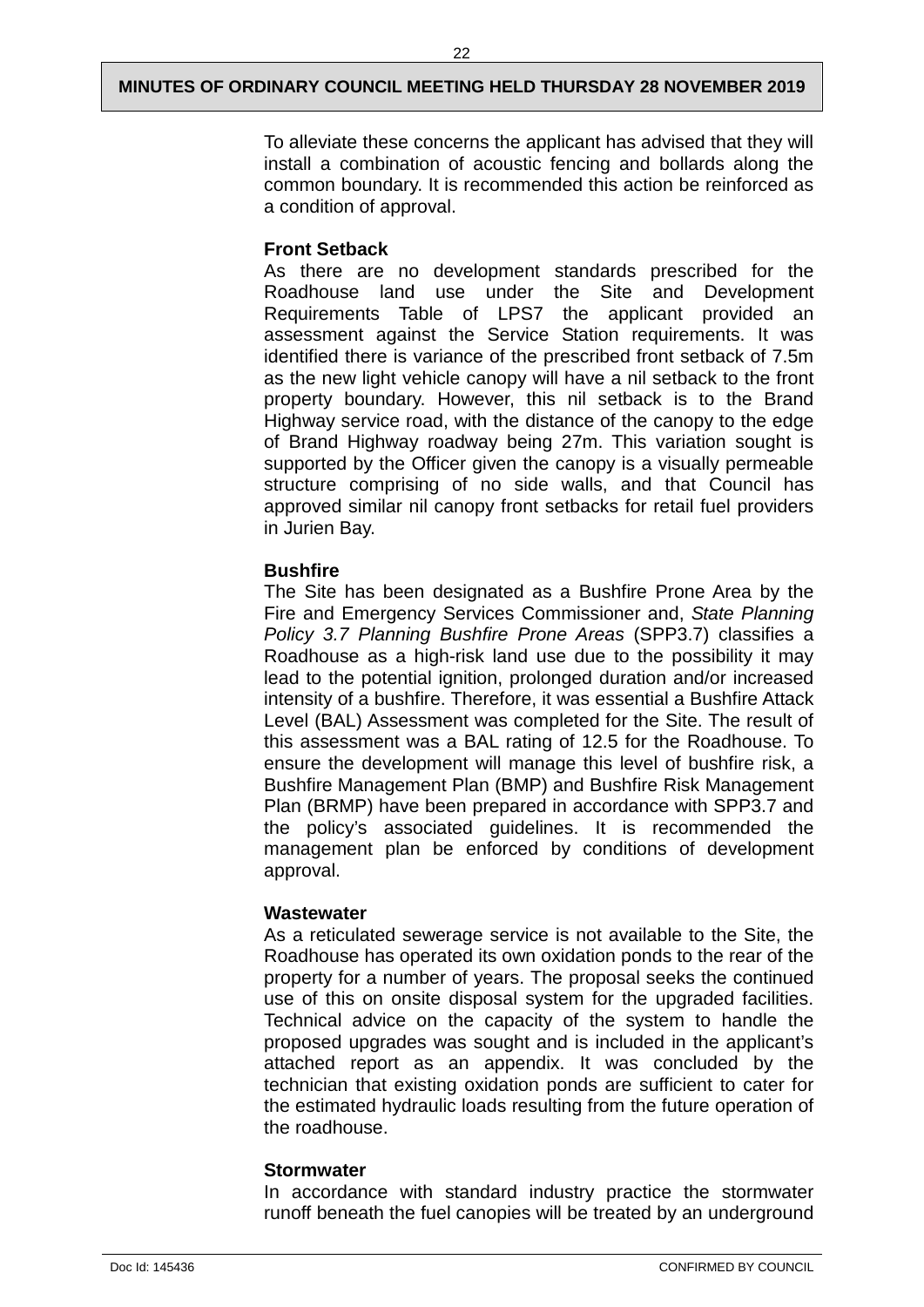treatment system which separates fuels/oils from stormwater runoff to prevent potential environmental impacts.

#### **Fuel Vapours**

The proposal will incorporate a Stage 1 Vapour Recovery System to ensure odours and fumes are appropriately captured and managed in accordance with standard industry practices.

## **Signage**

A signage overhaul of the Roadhouse is proposed to modernise the existing development and reflect the fuel retailer's corporate specifications. The only new signage that does not comply with LPS7 and *Local Planning Policy 9.5 Advertising Devices* (LPP9.5) is the proposed 10m high fuel price pylon sign at the north-western corner of the site, adjacent to the western crossover. LPP9.5 stipulates such signs are to a maximum of 8m high. Explanation for the variance is that this pylon sign will be the only price board of the development to avoid sign proliferation and the extra height is requested to landmark the Roadhouse to approaching highway traffic. The intent of the sign is to enable heavy vehicles to identify, slow and access the Site in a safe and coordinated manner. The applicant reinforces that early identification of the Site is essential as the upgraded Roadhouse will cater to B-triple sized vehicles, which due to their weight, have long stopping distances. Furthermore, the applicant states that the established high vegetation on the highway roadside would undermine smaller price board designs. Conversely, *State Development Control Policy 1.10 freeway service centres and roadhouse*, *including signage:* encourages highway service centre to have such price board pylon signs to be 10m high along State Roads, of which Brand Highway is. Given the above and that the location of the proposed price board does not impact safety in the form of vehicle sightlines from the Brand Highway crossovers or service road, the variation has merit and is supported at an Officer level.

In summary, the proposal is generally compliant with the relevant local and State planning framework with all variations justified and supported by the reporting Officer and/or expert assessors. The upgrades are consistent with the established roadhouse land use of the site and will provide a significant improvement to function and appearance of the roadhouse to align with industry best practice.

## **CONSULTATION**

The application was advertised in accordance with Clause 64 with the Deemed Provisions of LPS7 from 21 October to 15 November. One submission was received during this period from the adjoining hotel landowner, who's concerns have been met by recommended conditions of approval.

The State authorities of Main Roads WA and the Department of Water and Environmental Regulation requested a week extension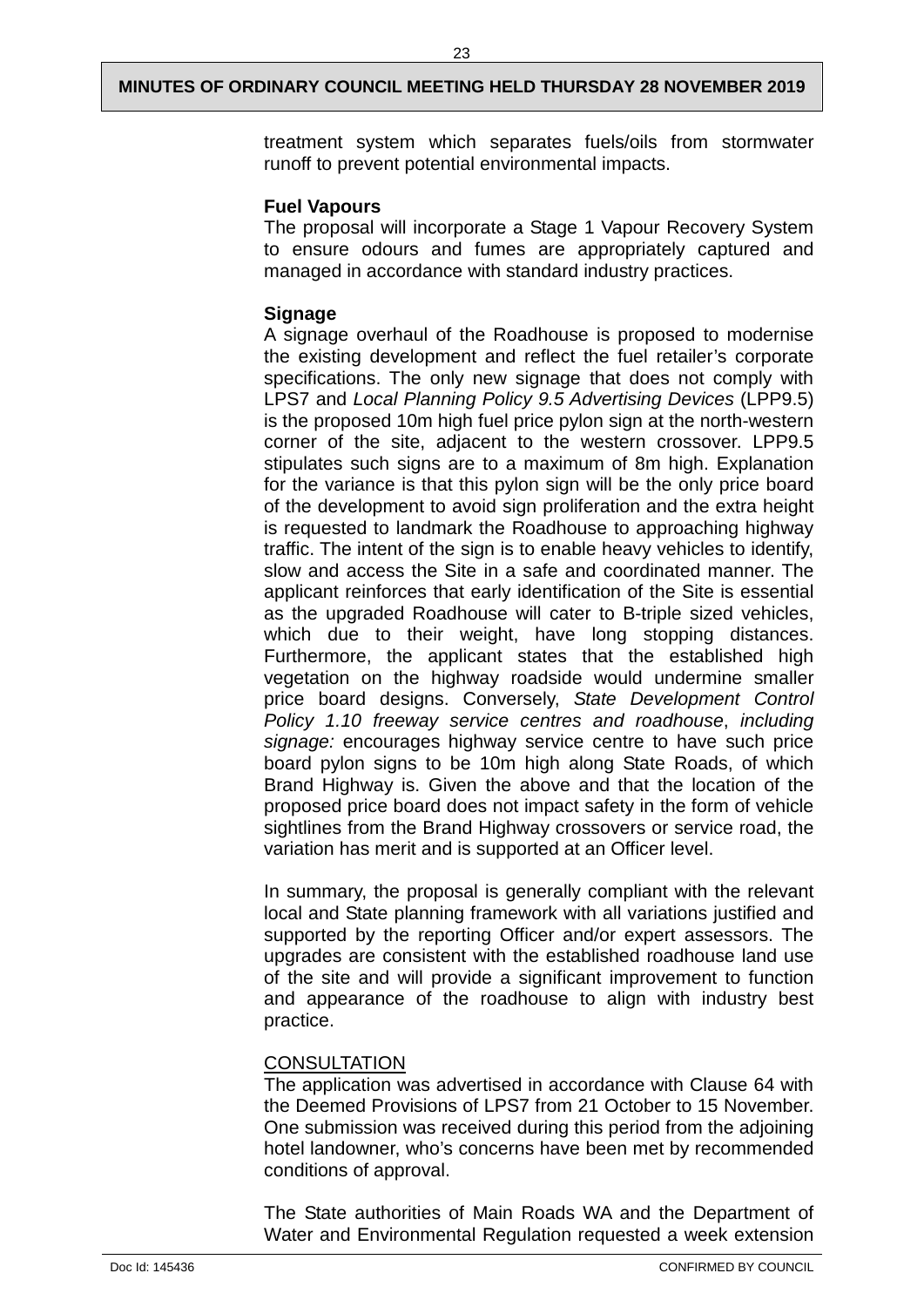to the comment period, meaning the submissions will be received after the drafting date of this item. Both expert comments will be forwarded to Councillors for their reference prior to this meeting.

#### STATUTORY ENVIRONMENT

Local Planning Scheme No. 7

## POLICY IMPLICATIONS

- Local Planning Policy 9.6 Car Parking
- Local Planning Policy 9.5 Advertising Devices (Signage)
- State Planning Policy 3.7 Planning in bushfire prone areas
- Development Control Policy 1.10 Freeway services centres, roadhouses, including signage
- Development Control Policy 5.1 Regional roads (vehicular access)

## FINANCIAL IMPLICATIONS

The applicant has paid a total sum of \$11,415, of which \$5,603 has been paid to the JDAP and the remaining \$5,812 has been retained by the Shire.

## STRATEGIC IMPLICATIONS

- Local Planning Strategy (Draft 2019)
- Strategic Community Plan Envision 2029:

| 02 – Propensity                   | The Shire will experience broad economic and             |
|-----------------------------------|----------------------------------------------------------|
|                                   | population growth with decreasing economic barriers,     |
|                                   | diversified agriculture and fisheries output and vibrant |
|                                   | visitor economy.                                         |
| <b>Priority Outcomes</b>          | <b>Our Roles</b>                                         |
| Our Shire has a contemporary      | Ensuring that our planning framework is modern and       |
| land use                          | meets the needs of industry, small business and          |
| planning system that responds to, | emerging opportunities.                                  |
| and creates,<br>economic          |                                                          |
| opportunities.                    |                                                          |

## ATTACHMENTS

Circulated with the agenda are the following items relevant to this report:

- Development Application Report (Doc Id: 141782)
- Adjoining Neighbour Submission (Doc Id: 144456)
- **Health Department Submission (Doc Id: 144491)**
- Department of Water and Environmental Regulation (Doc Id: 144686)
- Responsible Authority Report (Doc Id 144749)

*(Marked 9.3.2)*

VOTING REQUIREMENT Simple majority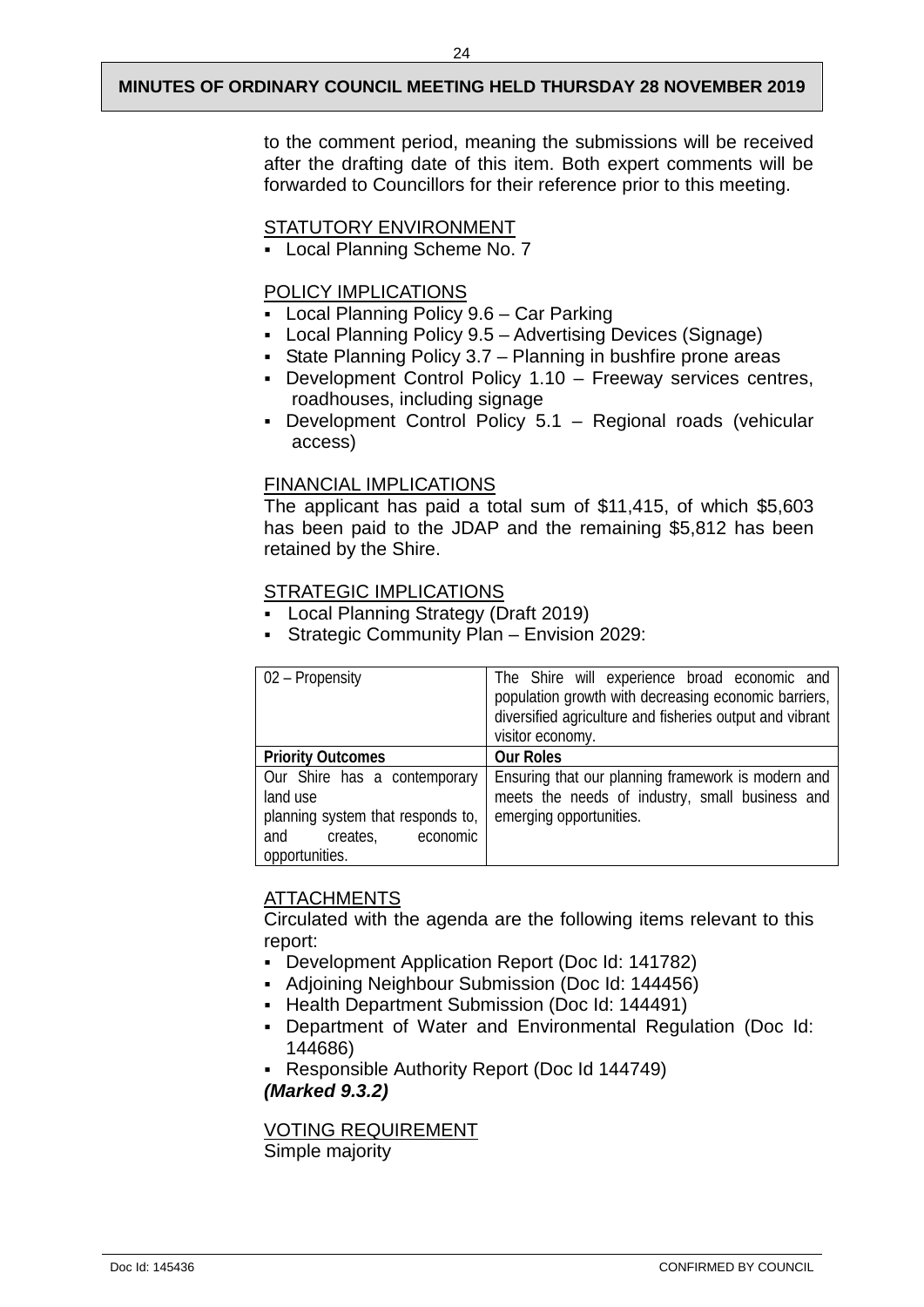#### **OFFICER RECOMMENDATION / COUNCIL DECISION Moved Cr Gibson, seconded Cr Clarke**

**That Council endorses the Responsible Authority Report (Doc Id: 144749) to the Midwest Wheatbelt Joint Development Assessment Panel, which recommends development approval for upgrades to the existing roadhouse upon Lot 100 Brand Highway, Cataby.**

**CARRIED 8 / 0** 

## <span id="page-27-0"></span>**9.3.3 PROPOSED MIXED-USE TOURIST DEVELOPMENT – LOT 62 ROBERTS STREET, JURIEN BAY**

Location: Location: Location: Location: Location: Location: Location: Location: Location: Location: Location Streets<br>Burgess Design Group on behalf of Carl Aloi Applicant: **Burgess Design Group on behalf of Carl Aloi**<br>
Folder Path: **Burgess Development** Services Apps / Deve Development Services Apps / Development Application / 2019 / 92 Disclosure of Interest:<br>Date: Date: 18 November 2019<br>
Author: 18 November 2019<br>
Rory Mackay, Planr Author: Rory Mackay, Planning Officer<br>
Rory Mackay, Planning Officer<br>
David Chidlow, Executive Mar David Chidlow, Executive Manager of Development Services

#### PROPOSAL

For Council to consider a development application for a mixed-use tourist development upon Lot 62 Roberts Street, Jurien Bay and a portion of the Heaton Street Road Reserve (the Site) and make a recommendation to the Midwest Wheatbelt Joint Development Assessment Panel (JDAP).

#### BACKGROUND

As the development has an estimated cost over the \$10 million local government planning decision threshold the application is required to be determined by the JDAP. Therefore, Council can only a make a recommendation to the JDAP, the purpose of this item.

In 2012 the subject development was approved but did not proceed as a scheme amendment (rezoning) to lawfully progress the development was required. As such, the development approval was allowed to lapse by the developer as they sought the adoption of Scheme Amendment 21 to rezone the land to Special Use Zone 4 (SUZ4). Approval of Amendment 21 was granted in September 2015.

A development application was lodged with the JDAP in September 2017. However, this application was later withdrawn as the Shire's responsible authority assessment of the application discovered that several of the gazetted conditions of SUZ4 required modification to allow some outstanding issues to be resolved later in the planning process. As such, Scheme Amendments 33 and 34 were initiated and adopted to modify the wording of conditions 5, 6, 10 and 11 of SUZ4.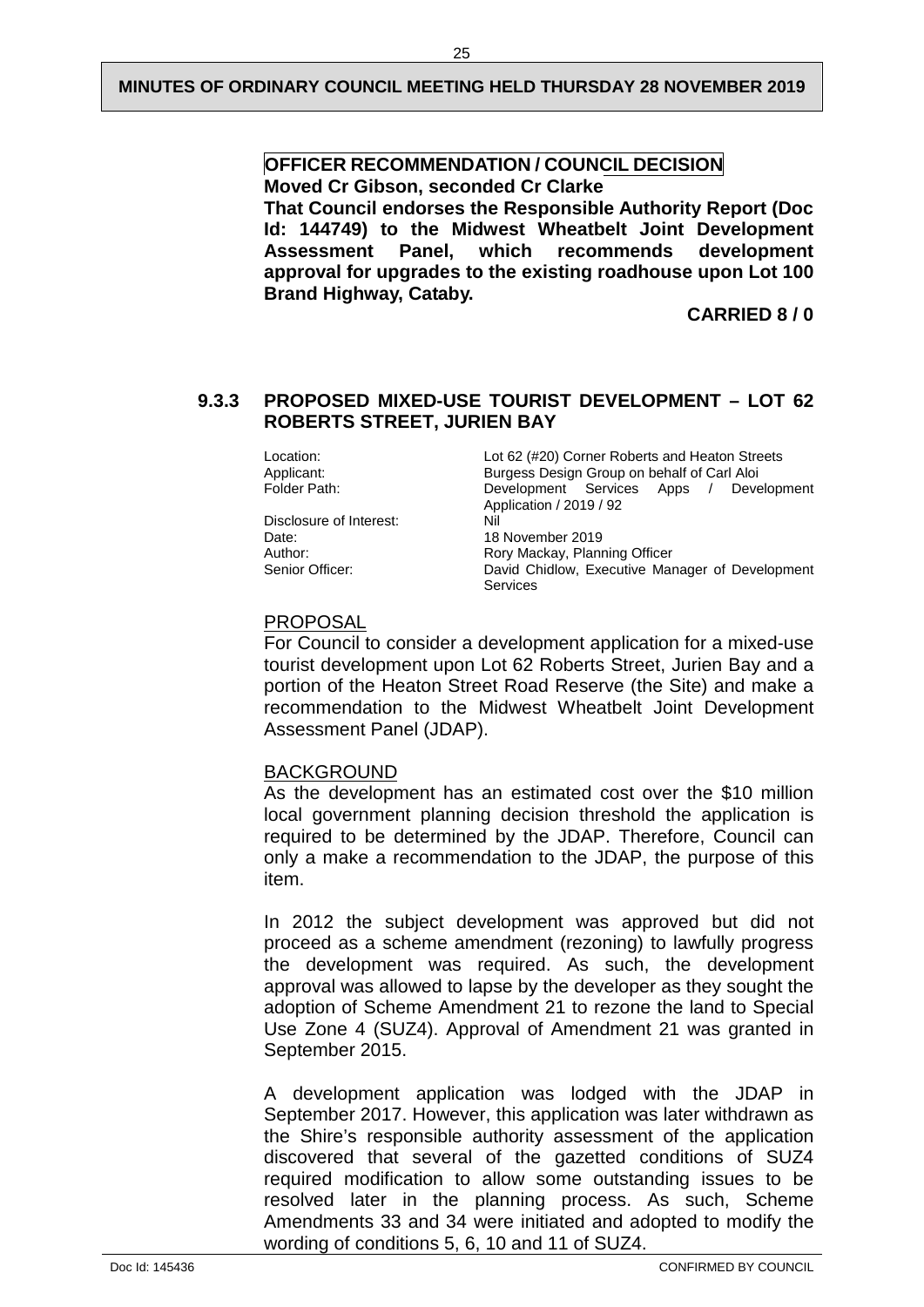The previous SUZ4 conditions 5, 10 and 11 required the following matter/actions to be undertaken "prior to approval of development":

- 1. remediation of the site in accordance with the *Contaminated Sites Act 2003;*
- 2. the closure, realignment and land transfers of a portion of the Heaton Street road reserve; and
- 3. completion of the ceding of a minimum 11-metre-wide street along the north east boundary of the land, providing a connection between Heaton and Sandpiper Streets.

Scheme Amendments 33 & 34 (approved by the Minister for Planning on 15 May 2018) enables these issues to be progressed and completed at a later stage, while a new development application is considered, assessed, and if satisfactory, conditionally approved (this application).

Scheme Amendment 34 also corrected an additional administrative error of condition 8 of SUZ4 which was ambiguous and inconsistent with Condition 2 (xiv. Whereby, condition 8 specified:

*Any proposed 'Hotel' or 'Motel' on the land shall provide 100% short-stay accommodation. For all other accommodation units proposed on the land, the maximum proportion of permanent residential units relative to the total number of short stay units on the site shall be equal to or less than 45%.* 

#### Condition 2 (xiv) specifies:

*Evidence that the proportion of permanent residential accommodation units relative to the total number of accommodation units on the site will be equal to or less than 45%.* 

The Shire's intent has always been to calculate the totals across the Site, to include any hotel and motel units as part of the shortstay unit calculation. This is evident in the original planning approval that recommended the following wording of the condition: *The proportion of permanent residential units relative to the total number of accommodation units on the site shall be equal to or less than 45%, unless otherwise approved by the local government.*

As such, Scheme Amendment 34 corrected the administrative error by deleting the word "other" to ensure that the Hotel and Motel Units are included in the calculation of the permanent/short stay ratio.

With these administrative errors correct the Local Development Plan (LDP) required for the Site under SUZ4 was formally adopted by Council on 28 June 2018. The Local Development Plan sets out the specific and detailed development requirements for the strategic Site, of which the subject development application is to be consistent with. Essentially, the LDP reflects the initial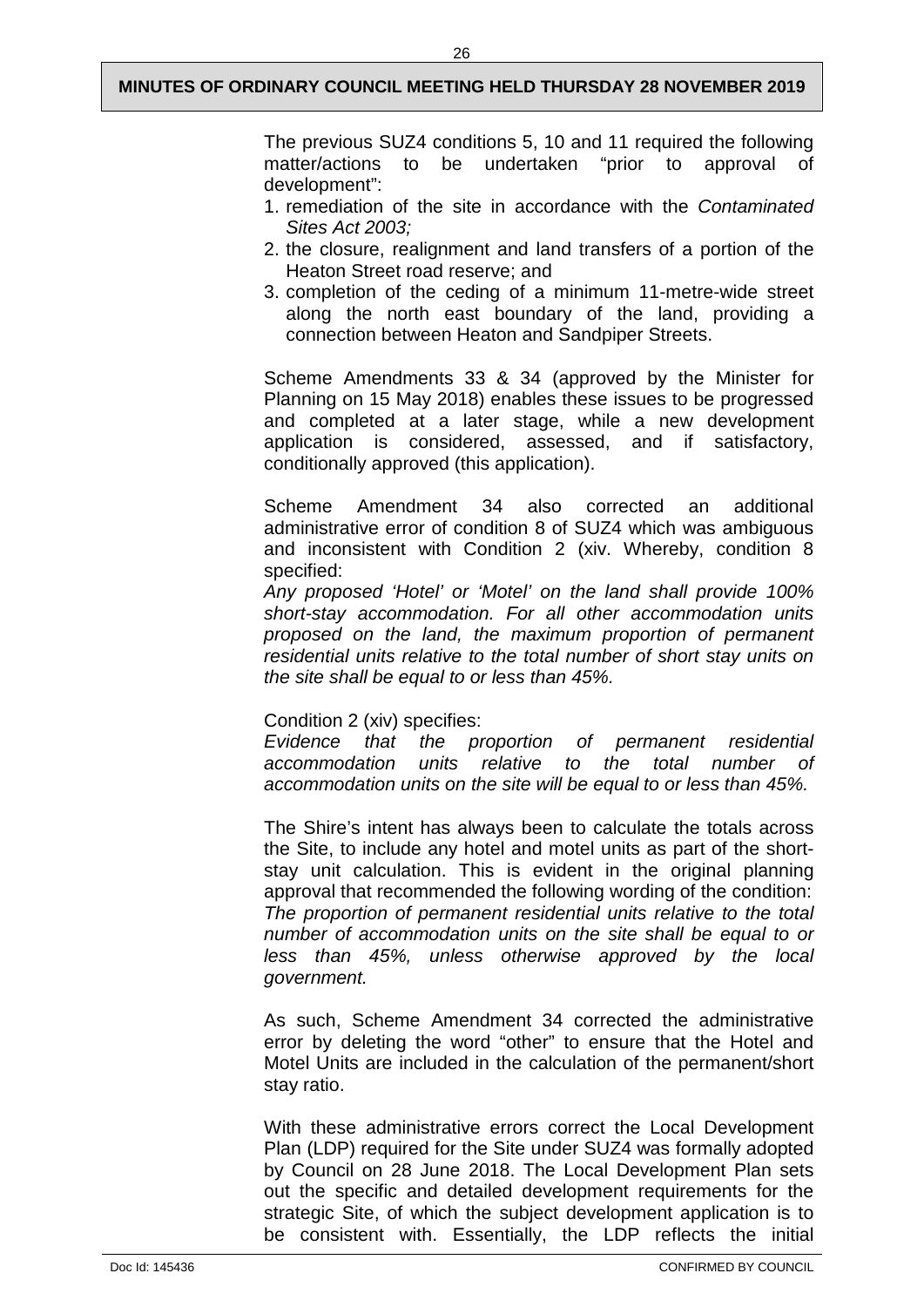development, which was approved in 2012, and considers the legislative changes discussed above.

A Coastal Hazard Risk Management and Adaptation Plan (CHRMAP) for the Site was prepared by M P Rogers and Associates in accordance with Condition 6 of SUZ4 and was subsequently adopted by Council on 28 February 2019. In summary, the CHRMAP assesses the coastal hazard risks, denotes the subsequent adaptation options and provides an implementation plan for the proposed development on the Site. The strategies to be implemented adequately address the potential coastal hazard risks associated with the development in accordance with State planning policy. This was the last remaining matter which had to be formally concluded before the lodgement of the subject development application.

The State Government has recently completed stage one of their Design WA initiative which aims to ensure good design is at the centre of all development in Western Australia. Under this initiative State Planning Policy 7.0 Design of Built Environment (SPP7) has been implemented. SPP7 sets out the objectives, measures, principles and processes which apply to the design and assessment of built environment proposals through the planning system. It encourages early and ongoing discussion of design quality matters, during the concept, pre-lodgement and determination stages of a proposal by creation of design review panels. However, given this proposal has been ongoing for over a decade now and is at the determination stage, it would be onerous to expect the applicant to seek a design review and modify the design accordingly.

The Department of Planning, Lands and Heritage (DPLH) state via their Design WA frequently asked questions that Councils cannot refuse to accept a development application that has not been through a design review process as they are not mandatory in operation. Similarly, a design statement is not a requirement for a development application but may be beneficial for many projects particularly for complex proposals.

Under Design WA the onus is on the proponent to demonstrate that the proposal is meeting the design principles in SPP7. Given the applicant has worked extensively with other built environment professionals in Lawrence Scanlan and Associates Architects, and AECOM Australia over the lengthy pre-development approval works the Officer has applied SPP7 retrospectively in the assessment of the application and has attached a copy of SPP7 for Council's reference.

#### COMMENT

- When considering this item, it is important to note that;
- This application has previously been approved by the Council, the approval process at that time included a panel of state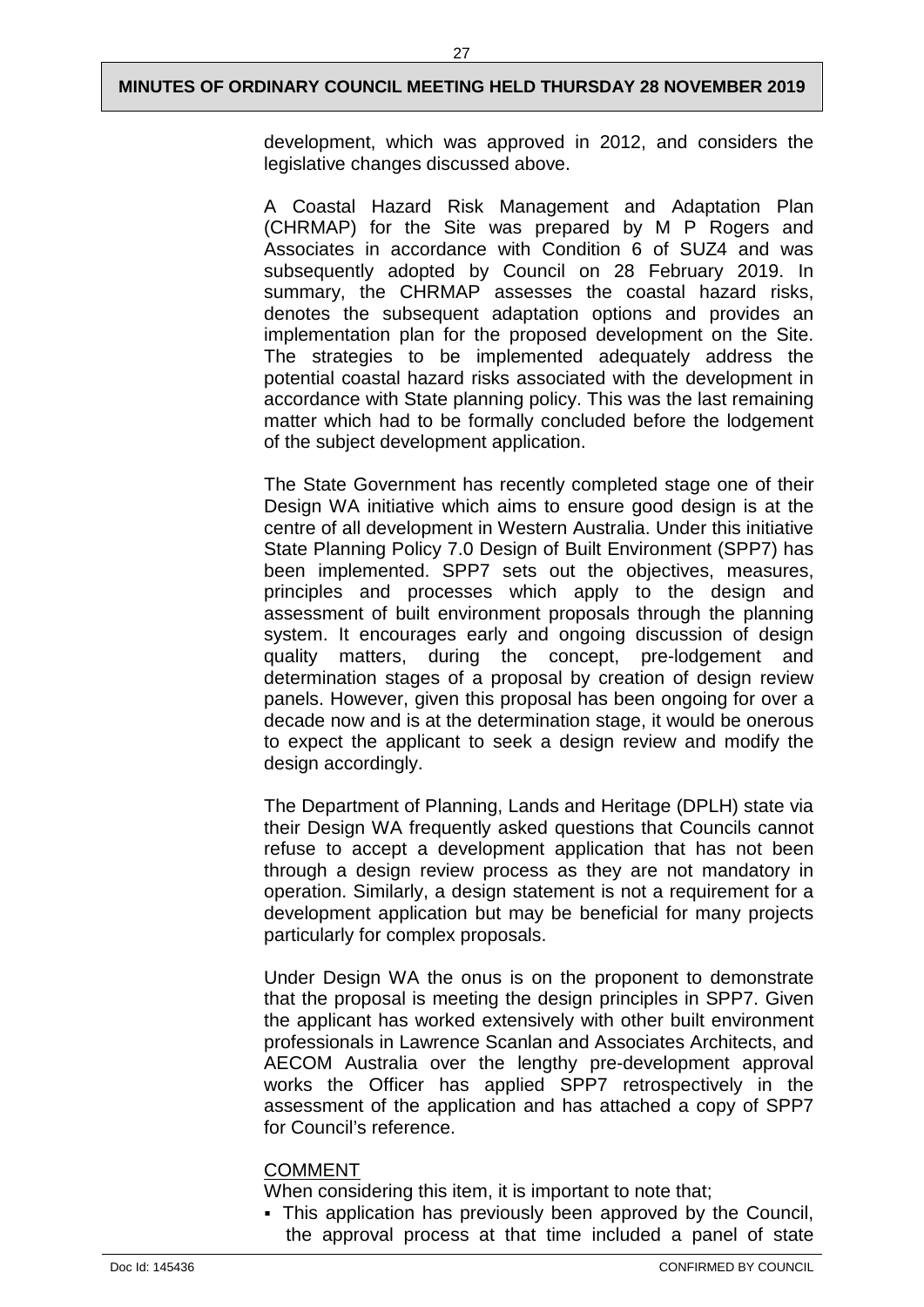agencies (including the Department of Planning), architects and community members.

- There have been no changes to the plans.
- There have been at least 5 community consultation processes over the duration of the project
- The decision maker is the Midwest Wheatbelt JDAP
- The special use zone that applies specifically to this property under the local planning scheme and the approved local development plan set out the land uses and conditions for this development. Council and the community had input into these processes.
- The application complies with both the scheme provisions and the Local Development Plan

The mixed-use tourism proposal consists of a hotel, motel, retail and other commercial activities, 171 short stay units (inclusive of hotel and motel units) and 122 permanent residential units, and car parking.

This development will be separated across the following eight buildings:

#### Building A (refer to drawings DA06 - DA10)

Located in the centre of the site, with frontage to Roberts Street and the realigned Heaton Street. Building A is eleven storeys in height and is comprised of a total of 79 residential units, thirteen of which are for short stay accommodation on Levels one and two. Above this are the remaining 66 permanent residential units. Level one of Building A also contains a lobby, three function rooms, and restaurant.

#### Building B (refer to drawings DA11 - DA14)

Sited between Building A and Building F and fronts the adjacent Seafront Estate development. Building B is seven storeys high and accommodates a total of 45 residential units, comprising sixteen short stay residential dwellings on Ground Level, and Levels one and two, and a further 29 permanent dwellings above Level one. Building B will also contain a day spa with therapy rooms, associated change facilities and small private gardens and pools. The spa is accessed from Level one and will be available for use by the public as well as hotel patrons and residents.

#### Building C (refer to drawings DA15 & DA16)

Located in the southern corner of the site with frontage to both Roberts Street and Sandpiper Street. Building C is four storeys high and contains eight retail tenancies and a cinema at Ground Level, and five office tenancies and a health club at Level one. Levels two and three comprise a total of eight residential units (four short stay dwellings and four permanent).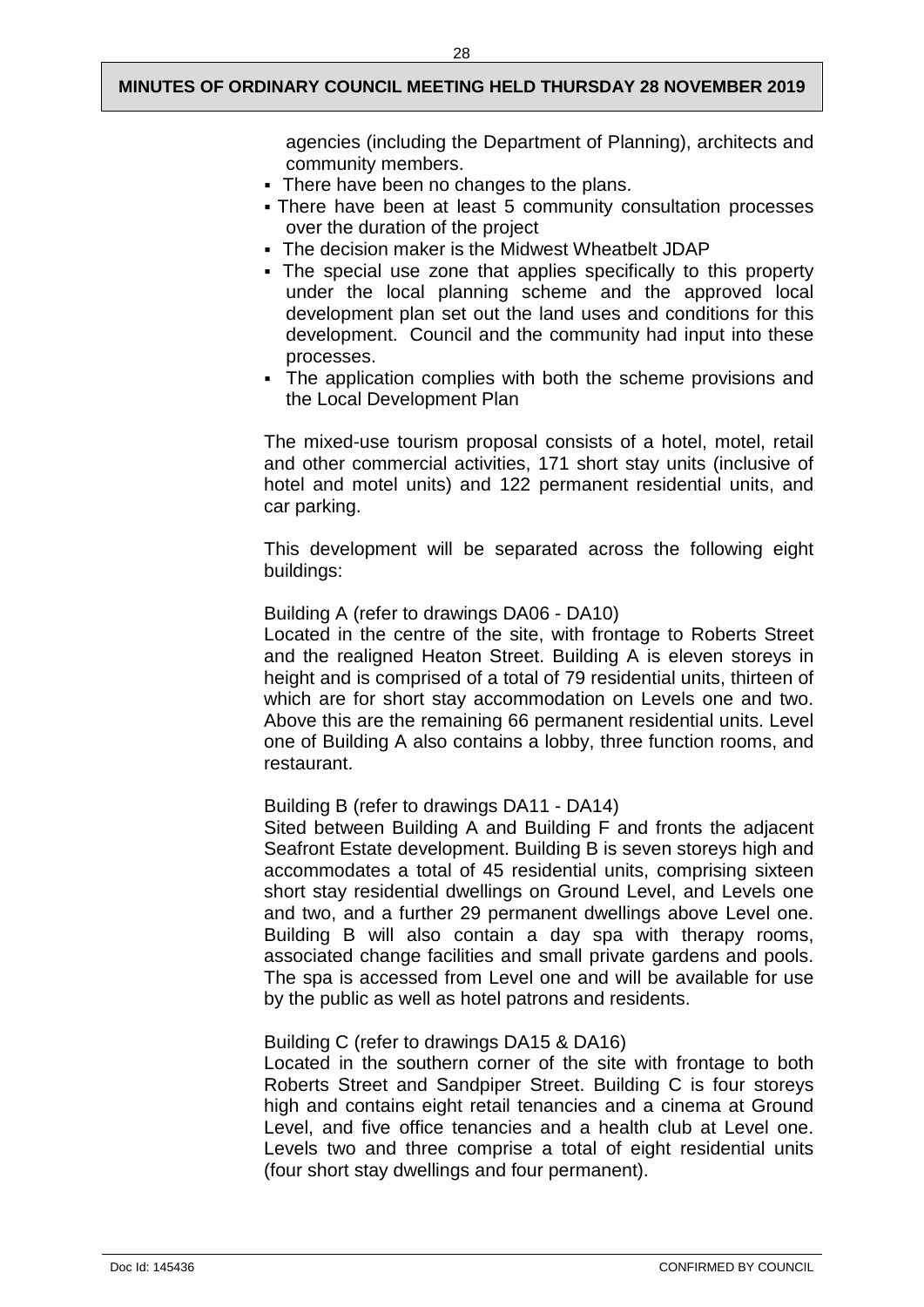Building D (refer to drawing DA17).

Sited on the eastern boundary with frontage to Sandpiper Street. Building D is four storeys high and comprises 36 motel rooms (classified as short stay units) and one retail space.

Building E (refer to drawing DA18)

Located near the north eastern corner of the site and it is the reception and administration/housekeeping centre for short stay tenancies and the resort Building E is four storeys high and comprises a two office tenancies and staff room at Ground Level. Levels 1-3 of Building E comprise nine short stay residential units.

## Building F (refer to drawing DA19)

Located near the northern site boundary and fronts the adjacent Seafront Estate. Building F is two storeys high and comprises four permanent town house dwellings each with ground level courtyards and terraces fronting the pedestrian access way.

#### Building G (refer to drawings DA20 - DA22)

Located near the north western site boundary with frontage to Heaton Street. Building G has a building height of five storeys. The ground level comprises of eleven retail tenancies, and two permanent residential dwellings, each with private courtyards. Levels 1-4 comprise a total of seventeen permanent dwellings.

## Building H (refer to drawings DA23A - DA23B)

Located on the portion of the Site divided by the realignment of Heaton Street (the western portion). Building H is a six storey hotel development and comprises 93 hotel rooms (classified as short stay). A restaurant and lounge/bar are proposed at Ground Level fronting the Jurien Bay. At the roof level, recreation facilities including a small gym and pool will be provided for exclusive use of hotel patrons.

All proposed land uses can be considered and approved by Council under SUZ4 (permitted or discretionary land uses).

The following are comments on the major components of the development.

## **Visual presentation and local character**

Council needs to be satisfied the architectural design and overall presentation (including height) of the proposed development is in keeping or adverse to the local character of Jurien Bay, now and into the future. As the proposal trade-offs between integrating into the existing townscape and being sympathetic to local building forms and patterns of development versus responding positively to the intended future character of Jurien Bay, in relation to predicted population growth and infrastructure demand. To achieve a balance the development is targeted to be distinctive and memorable, with a character that people can appreciate easily; attributes of a successful place.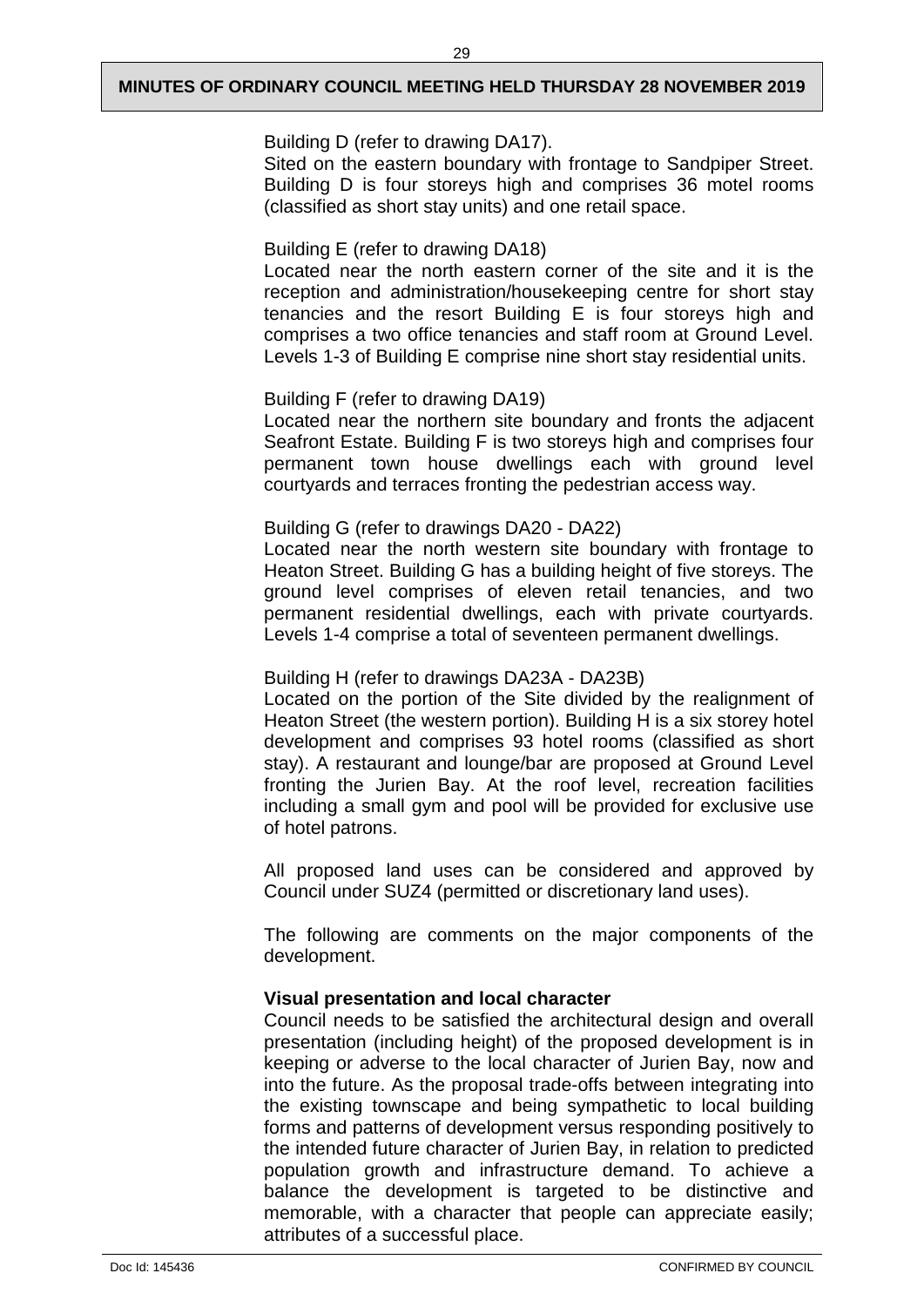The State Government's *Visual Landscape Planning in Western Australia: a manual for evaluation, assessment, siting and design* provides support for the proposed building design by stating: Buildings may visually dominate the coastline, particularly in nodes of more intensive use. However, where feasible the character of the natural landform and vegetation should be acknowledged in the design of buildings, infrastructure and plant selection, such as in the choice of materials and colour.

In consideration of the above the contemporary architectural theme, variation in building design, and stated commitment to use of local material finishes and muted colour tones by the applicant appears acceptable and generally consistent with the above statement. However, it is imperative further finalised and detailed information on external building finishes, streetscape design, landscaping and street furniture be presented to Council prior to the issue of a building permit for endorsement.

#### **Building height**

The selected site being central to the town and adjacent foreshore lends itself to an iconic development. This has clearly been denoted in several land use planning and economic development strategies completed to date for Jurien Bay. However, relative to the existing built form, the proposed development will prove to be significantly large, although it is acknowledged careful design consideration has been provided by the applicant in the variation in scale, depth and height of the individual buildings in order to avoid total domination of the skyline and respond positively to that of the adjoining buildings, the topography, and the views, vistas and landmarks of Jurien Bay. Nonetheless, the significance between the existing and proposed built form will be clearly obvious, as indicated in the Sandpiper Street elevation below:



E ELEVATION (SANDPIPER STREET)

SUZ4 Condition 12 states no structure shall exceed 40 metres in height measured from natural ground level, unless it forms part of any telecommunications infrastructure. The approved LDP specifies a range of possible building heights from 2 to 5 storeys adjacent to Roberts and Sandpiper Streets, and Seafront Estate;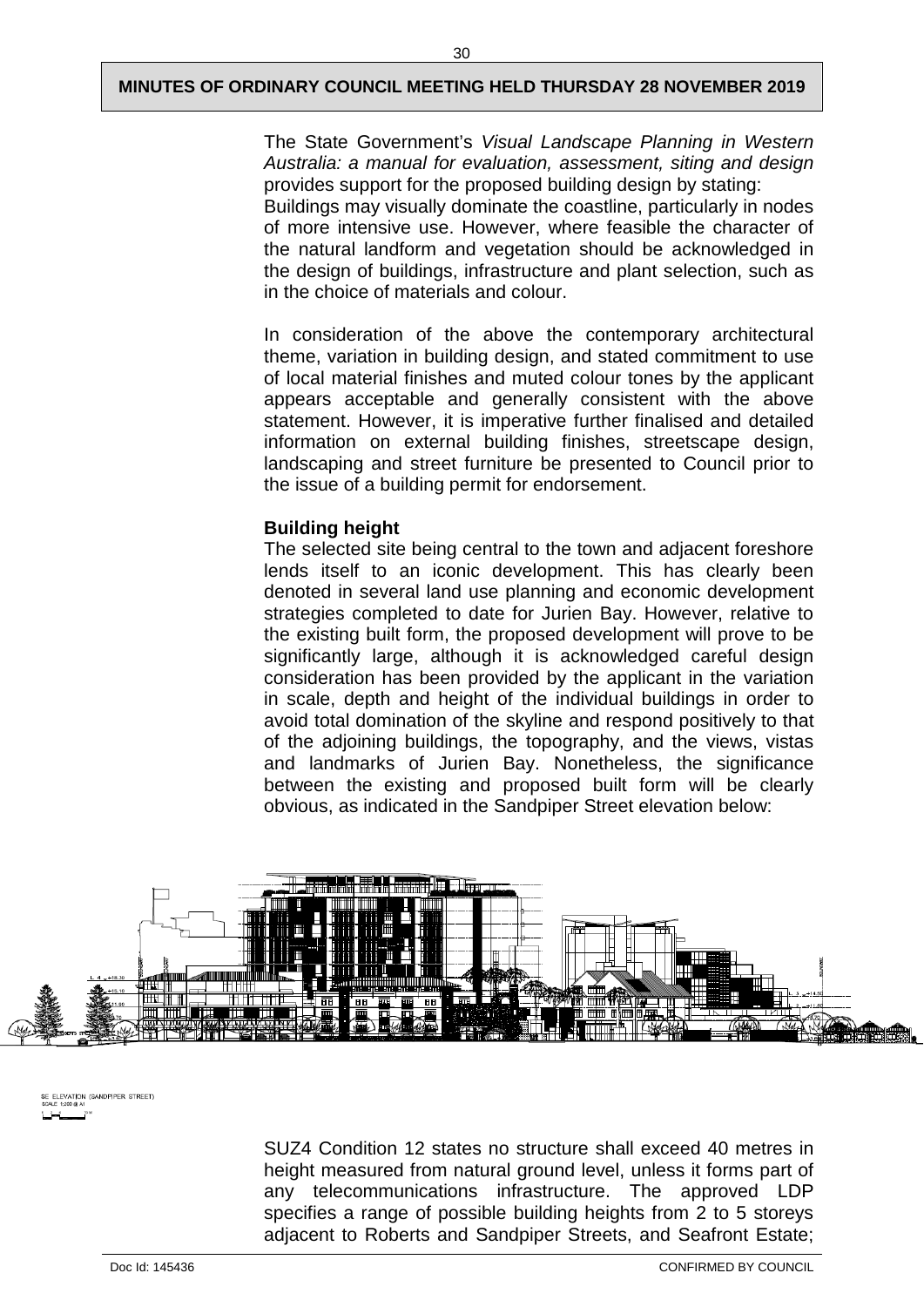and 5 to 11 storeys in the centre of the Site and towards Heaton Street. All proposed building heights of the development are consistent with these provisions. Taller buildings are located towards the centre of the site to reduce their scale and maintain the pedestrian scale of the surrounding streets. In this sense, the orientation, proportion, composition, and articulation of built form elements of the development deliver an outcome that is suited to the purpose of the Site as major tourism drawcard for the subregional centre of Jurien Bay.

## **Overshadowing**

It is evident the proposal has been designed to minimise overshadowing. The height of development recognises the need for daylight and solar access to adjoining and nearby residential development, communal open space and in some cases, public spaces. Nevertheless, there will be some partial overshadowing to Dobbyn Park for a few hours in the morning. Similarly, a late afternoon shadow will be cast across Sandpiper Street that may have some minor effect on the adjacent commercial development. An overshadowing diagram for Winter Solstice from the initial 2011 development application is shown below:



JUNE 20 - 9:00 AM



JUNE 20 - 12:00PM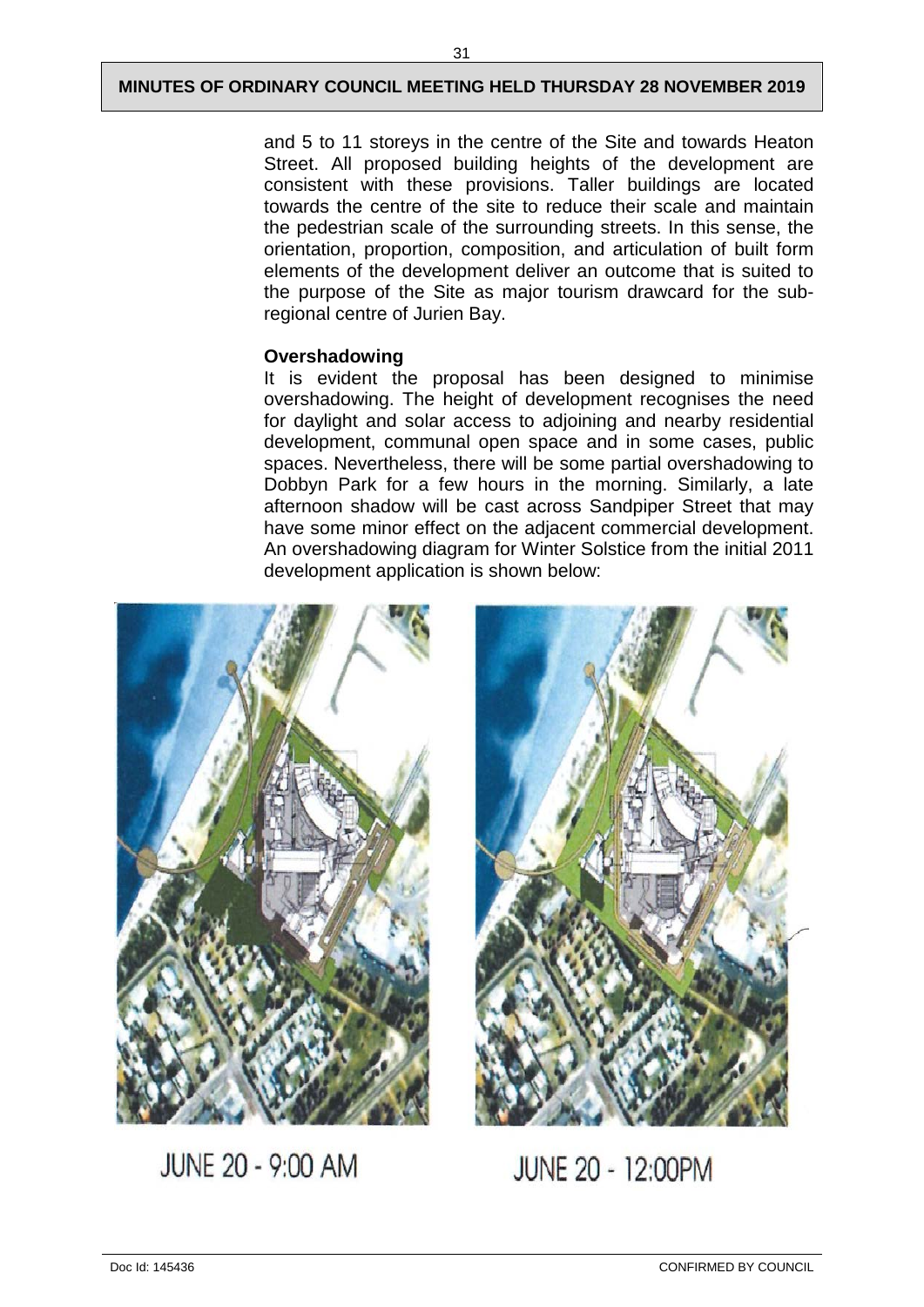

# JUNE 20 - 3:00 PM

## **Setbacks, visual privacy & passive surveillance**

SUZ4 and the LDP do not prescribe setbacks for the site. As such, the JDAP has discretion to approve the development as proposed; of which all setbacks of the development are nil other than the 4.5m setback via public accessway to the adjoining Seafront Estate.

While the proposed development will dominate the town centre and prove to be pivotal it is accepted that visual permeability will be maintained looking north west down Roberts Street to the foreshore area jetty, along Heaton Street looking west across the bay, and west/east between Seafront Estate and the development along the 4.5m pedestrian way to be constructed. This aspect of the design defines the public domain, contributes to the character of adjacent streetscapes and parks, and provides good amenity for people at ground level.

As the bulk of the development overlooks internal public spaces and external streets it lends itself to positive passive surveillance outcomes. Additionally, active retail and other commercial frontages are incorporated into the development to ensure a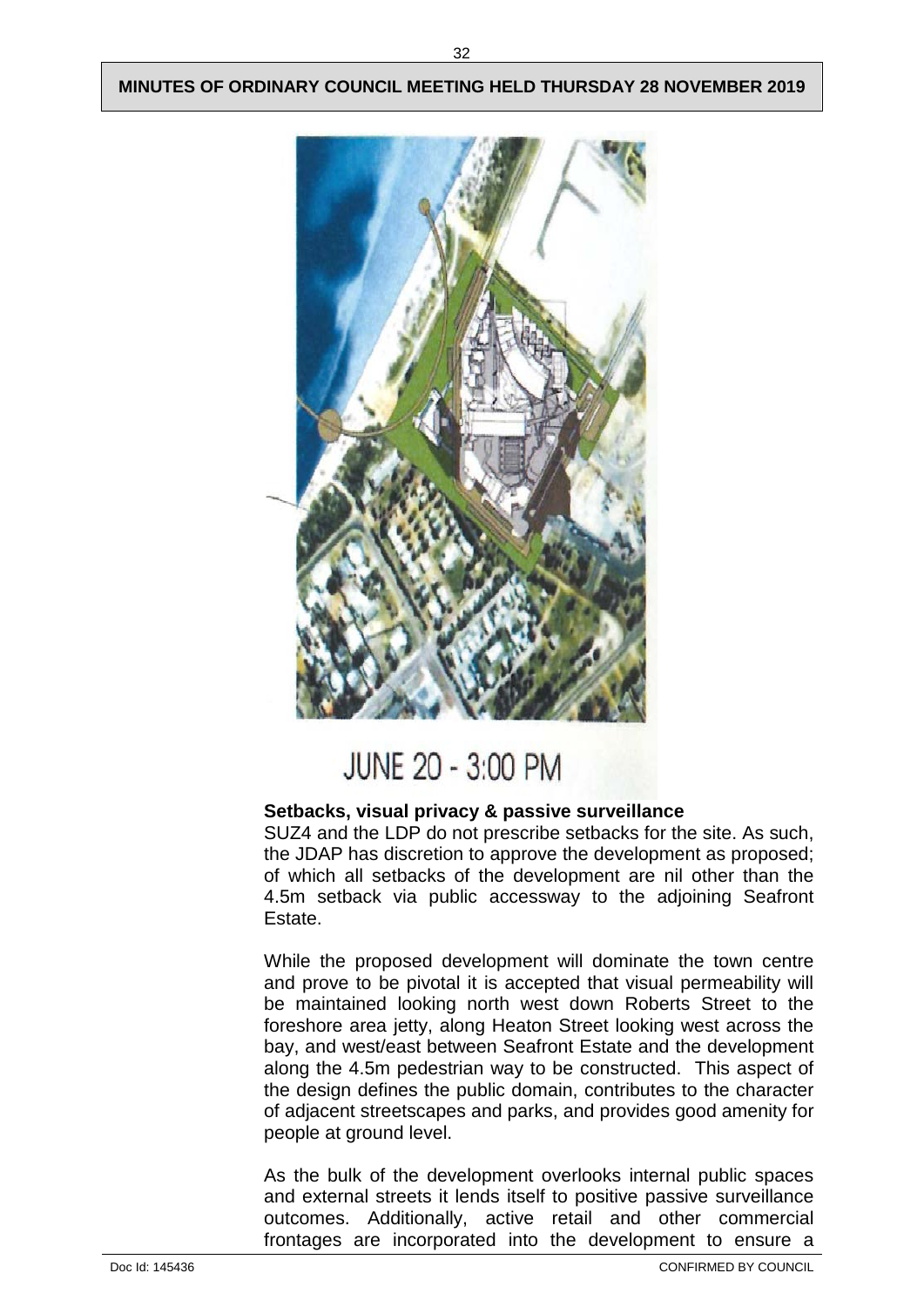suitable level of passive surveillance of the public domain, and all buildings are designed with windows or balconies facing the street. In fact, the design is environmentally sensitive. Buildings are oriented between 18° east of north to promote morning winter solar gain and have a longer north south facade and short eastwest façade as detailed in the submitted Environmental Sensitive Design Report.

Building F is the nearest and only building that overlooks adjoining private property. To reduce the visual privacy impact, the applicant has proposed a 4.5m wide public accessway between Building F and adjoining Seafront Estate. Balconies on Building F overlook the public accessway for passive surveillance and provide visual relief to the building. The setback to the boundary of Seafront Estate varies between 4.5m and 7.5m. Buildings are angled to ensure there is no direct sight line into the adjoining private spaces of Seafront Estate. The applicant also outlines the proposed balconies are not expected to be the primary outdoor space area, with ground level courtyards providing this amenity. As such, this design aspect is supported at an Officer level.

## **Short stay and permanent units**

The overall proportion of permanent residential units is 41.64%, and 58.36% short stay units. This make-up is consistent with the SUZ4 Condition 8 and LDP Condition XIV that the total number of permanent units relative to the total number of short stay units on the Site will be less than 45%. The majority of the short stay units are located on levels 1 and 2 and permanent residential units above to limit any amenity issues. The proposed motel (Building D) and hotel rooms (Building H) are 100% short stay accommodation.

## **Carparking**

Commercial car parking

The application seeks a reduction to the number of commercial car parking bays required under LPS7 and Local Planning Policy 8.7 – Car Parking (LPP9.6) for the various land uses proposed.

A total 408 bays are required on calculation; however, the applicant has only put forward 269 bays, a shortfall of 139 commercial bays. The applicant's justification for the reduction is that the above calculation does not consider reciprocal car parking, on-site usage, and the site's proximity to the town centre that substantially reduces the amount of commercial parking required.

A reciprocal parking arrangement is proposed based on an accepted yearly hotel/motel occupancy rate of around 65% and that 30-40% of guests arrive by coach or other shared means. Additionally, the applicant anticipates that 15-20% of permanent residents within the complex will use the facilities on a daily basis, representing approximately 20-50% of the potential patronage of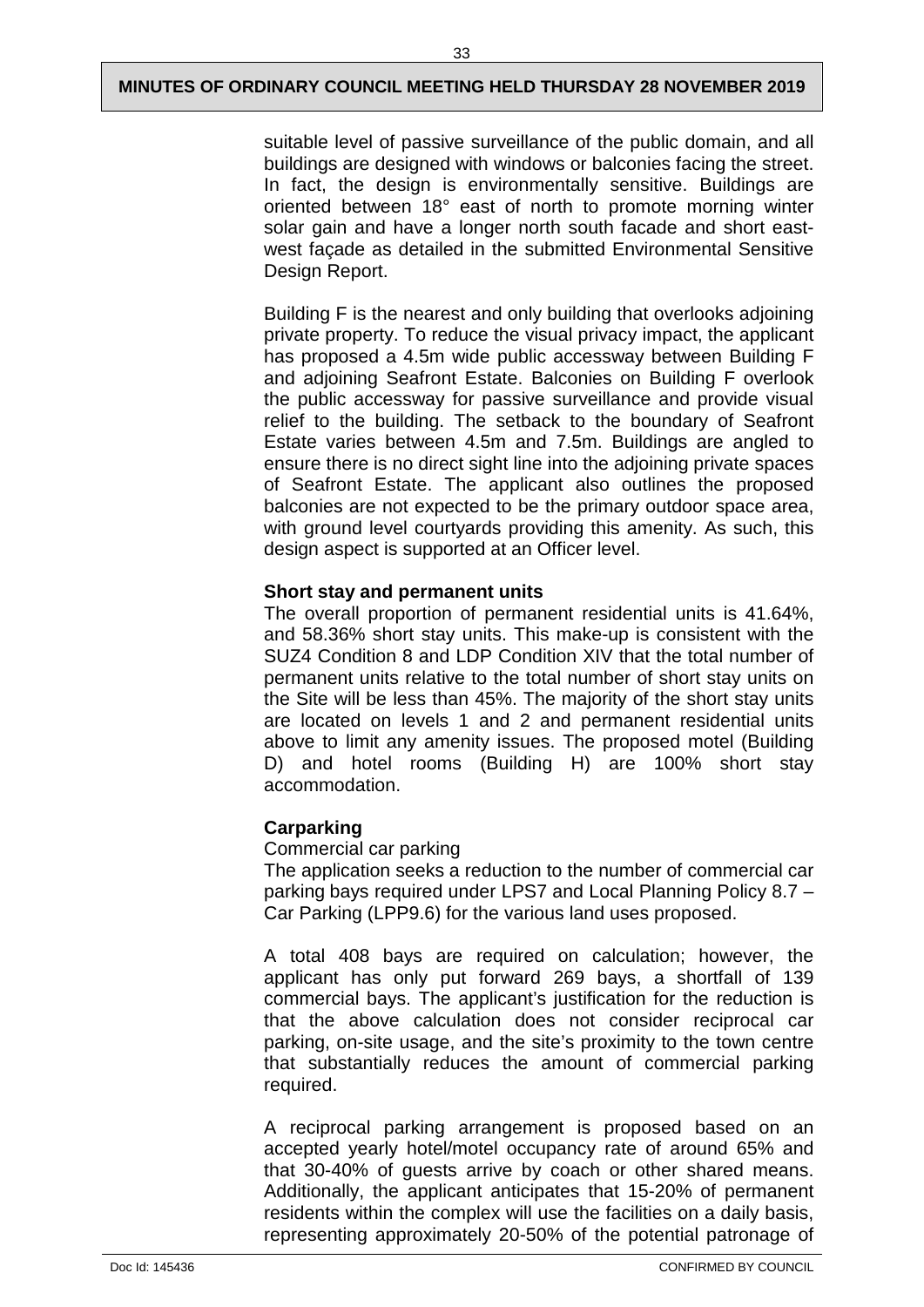the various premises. Furthermore, a significant number of patrons frequenting the retail outlets, restaurant and bar facilities, will be either on-site apartment owners or short term tenants, who will not require an additional commercial car bay. In this regard, the applicant considers the proposed 269 car bays on site sufficient. Concession is also provided given the applicant has proposed two bus bays when only one is required for the development.

## **Residential car parking**

LPS7 stipulates car parking for multiple dwellings is to be provided in accordance with the Residential Design Codes (R-Codes). The calculated number of residential car bays required is 286, however the applicant only proposes 235, a shortfall of 51 car bays.

Reasoning for this variance is that the R-Codes are intended for single and multiple residential developments located in largely residential areas. A design principle of the R-Codes provides for a reduction in the minimum number of on-site car parking bays where there is nearby street parking under the control of the local government. Based on this, the applicant states the need for private residential vehicle parking is reduced given the central location within the Tourism precinct, the availability of street parking along Roberts and Heaton Street and that the majority of the apartment owners/tenants will be 'weekenders' who only use one vehicle whilst in Jurien Bay.

To support this position, the applicant has provided a new residential parking hierarchy similar to that of Appendix 1 – Car parking requirements for resort developments of the Shire's *Local Tourism Planning Strategy.* The new allocation provides one car bay for one or two bed apartments, and two car bays for every three bedroom, four bedroom and penthouse apartment. This new calculation method results in only 204 residential bays being required. This classes the 235 bays proposed as just and allows 31 of the one and two bedroom apartments to be allocated with two bays instead of one bay. In summary, the final long-term residential parking hierarchy will see:

- 100% of the three bed/four bed/penthouses have two car bays each;
- 75% of all one and two bed apartments have one car bays each; and
- 25% of all one and two bed apartments have two car bays each.

This parking hierarchy is supported by the Officer is recommended to be reinforced as condition of development approval.

#### Collective car parking

In preparation of car parking discussion paper, the Western Australian Local Government Association and the Department of Transport commissioned Cardno in 2018 to examine the rationale being used by local governments to identify and apply minimum car parking ratios. The report found that minimum parking ratios are likely to be poorly related to demand generated by new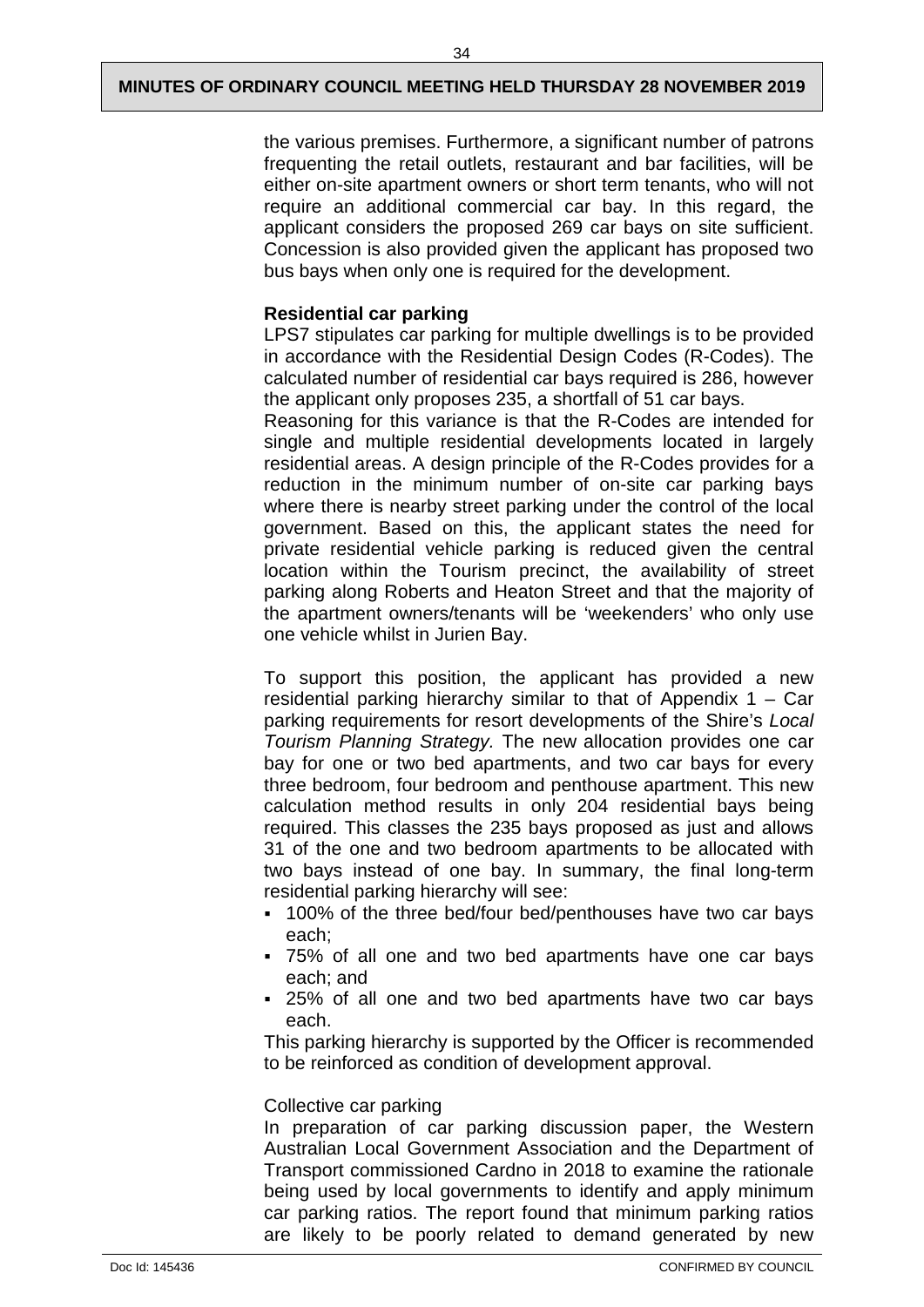development. This is largely because existing ratios have usually been informed by a patchwork of sources and while these sources provide a convenient set of tools for identifying and codifying parking requirements, they are not specifically designed to meet the demand for parking and travel generated by a particular development. Therefore, the application of minimum parking ratios as a policy instrument may be impeding the optimal use of land and the achievement of a community's environmental, economic and social objectives.

Both LPS7 and LPP9.6 provide for the discretionary approval of reciprocal use of commercial car parking bays if the rationale is deemed adequate. Clause 4.8.1.8 of LPS7 also provides the following function for Council to utilise:

*Where a developer can satisfy the Local government that the minimum car parking requirements cannot be provided on the site the Local government may accept a cash payment in lieu of the provision of car parking spaces but subject to the requirements of this clause:*

- *(i) A cash-in-lieu payment shall be not less than the estimated cost to the owner of providing the land and constructing the parking spaces required by the Scheme. The value of that area of his land which would have been occupied by the parking spaces may be stated by the Valuer General or by a licensed valuer appointed by Local government.*
- *(ii) Before the Local government agrees to accept a cash payment in lieu of the provision of parking spaces the Local government must have already provided a public car park nearby, or must have firm proposals for providing a public car park area nearby within a period of not more than eighteen months from the time of agreeing to accept the cash payment*
- *(iii) Payments made under this clause shall be paid into a special fund to be used to provide public car parks.*

However, the submitted site plan denotes several changes to street parking on the streets of Roberts, Heaton and Sandpiper which surround the development. This parking will be constructed at the cost of the applicant as part of the land transfer for the portion of Heaton Street for development of Building H. Therefore the Officer position is to not request a cash in lieu payment, but instead enforce a condition of approval for the upgrade/replacement of street parking to be constructed by applicant be agreed later in the development process prior to the construction of Building H on the portion of land to be transferred to the applicant (existing Heaton Street Road Reserve). This will provide Council with the opportunity to ensure the future street parking in the vicinity of the development is consistent with the Jurien Bay Foreshore Masterplan and pending redevelopment of the Jurien Bay Tourist Development.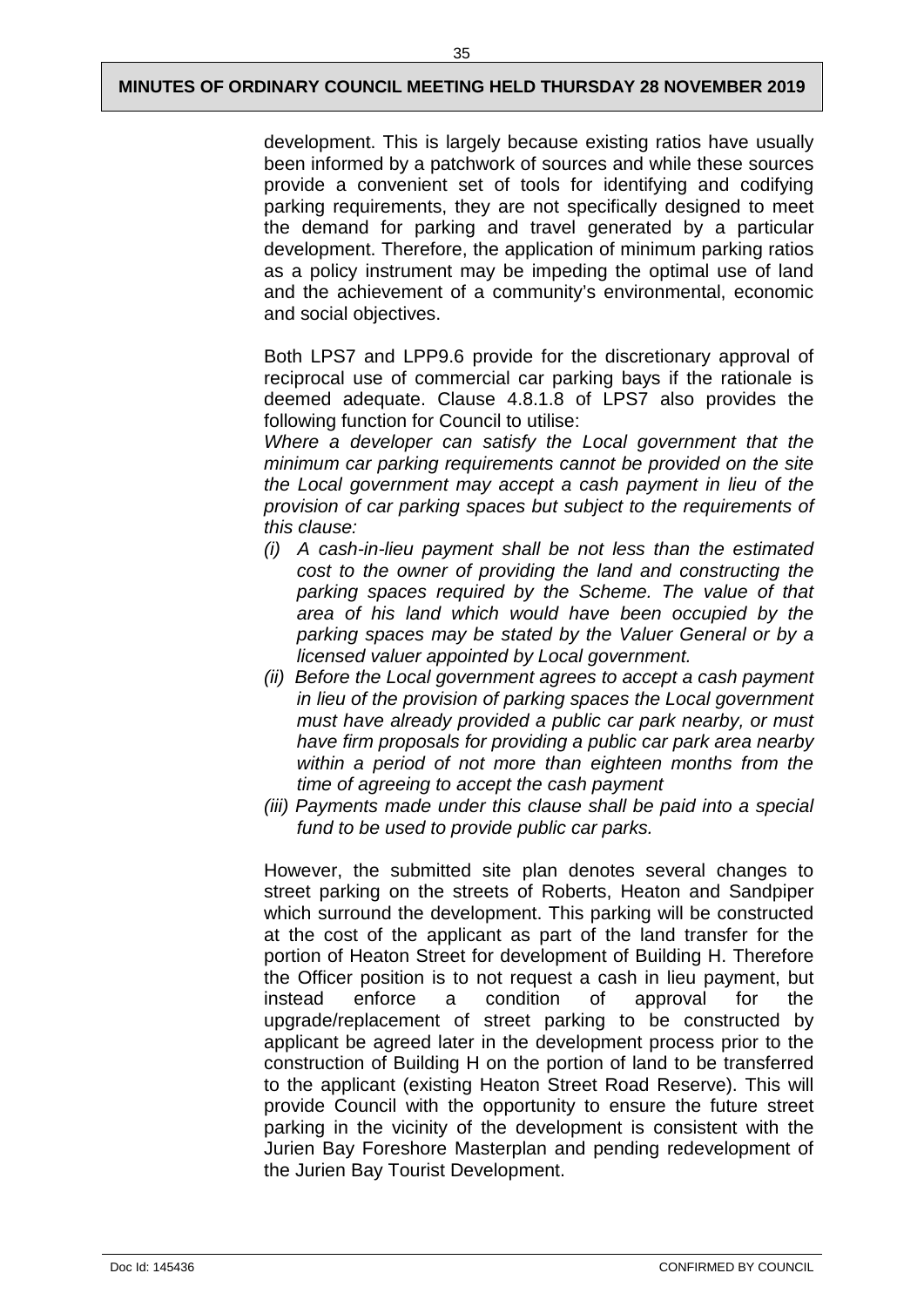#### **Road network**

Several new access points are proposed to connect the site to Heaton Street and Sandpiper Street. The basement parking and loading bay are to be accessed separately from Roberts Street.

It is expected the development will impact on traffic volume and flow through the town centre, particularly increasing the volume of vehicle movements in the main commercial and foreshore area of Jurien Bay, with the need to consider measures to manage vehicle and pedestrian access, speed, direction and flow. However, it is not envisaged that the proposed development will restrict or significantly inhibit public access to Dobbyn Park or the jetty, as has been suggested through the public consultation process. As the surrounding road network, especially the focal point at the foot of the jetty is to be considered by the Shire's Jurien Bay Foreshore Masterplan project which is to be completed in the near future.

Therefore, the applicant stated the recommendations of the masterplan project will guide realignment of Heaton Street and any improvements to street parking, and bicycle and pedestrian access and facilities adjoining Building H.

On assessment there appears to be no significant functionality and safety issues with the proposed access arrangements. However, a recommended condition of approval will ensure these access arrangements are clearly lined marked with traffic calming measures and advance warning signs to ratify these access arrangements.

#### **Site remediation**

The Site has been classified as 'contaminated - remediation required' under the *Contaminated Sites Act 2003.* Condition 5 of SUZ4 requires the Site to be remediated to the satisfaction of the Department of Water and Environmental Regulation prior to the issue of a building permit. However, an exception is approval to commence the bulk earthworks which will form part of the remediation and foundation works for the proposed development.

#### **Waste management, stormwater & dewatering**

The applicant has acknowledged that further information is required to address the issues of waste outlining the intent is to apply where practical the latest technology in waste management; including storage, disposal and recycling.

As this information is not available a condition should be applied requiring a waste management plan be submitted for endorsement prior to commencement of development.

Similarly, further engineering details are required for the stormwater management of the Site and dewatering during construction of the commercial basement carpark at 1.7 AHD, given groundwater has been measured at between 1.5m – 2.2m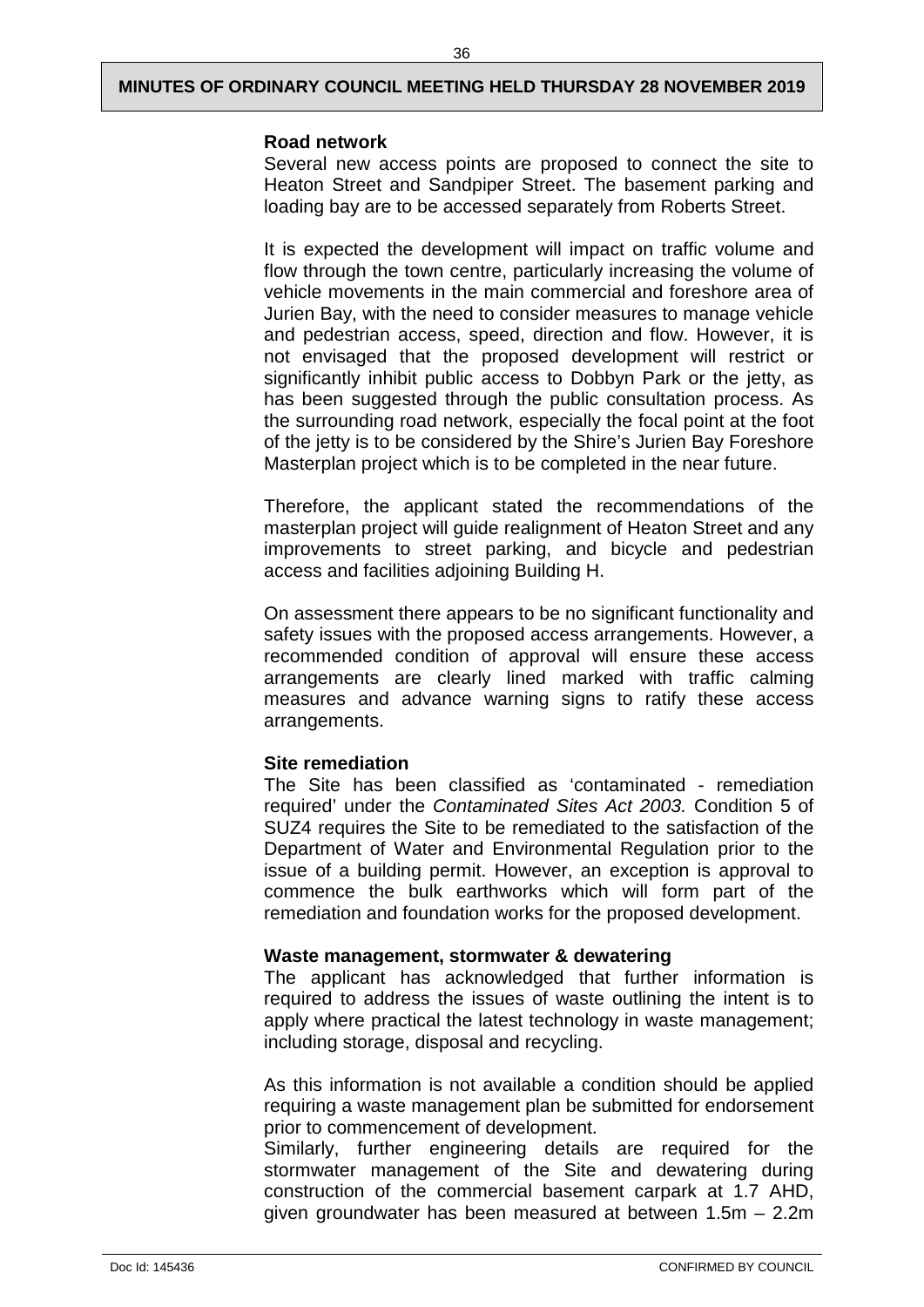below ground level of the Site. A condition of approval each for both these aspects is recommended.

It is noted service infrastructure (i.e. water, power, sewerage, telecommunications) required to support the development, where required, will be upgraded at the developer's cost.

## **Staging of development**

The applicant seeks Council and JDAP support for a development approval period of four years. If the subject development is not substantially commenced within the four year period, the approval shall lapse and be of no further effect. Given the scale of the proposed development and time required to prepare all of the detailed building and engineering plans along with the extensive earthworks that will be required there is a concern that the proponent will not achieve substantial commencement within the standard two year development approval timeframe. As such, this application seeks an extended approval of four years to ensure that the approval will not lapse during the construction period.

Council has previously approved by way of adoption of the LDP a four-phase staging plan for construction of the development. This plan is shown below.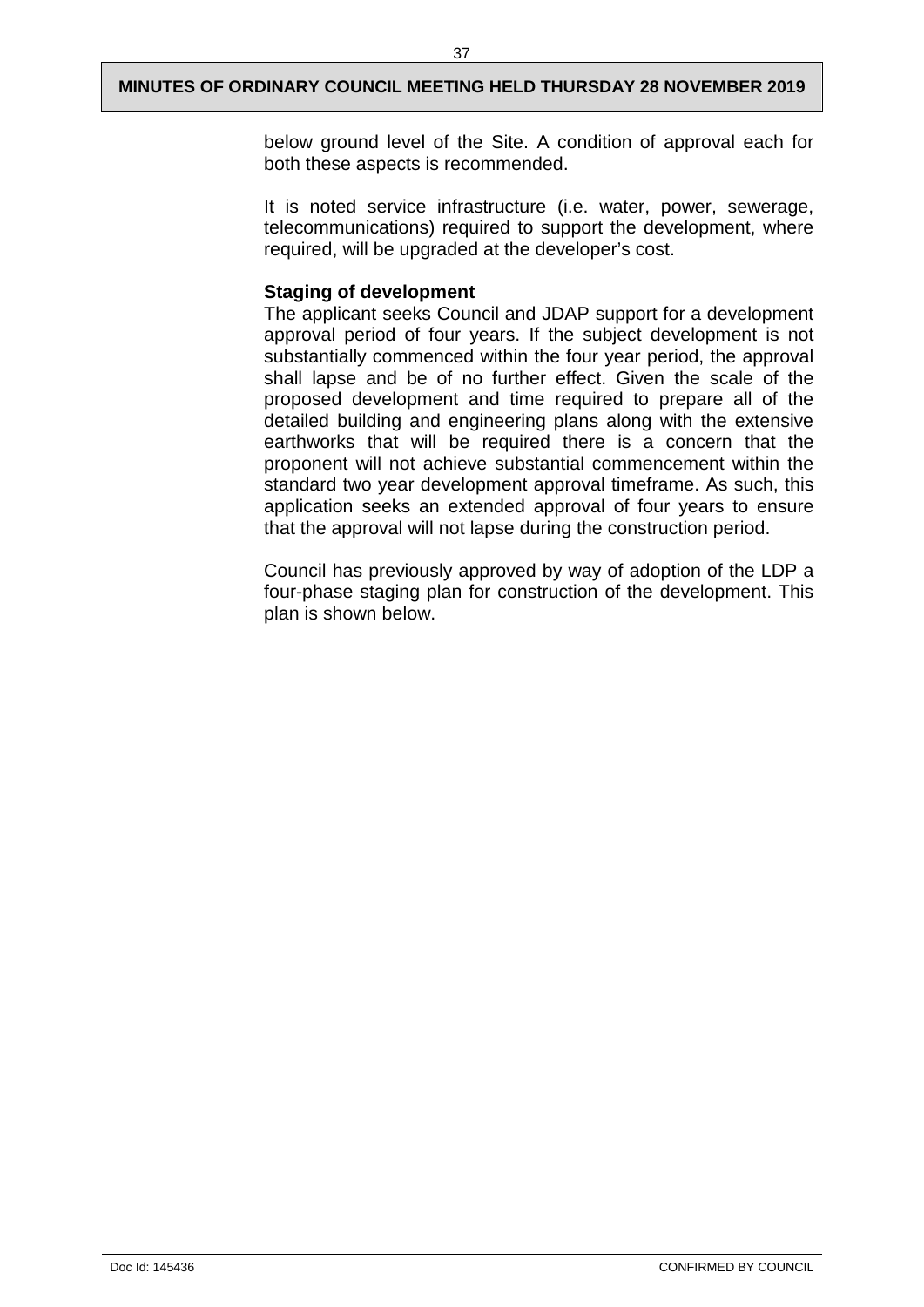

It is noted prior to stage one commencing, the commercial basement and ground level Residential car parks will be completed.

#### **CONSULTATION**

The development application was advertised directly by mail to surrounding landowners and relevant State agencies, in addition to the wider stakeholder community via the Shire's website, social media and Shire Matters newsletter from 18 October to 14 November.

A summary of each submission and the Officer's response to each is contained in the attached Schedule of Submissions.

## STATUTORY ENVIRONMENT

- Local Planning Scheme 7 Special Use Zone 4
- Land Administration Act 1997
- Contaminated Sites Act 2003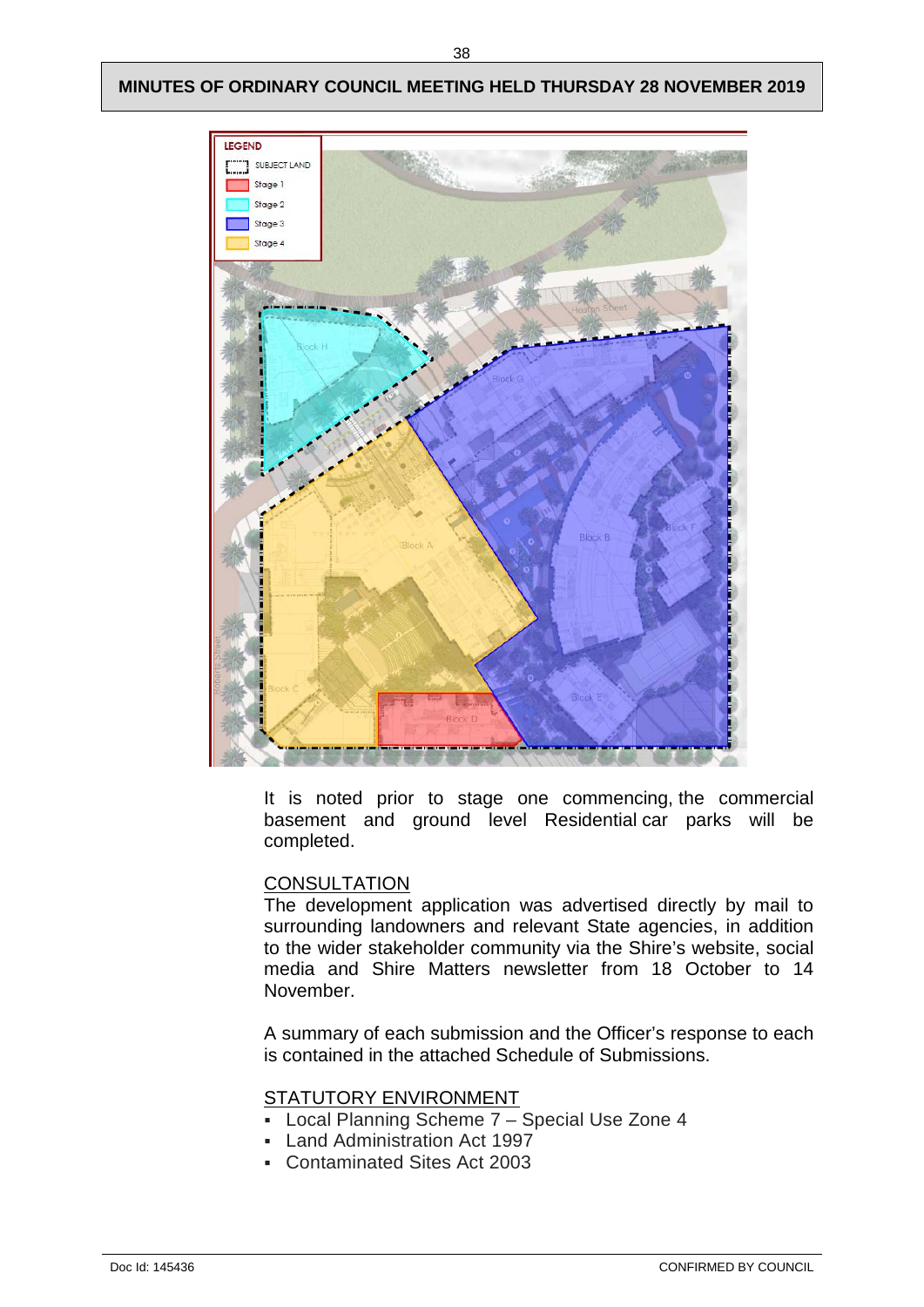## POLICY IMPLICATIONS

- State Planning Policy 2.6 State Coastal Planning Policy
- State Planning Policy 7.0 Design of the Built Environment
- State Planning Policy 7.3 Residential Design Codes Volume 2 **Apartments**
- Local Development Plan Lot 62 Roberts Street, Jurien Bay
- Coastal Hazard Risk Management and Adaptation Plan Lot 62 Roberts Street, Jurien Bay
- Local Planning Policy 9.6 Car Parking

## FINANCIAL IMPLICATIONS

The applicant has paid a total application fee \$44,682 of which \$10,486 will be transferred to the JDAP and the remaining \$34,196 will be retained by the Shire.

## STRATEGIC IMPLICATIONS

There is a need for Lot 62 Roberts to be a highly intensive development for a tourism use, given its strategic location. The future development for Lot 62 is focused on tourism as a land use, conforming to the objectives of the Tourism Planning Strategy, Jurien Bay City Centre Strategy and the Local Planning Strategy Draft (2019).

## Strategic Community Plan – Envision 2029:

| 02 - Propensity                                                                | The Shire will experience broad economic<br>and population growth with decreasing         |
|--------------------------------------------------------------------------------|-------------------------------------------------------------------------------------------|
|                                                                                | economic barriers, diversified agriculture and                                            |
|                                                                                | fisheries output and vibrant visitor economy.                                             |
| <b>Priority Outcomes</b>                                                       | <b>Our Roles</b>                                                                          |
| Our Shire has a contemporary land use<br>planning system that responds to, and | Ensuring that our planning framework is<br>modern and meets the needs of industry,        |
| creates, economic opportunities.                                               | small business and emerging opportunities.                                                |
|                                                                                | Identify and activate underutilised economic<br>and land assets to promote employment and |
|                                                                                | economic activity.                                                                        |
| The Shire is home to a successful and                                          | Support the development of new products                                                   |
| growing market for<br>domestic<br>and                                          | and services that increase the attraction of                                              |
| international tourism.                                                         | the region to the tourism market, in particular                                           |
|                                                                                | Indigenous cultural experiences.                                                          |
| Jurien Bay continues to grow as a regional                                     | Leverage public and<br>private<br>sector                                                  |
| centre that services and delivers benefits                                     | partnerships to deliver new infrastructure                                                |
| throughout the Shire.                                                          | required to achieve sustainable economic                                                  |
|                                                                                | and population growth.                                                                    |

## **ATTACHMENTS**

.

Circulated with the agenda are the following Items relevant to this report:

- Development Application Report (Doc Id: 133732)
- Schedule of Submissions (Doc Id: 144476)
- State Planning Policy 7.0 Design of the Built Environment (Doc Id: 144217)
- Responsible Authority Report (Doc Id: 144743)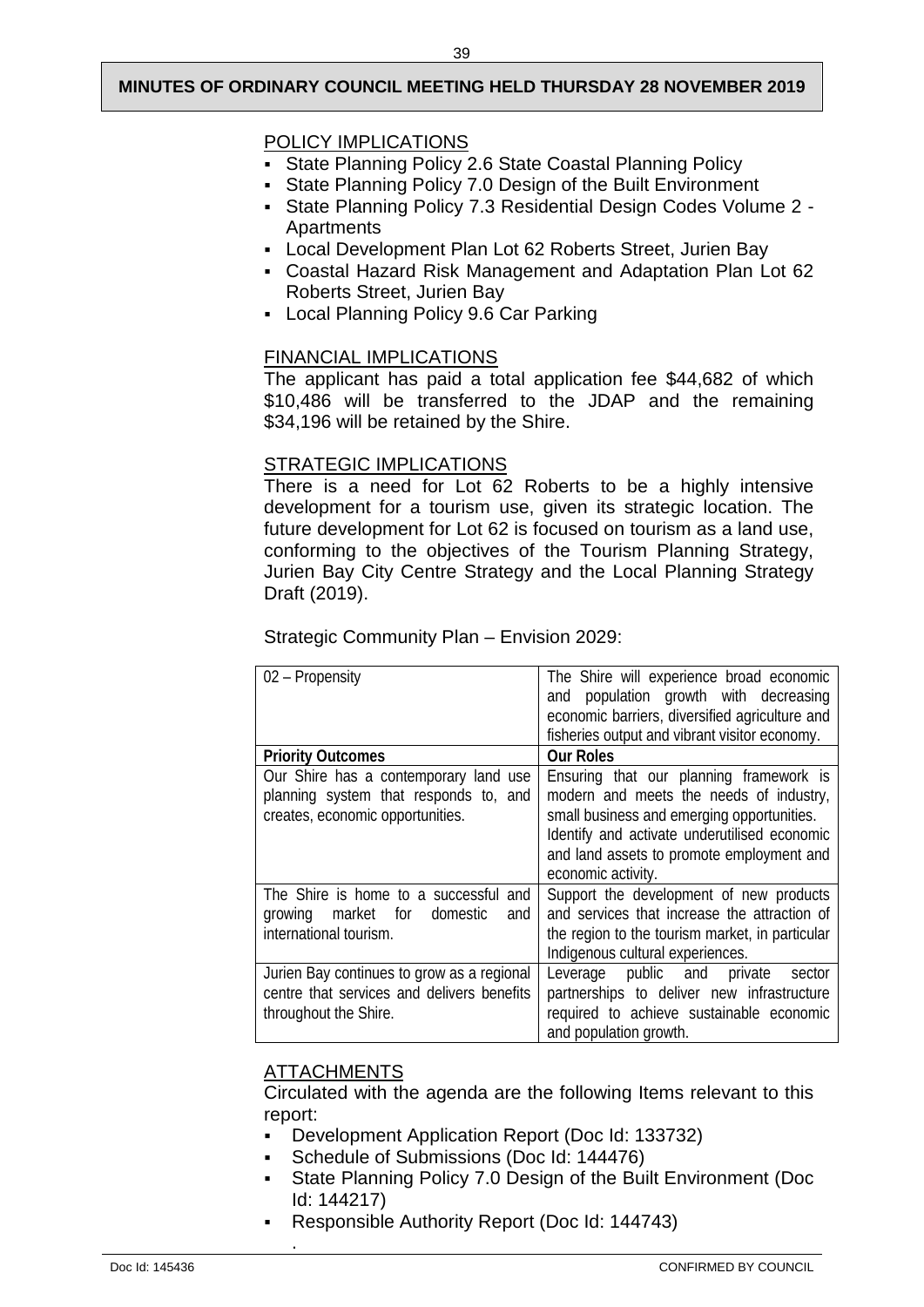## VOTING REQUIREMENT

Simple majority

## **OFFICER RECOMMENDATION / COUNCIL DECISION**

**Moved Cr Scharf, seconded Cr Gibson**

**That Council endorses the Responsible Authority Report (Doc Id: 144743) to the Midwest Wheatbelt Joint Development Assessment Panel, which recommends development approval of a mixed use tourist development upon Lot 62 Roberts Street and portion of Heaton Street Road Reserve, Jurien Bay.**

**CARRIED 8 / 0** 

## <span id="page-42-1"></span><span id="page-42-0"></span>**9.4 GOVERNANCE & ADMINISTRATION**

## **9.4.1 SHIRE OF DANDARAGAN – CORPORATE BUSINESS PLAN**

Disclosure of Interest:<br>Date: Date: 5 November 2019 Senior Officer: Not Applicable

Location: Shire of Dandaragan<br>Applicant: Not Applicable Applicant: Not Applicable<br>Folder Path: Not Applicable Business Classification Scheme / Corporate Management / Planning / Corporate Business Plans Author: **Brent Bailey, Chief Executive Officer** 

#### PROPOSAL

The purpose of this report is for Council to endorse the Corporate Business Plan following the Draft document being advertised and undergoing minor updates.

#### BACKGROUND

Since Council adopted the new Strategic Community Plan in June 2019 staff have been working on the supporting suite of integrated planning documents. The Corporate Business Plan provides an active link between the longer term direction and objectives of the Strategic Community Plan and the annual Shire budget.

A Corporate Business Plan is generally reviewed at a desktop level annually to "roll forward" 1 year and may also be updated in coordination with the SCP's major and minor reviews. In addition, the Corporate Business Plan will form the basis of the Shire's annual report in future years to provide detailed review and feedback on the organisation's progress towards its strategic targets.

#### COMMENT

Many of the Shire's projects are not initiated and completed within a 12 month budget cycle and accordingly require a more considered planning approach. The Corporate Business Plan gives the community and organisation direction about the prioritised projects over a 4 year cycle and guides the work flow of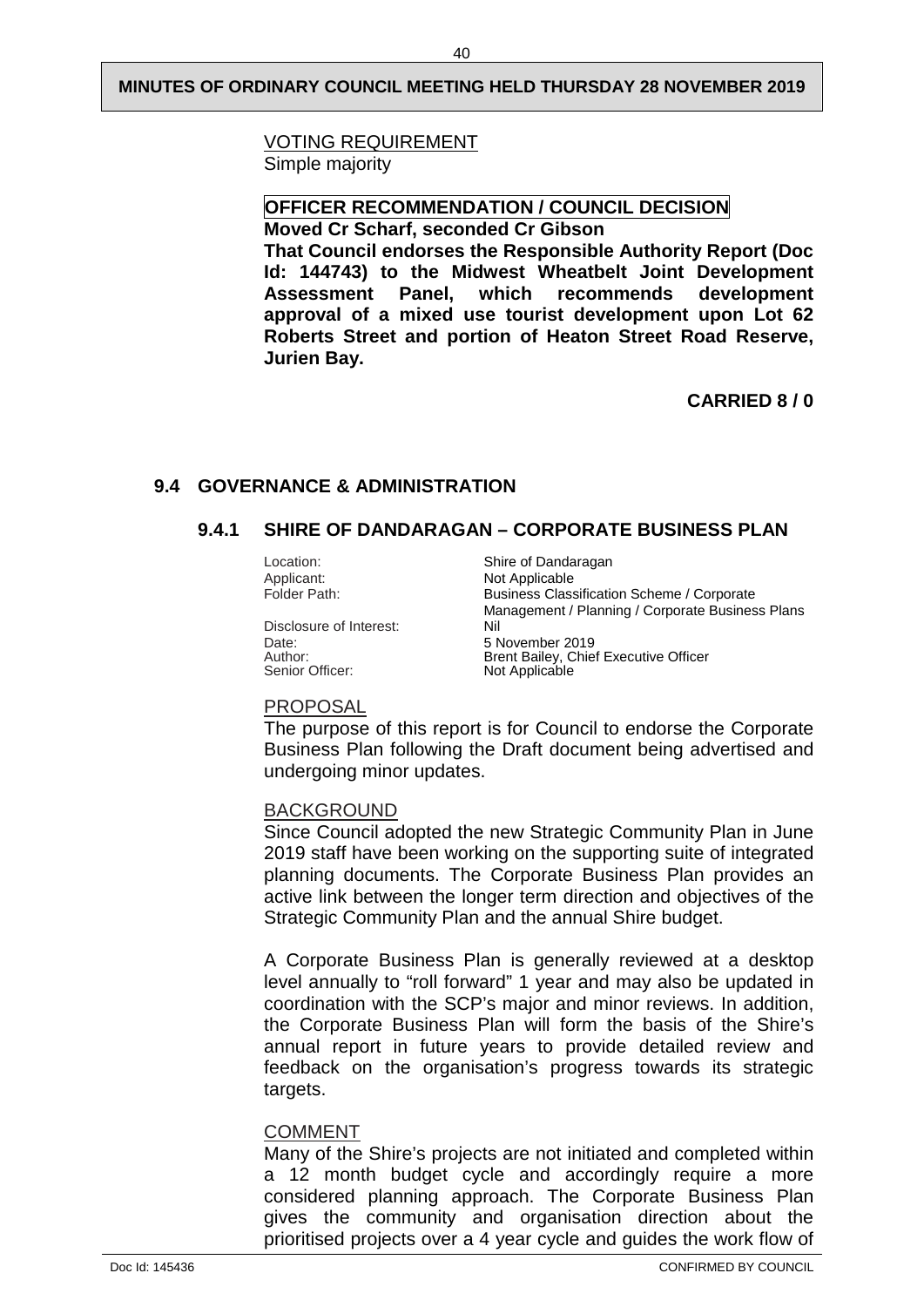senior staff involved in larger projects.

The Corporate Business Plan also provides an overview of the operating environment for the Shire and highlights some of the key external influences that will influence growth and development in the region.

A major projects page has been included to clearly identify the projects which Council considers of the highest importance. The current major projects list consists of:

- 1) Jurien Bay Foreshore and Youth Precinct
- 2) Turquoise Path Cervantes to Hill River Extension
- 3) Badgingarra Truck Stop and Sample Station
- 4) Dandaragan Streetscape Beautification and BMX Track
- 5) Cervantes Foreshore Reserve and Parking

While there is no statutory requirement for formal advertising of a draft CBP, given this CBP has been derived from the major SCP review process it has been advertised for public comment to reaffirm the strategic importance of the Integrated Planning process and to demonstrate the alignment of Council's strategic direction with the initial public consultation cycle. The following comments were received and have been addressed with officer comment: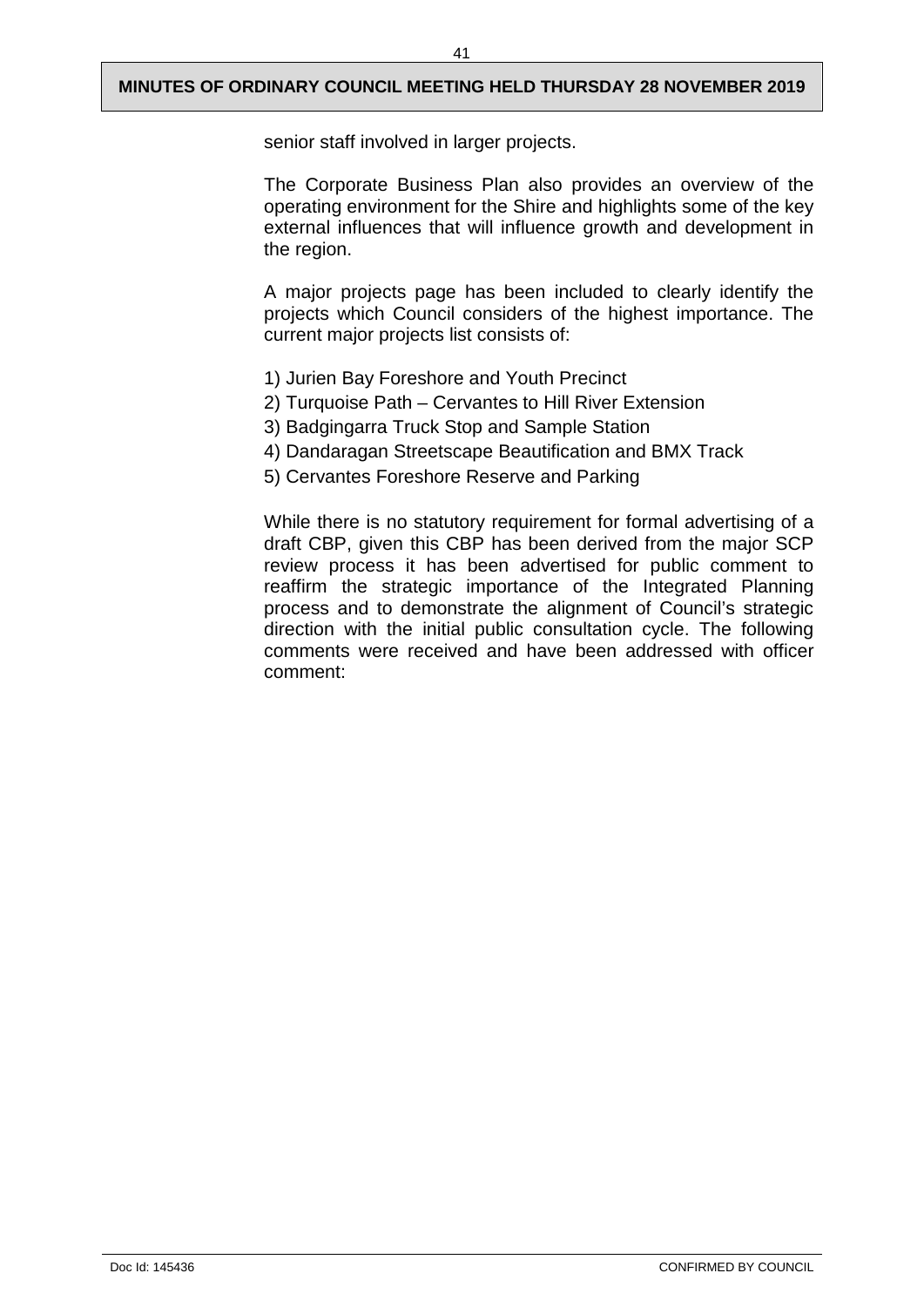42

| <b>Summary of Comments</b>                                                                                                                                                                                                                                                                                               | <b>Officer Comment</b>                                                                                                                                                                    |  |
|--------------------------------------------------------------------------------------------------------------------------------------------------------------------------------------------------------------------------------------------------------------------------------------------------------------------------|-------------------------------------------------------------------------------------------------------------------------------------------------------------------------------------------|--|
| Mr Ron Snook                                                                                                                                                                                                                                                                                                             | Noted. The CBP and supporting strategies (e.g.                                                                                                                                            |  |
|                                                                                                                                                                                                                                                                                                                          | Aged Friendly Plan, Youth Plan) have identified a                                                                                                                                         |  |
| Comments that the content is skewed                                                                                                                                                                                                                                                                                      | number of initiatives that will respond to the needs                                                                                                                                      |  |
| towards business community and tourism                                                                                                                                                                                                                                                                                   | of retirees and other community groups. These are                                                                                                                                         |  |
| industry while not addressing the retired                                                                                                                                                                                                                                                                                | being actively pursued throughout the organisation.                                                                                                                                       |  |
| community. Promotes the necessity for a                                                                                                                                                                                                                                                                                  |                                                                                                                                                                                           |  |
| Bypass road to maintain unique local<br>environment.                                                                                                                                                                                                                                                                     | Councillors have considered the necessity for a                                                                                                                                           |  |
|                                                                                                                                                                                                                                                                                                                          | bypass and while an alignment is currently<br>gazetted the project is not considered as a priority                                                                                        |  |
|                                                                                                                                                                                                                                                                                                                          | for the term covered by the CBP.                                                                                                                                                          |  |
| Jurien Bay Chamber of Commerce                                                                                                                                                                                                                                                                                           |                                                                                                                                                                                           |  |
|                                                                                                                                                                                                                                                                                                                          |                                                                                                                                                                                           |  |
| <b>Integration of Commissioned Strategic</b><br><b>Plans</b>                                                                                                                                                                                                                                                             | Noted. The CBP is also updated annually to "roll<br>forward" Council's Long Term Financial Plan and<br>takes quidance from other strategies developed                                     |  |
| Notes the current development of a suite of<br>supporting plans and strategies - e.g.<br>Economic Development Strategy.<br>Recommends regular review of CBP to<br>ensure key strategies and actions are<br>resourced.                                                                                                    | since the last review.                                                                                                                                                                    |  |
| <b>Initiative Filtering</b>                                                                                                                                                                                                                                                                                              | Noted. Differing projects and expenditure                                                                                                                                                 |  |
| Notes the wide consultation process and<br>generation of community driven initiatives.<br>Recommends proposals be subject to a<br>rigorous assessment to demonstrate a viable<br>business case that substantiates community<br>need (over and above existing assets), and<br>the ability to fund and maintain the asset. | commitments are subject to varying levels of cost-<br>benefit analysis. Council ultimately takes<br>responsibility for balancing priorities through the<br>decision making process.       |  |
| Recommends any proposals that cannot<br>meet an assessment should be discarded<br>from the Corporate Business Plan at the<br>earliest opportunity.                                                                                                                                                                       |                                                                                                                                                                                           |  |
| <b>External Funding</b><br>Recommends greater clarity is provided on<br>estimated budget impacts and consideration<br>of the impacts of multiple projects competing<br>for the same grant pools.                                                                                                                         | CBP has been updated to provide greater detail<br>where available however forward planned projects<br>may not have this level of detail in advance of a<br>project plans being developed. |  |
| <b>Chamber Priorities</b><br>Economic Development Officer (Independent)<br><b>Events Promotion</b>                                                                                                                                                                                                                       |                                                                                                                                                                                           |  |

In response to the comments made, minor amendments have been made to the final proposed document provided within the attachments.

## <u>CONSULTATION</u>

The Shire of Dandaragan community has been consulted throughout the Envision 2029 process. This item addresses further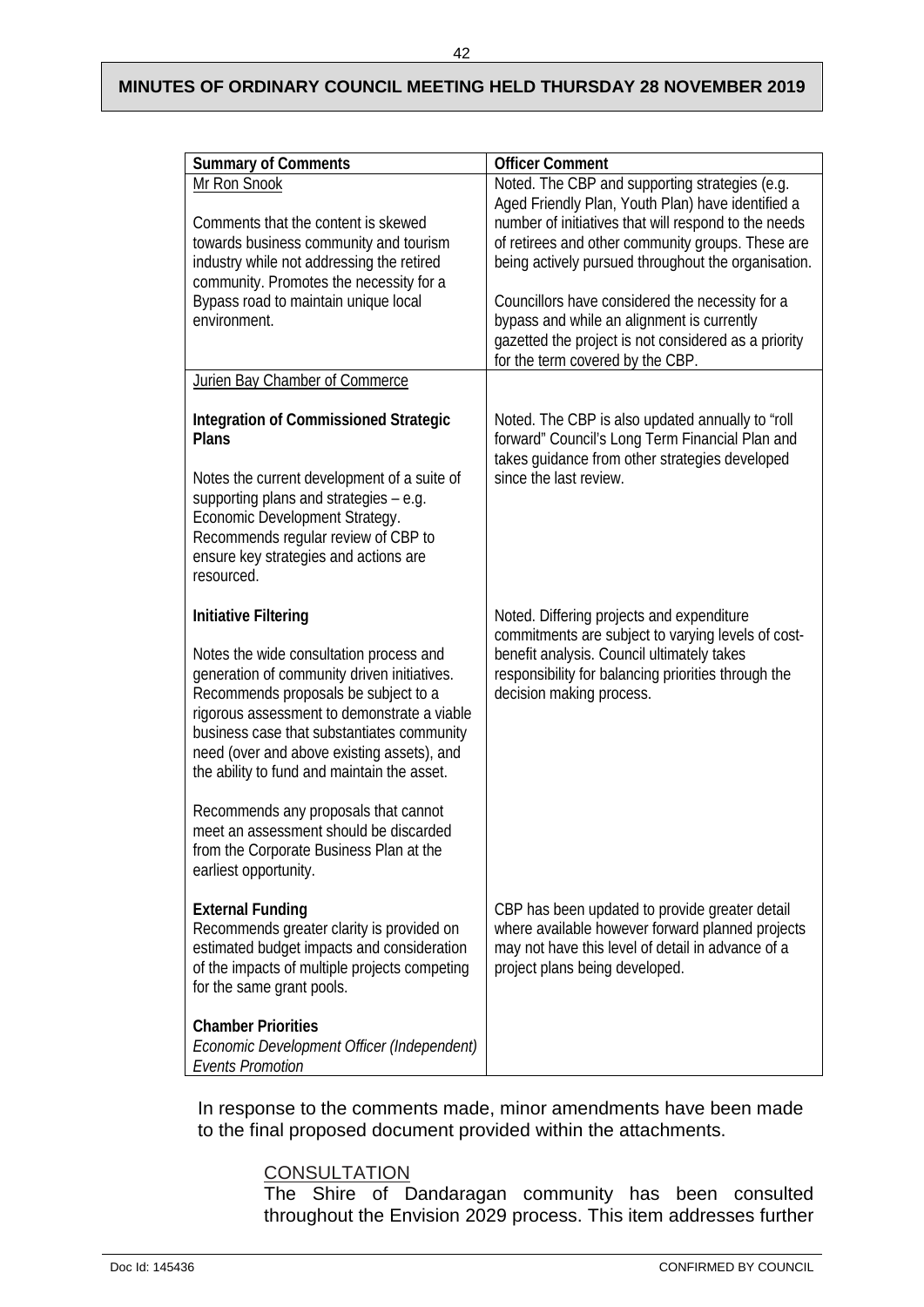consultation following the advertising of the draft Corporate Business Plan for community comment.

#### STATUTORY ENVIRONMENT

Local Government (Administration) Regulations Part 5

## **Division 3 — Planning for the future**

## **19DA. Corporate business plans, requirements for (Act s. 5.56)**

- (1) A local government is to ensure that a corporate business plan is made for its district in accordance with this regulation in respect of each financial year after the financial year ending 30 June 2013.
- (2) A corporate business plan for a district is to cover the period specified in the plan, which is to be at least 4 financial years.
- (3) A corporate business plan for a district is to
	- (a) set out, consistently with any relevant priorities set out in the strategic community plan for the district, a local government's priorities for dealing with the objectives and aspirations of the community in the district; and
	- (b) govern a local government's internal business planning by expressing a local government's priorities by reference to operations that are within the capacity of the local government's resources; and
	- (c) develop and integrate matters relating to resources, including asset management, workforce planning and long-term financial planning.
- (4) A local government is to review the current corporate business plan for its district every year.
- (5) A local government may modify a corporate business plan, including extending the period the plan is made in respect of and modifying the plan if required because of modification of the local government's strategic community plan.
- (6) A council is to consider a corporate business plan, or modifications of such a plan, submitted to it and is to determine\* whether or not to adopt the plan or the modifications.

\*Absolute majority required.

(7) If a corporate business plan is, or modifications of a corporate business plan are, adopted by the council, the plan or modified plan applies to the district for the period specified in the plan.

## POLICY IMPLICATIONS

The process undertaken during Envision 2029 has been consistent with Council's Policy - C-5CE02 – Community Engagement. The public participation associated with this item will be consistent with level 2 – consult.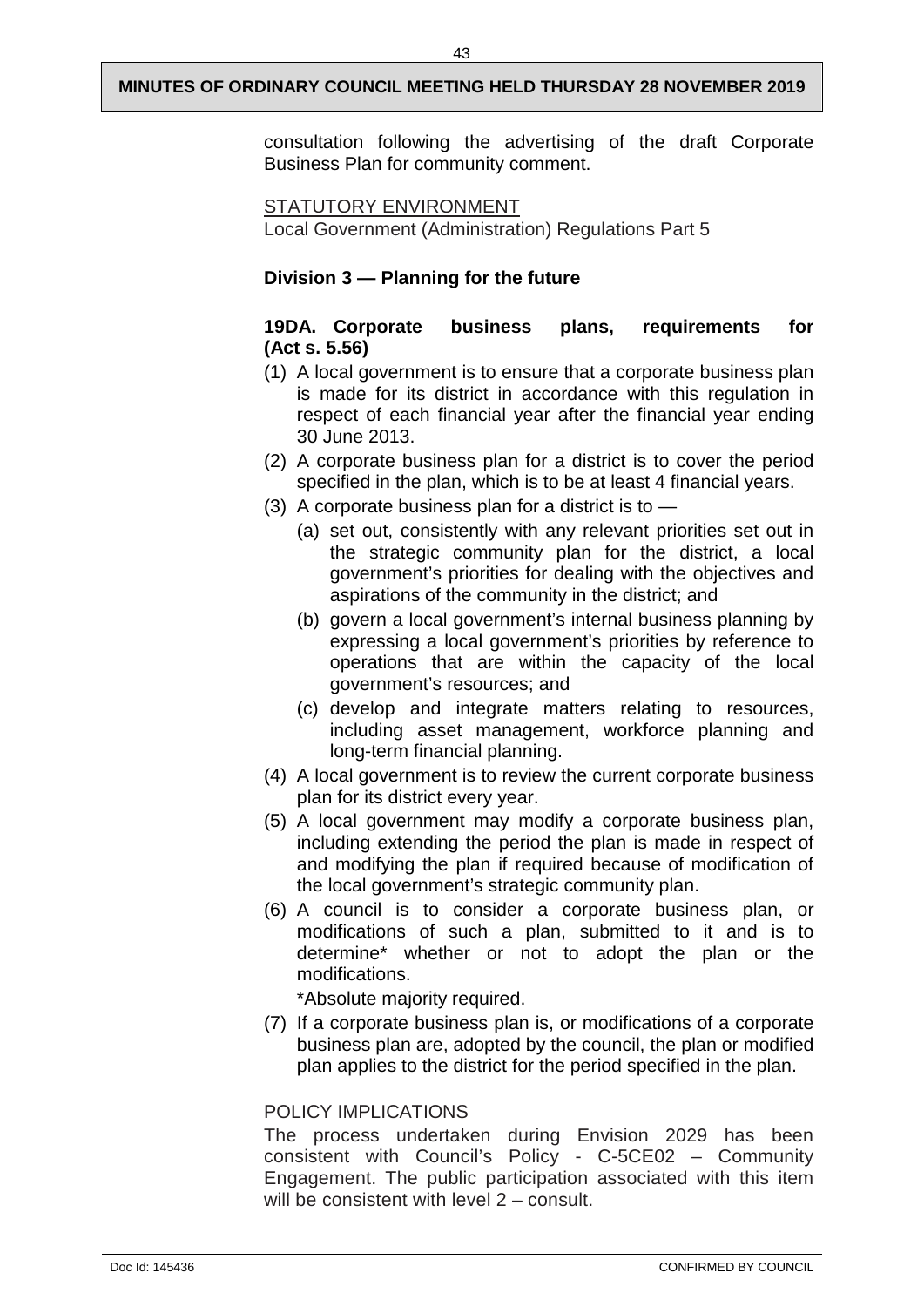## FINANCIAL IMPLICATIONS

Projects identified within the CBP that require additional funding beyond current budgets have been identified. This will be developed further through the finalisation and maintenance of the Long Term Financial Plan.

## STRATEGIC IMPLICATIONS

This item addresses a component of the major review of the Shire's Strategic Community Plan. The Corporate Business Plan links Council's long term strategy to short-medium term deliverables.

## ATTACHMENTS

Circulated with the agenda are the following items relevant to this report:

- Corporate Business Plan Envision 2029 (Doc Id: 142697)
- Public Submission Ron Snook (Doc Id: 141376)
- Public Submission Jurien Bay Chamber of Commerce (Doc Id: 144468)

## *(Marked 9.4.1)*

VOTING REQUIREMENT Absolute Majority

## **OFFICER RECOMMENDATION / COUNCIL DECISION**

**Moved Cr Slyns, seconded Cr Shanhun**

**That Council adopt the Shire of Dandaragan Corporate Business Plan – Envision 2029 Doc Id 142697.** 

## **CARRIED 8 / 0**

## <span id="page-46-0"></span>**9.4.2 2019 REVIEW OF DELEGATIONS REGISTER**

Applicant: N/A<br>Folder Path: Bus

Disclosure of Interest:<br>Date: Date: 19 November 2019<br>Author: 19 November 2019<br>Author: 19 November 2019

Location: Shire of Dandaragan Business Classification Scheme / Governance / Authorisations / Delegations Register<br>None Author: Julie Rouse, Executive Secretary<br>
Senior Officer: Senior Brent Bailey. Chief Executive Officer Brent Bailey, Chief Executive Officer

## PROPOSAL

To review the Shire of Dandaragan's Delegations Register in accordance with the Local Government Act 1995.

## BACKGROUND

The Local Government Act 1995 provides for a local government to delegate some of its powers and duties to the Chief Executive Officer and in some circumstances a committee. The Act also provides for the Chief Executive Officer to delegate any of his powers or functions to any employee of the local government. All of the mentioned delegations are required to be recorded in a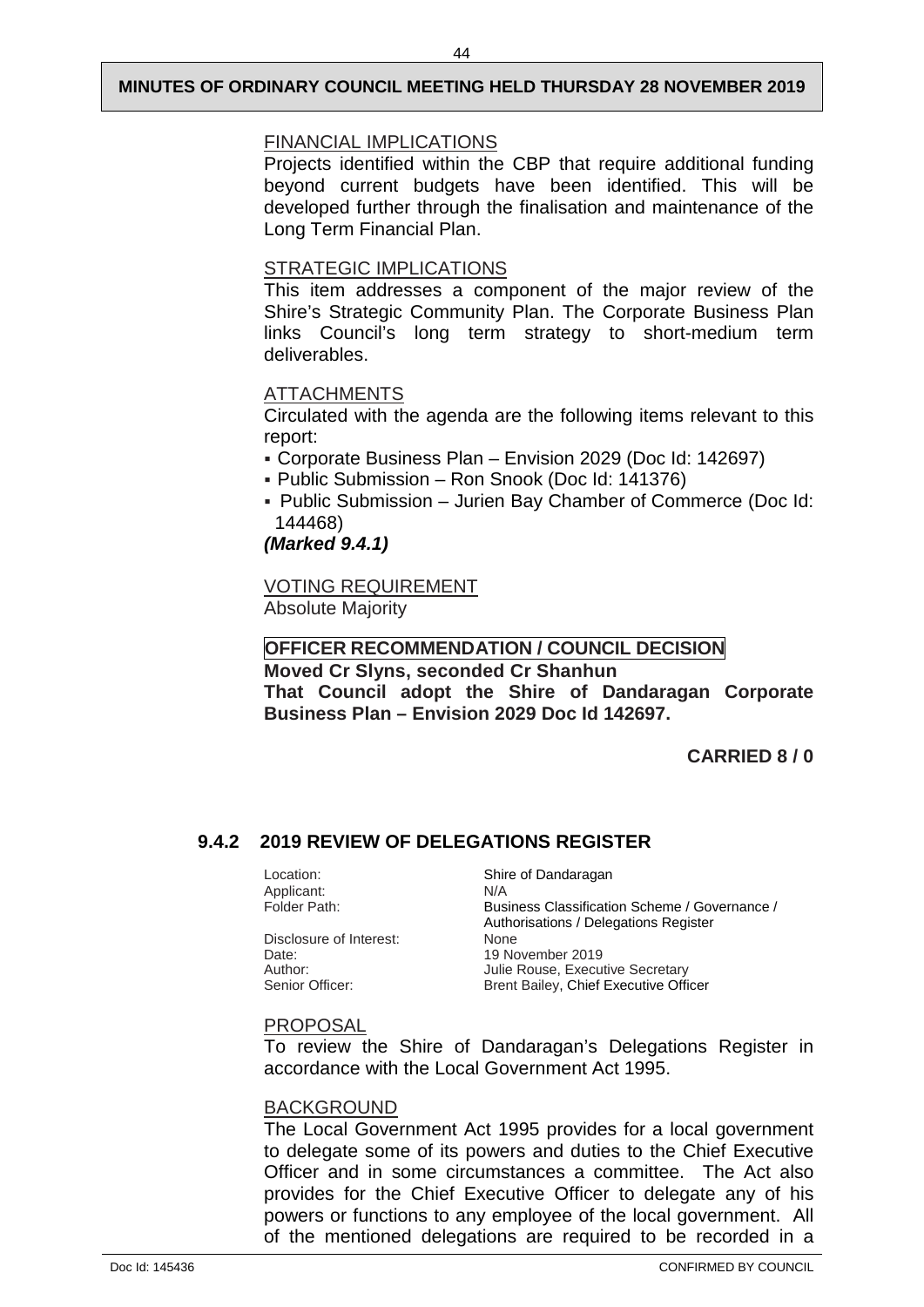register of delegations and that register must be reviewed on an annual basis.

#### COMMENT

The review of the Delegations Register proposes a number of minor changes, mostly formatting of the relevant legislation for consistency across the document.

Additionally, there are some other changes within the document following the Executive Management Teams review of the Register and as suggested by Darrell Forrest, the consultant who assisted in the holistic review of the Shire's Delegation Register late last year, as follows:

 Recent amendments to the *Building Regulations 2012* (Gazetted 26 April 2019) created new offences for which Local Government Permit Authorities may issue infringement notices.

*Building Regulation 70* was also amended, correcting its reference to and alignment with sections 9.19 and 9.20 of the *Local Government Act 1995* (which were amended in 2016 and created the misalignment with the previous *Building Regulation 70*. This created confusion amongst several local governments as to how this amended *Building Regulation 70* was to be implemented.

Given these amendments to *Building Regulation 70*, Council delegation 1.2.1 Appointment Authorised Persons and has been updated accordingly.

CEO delegation 1.3.8 Infringement Notices relating to Vehicles has been renamed to 1.3.18 Infringement Notices in order to incorporate this reference to *Building Regulation 70.*

- New Delegation 5.1.7 Dog Control to be created as per the *Dog Act 1976 s33* and *Dog Regulations 2013 Part VI* for issuing infringements.
- Delegation 9.1.2 Town Planning Other Use and Development has been updated with a new zoning table from pages 16 and 17 of the Shire of Dandaragan's amended Local Planning Scheme No. 7.

Point 3, dot point 1 of Delegation 9.1.2 Town Planning – Other Use and Development be amended to read as follows:

- *The proposal generally accords with the matters set out in Clause 67 of the Deemed Provisions of the Shire of Dandaragan Local Planning Scheme No. 7; and*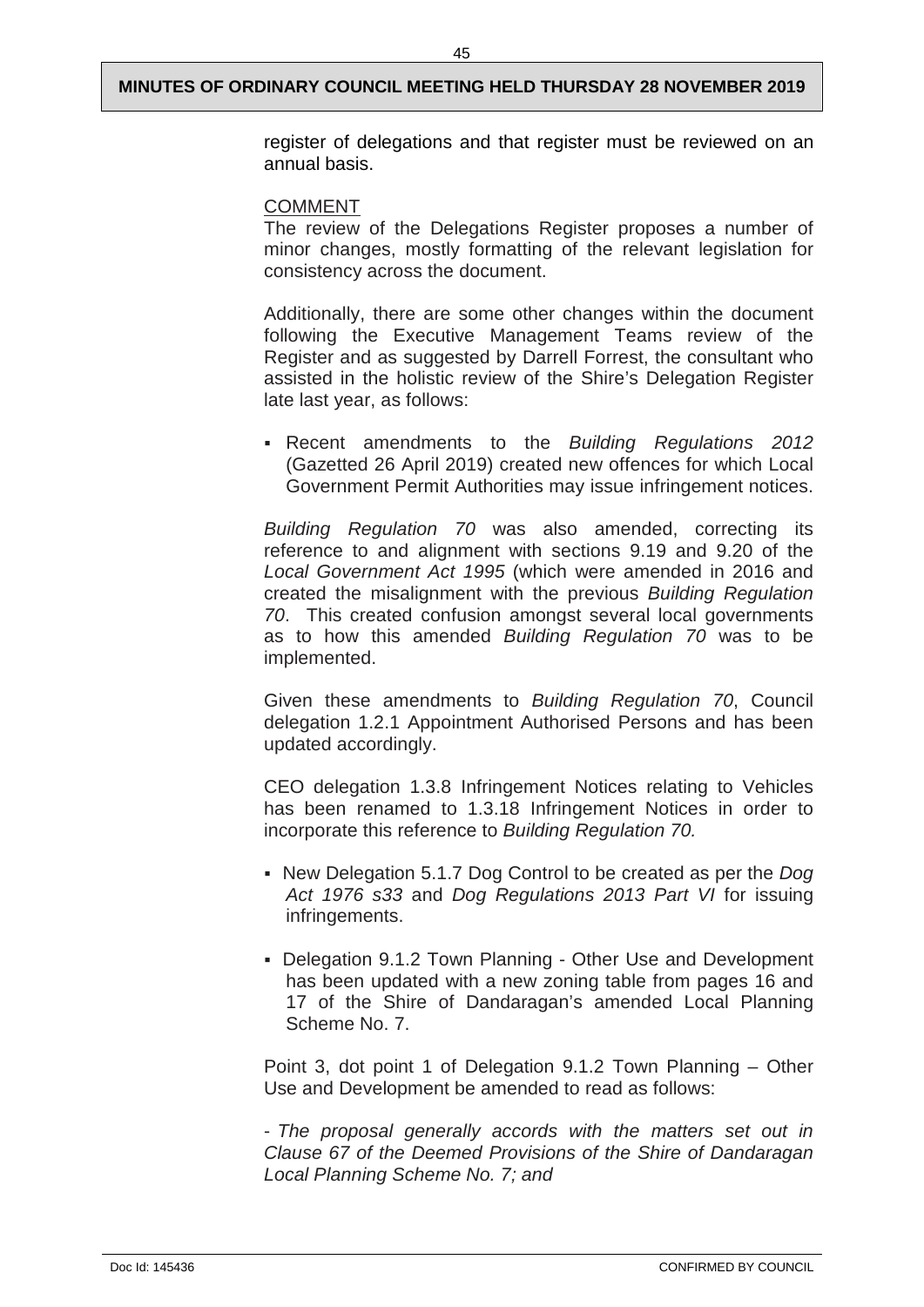Dot Point e) to be removed completely as this information is provided to Councillors each month through the Council Information Bulletin.

 Delegation 9.1.4 Town Planning – Signage to be amended as follows:

Amend Point 1 to read as: *To approve applications for signage in accordance with Local Planning Policy 9.5 – Advertising Devices (Signage); and*

Amend Point 2 to read as: *To enforce the provisions under Clause 80 of the Deemed Provisions of the Shire of Dandaragan Local Planning Scheme No. 7*

Amend Compliance Link to *Local Planning Policy 9.5 – Advertising Devices (Signage).*

 Remove Delegation 10.2.2 Development Control Powers – Metropolitan Region Scheme and Delegation 10.2.3 Development Control Powers – Greater Bunbury Region Scheme in their entirety as both these schemes do not apply to the Shire of Dandaragan for geographic reasons.

The Delegation Register has tracked changes which enables Councillors to view what alterations are proposed.

#### **CONSULTATION**

- **Executive Management Team**
- Executive Manager Corporate and Community Services
- Executive Manager Development Services
- Principal Environmental Health Officer
- **Manager Building**
- Manager Customer and Community Services
- Planning Officer
- **Executive Secretary**

## STATUTORY ENVIRONMENT

The Local Government Act 1995 Section 5.46 establishes the requirement to maintain a delegations register.

Other legislative requirements and references are incorporated within the Delegations Register itself.

#### POLICY IMPLICATIONS

There are no policy implications relevant to this item

#### FINANCIAL IMPLICATIONS

There are no financial implications relevant to this item

## **STRATEGIC IMPLICATIONS** Not applicable.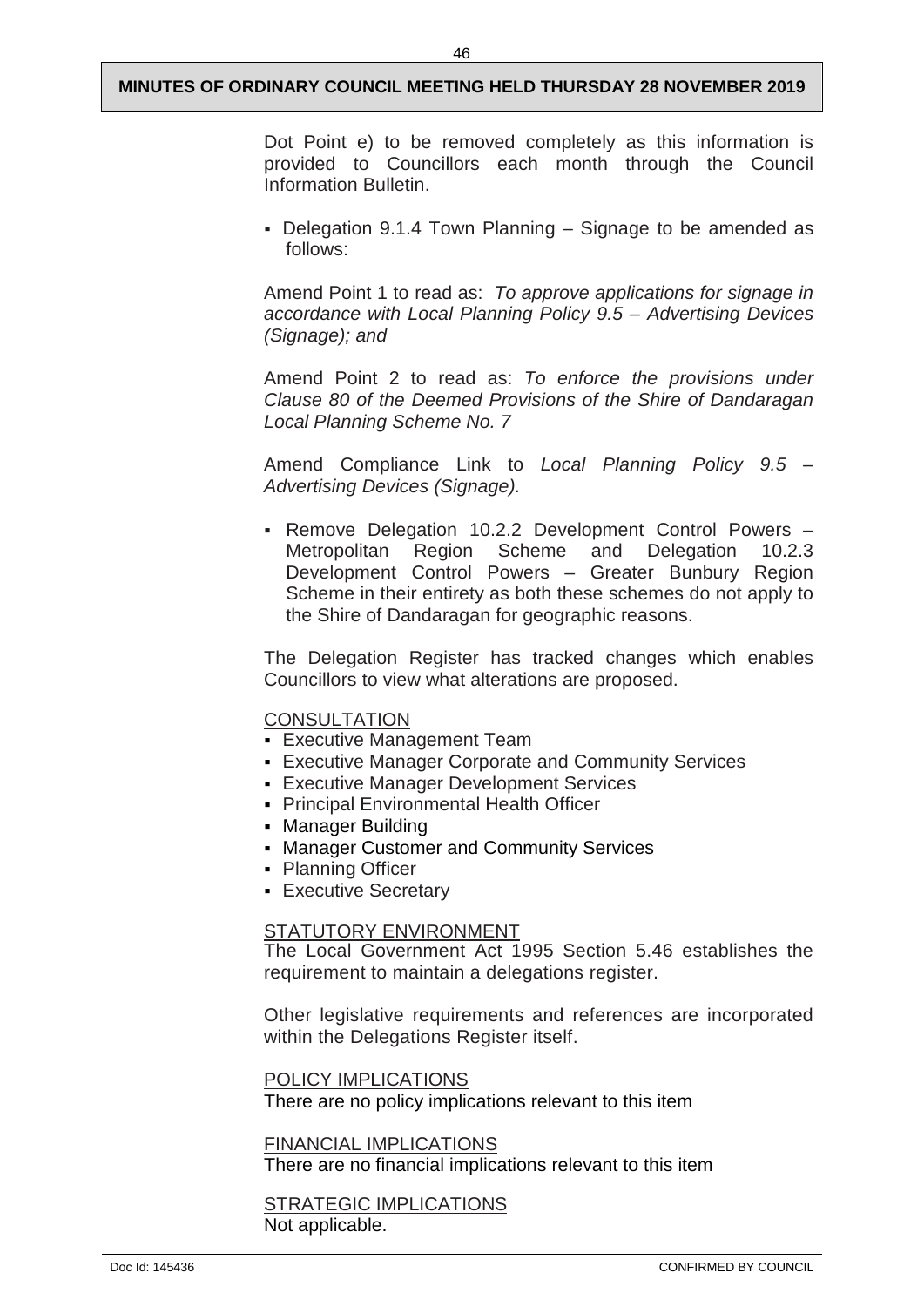#### ATTACHMENTS

Circulated with the agenda is the following item relevant to this report:

 Amended Shire of Dandaragan Delegations 2019 Review (Doc Id: 144704)

*(Marked 9.4.2)*

VOTING REQUIREMENT Simple majority

## **OFFICER RECOMMENDATION / COUNCIL DECISION**

**Moved Cr Richardson, seconded Cr Gibson That Council amends its Delegations Register in accordance with the proposed changes shown in the Amended Shire of Dandaragan Delegations 2019 Review (Doc Id: 144704) document.**

**CARRIED 8 / 0** 

## <span id="page-49-1"></span><span id="page-49-0"></span>**9.5 COUNCILLOR INFORMATION BULLETIN**

## **9.5.1 SHIRE OF DANDARAGAN – OCTOBER 2019 COUNCIL STATUS REPORT**

Document ID: 142248

Attached to the agenda is a copy of the Shire's status report from the Council Meeting held 24 October 2019. *(Marked 9.5.1)*

## <span id="page-49-2"></span>**9.5.2 SHIRE OF DANDARAGAN – INFRASTRUCTURE REPORT – NOVEMBER 2019**

Document ID: 144530

Attached to the agenda is a copy of the Shire of Dandaragan's Executive Manager Infrastructure Report for November 2019. *(Marked 9.5.2)*

## <span id="page-49-3"></span>**9.5.3 SHIRE OF DANDARAGAN – BUILDING STATISTICS – OCTOBER 2019**

Document ID: 144477

Attached to the agenda is a copy of the Shire of Dandaragan Building Statistics for October 2019. *(Marked 9.5.3)*

## <span id="page-49-4"></span>**9.5.4 SHIRE OF DANDARAGAN – PLANNING STATISTICS – OCTOBER 2019**

Document ID: 144469

Attached to the agenda is a copy of the Shire of Dandaragan Planning Statistics for October 2019. *(Marked 9.5.4)*

#### <span id="page-49-5"></span>**9.5.5 SHIRE OF DANDARAGAN TOURISM / LIBRARY REPORT FOR OCTOBER 2019**

Document ID: 144443 Attached to the agenda is monthly report for Tourism / Library for October 2019. *(Marked 9.5.5)*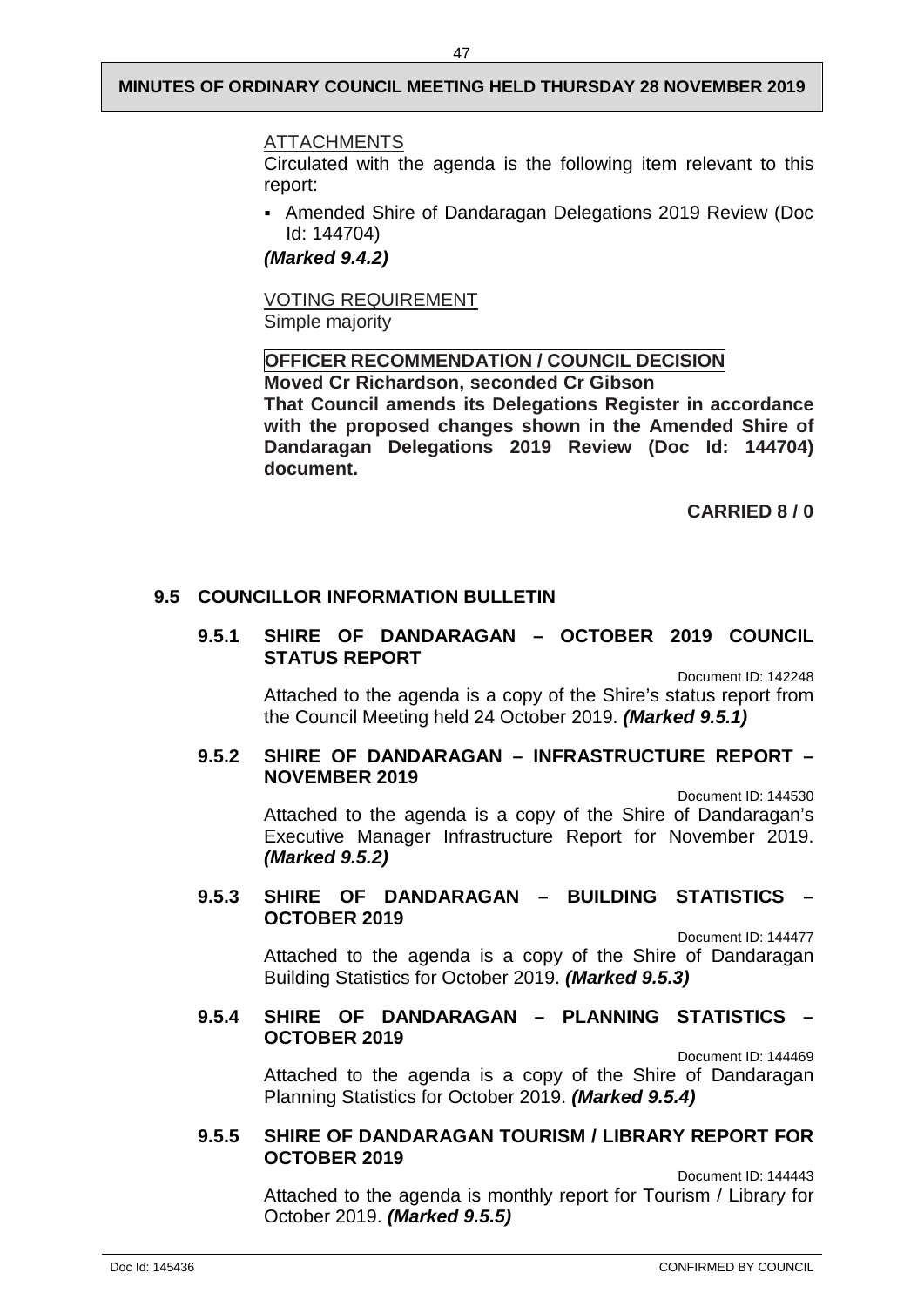## <span id="page-50-0"></span>**9.5.6 DEPARTMENT OF WATER AND ENVIRONMENTAL REGULATION – CLIMATE CHANGE**

Document ID: 144558 The Government of Western Australia is [seeking public comment](https://aus01.safelinks.protection.outlook.com/?url=https%3A%2F%2Fconsult.dwer.wa.gov.au%2Fclimatechange%2Fissues-paper%2F&data=02%7C01%7CNeil.Aldum%40dwer.wa.gov.au%7C7cfc1acf9b8b4b46115c08d755e46390%7C53ebe217aa1e46feb88e9d762dec2ef6%7C0%7C0%7C637072311728635074&sdata=6H4%2FmdIz1Aaz7%2Bu%2BAyo3pcxJ4ZuU8xuFx%2FcT4Qm5EfI%3D&reserved=0) on climate change issues and opportunities, and has released an issues paper on 4 September 2019.

You are invited to share your views by making a submission to the Department of Water and Environmental Regulation.

The submission period closes on 29 November 2019.

## <span id="page-50-1"></span>**9.5.7 LGIS 2019 SURPLUS DISTRIBUTION**

Document ID: 142149 Attached to the agenda is a copy of the Shire of Dandaragan LGIS 2019 Surplus Distribution *(Marked 9.5.7)*

## <span id="page-50-2"></span>**9.5.8 ASTROTOURISM CERVANTES REPORT**

Document ID: 144328 Attached to the agenda for your information is a copy of the Astrotourism Cervantes Report *(Marked 9.5.8)*

## <span id="page-50-3"></span>**10 NEW BUSINESS OF AN URGENT NATURE – INTRODUCED BY RESOLUTION OF THE MEETING**

## <span id="page-50-4"></span>**11 CONFIDENTIAL ITEMS FOR WHICH MEETING IS CLOSED TO THE PUBLIC**

Section 5.23 of the Local Government Act 1995 stipulates that all Council Meetings are generally open to the public. Section 5.23 goes on to identify specific situations in which the Council or committee may close to members of the public the meeting, or part of the meeting.

In situations where it is deemed that a meeting or part of a meeting must be closed to the public, Section 5.23 (3) states "A decision to close a meeting or part of a meeting and the reason for the decision are to be recorded in the minutes of the meeting."

*For a decision to be recorded in the minute a formal motion must be passed by Simple majority clearly stating the reason for the closure in accordance with Section 5.23 of the Local Government Act 1995.*

Local Government Act 1995

*5.23.Meetings generally open to public*

- (1) Subject to subsection (2), the following are to be open to members of the public —
	- (a) all council meetings; and
	- (b) all meetings of any committee to which a local government power or duty has been delegated.
- (2) If a meeting is being held by a council or by a committee referred to in subsection (1)(b), the council or committee may close to members of the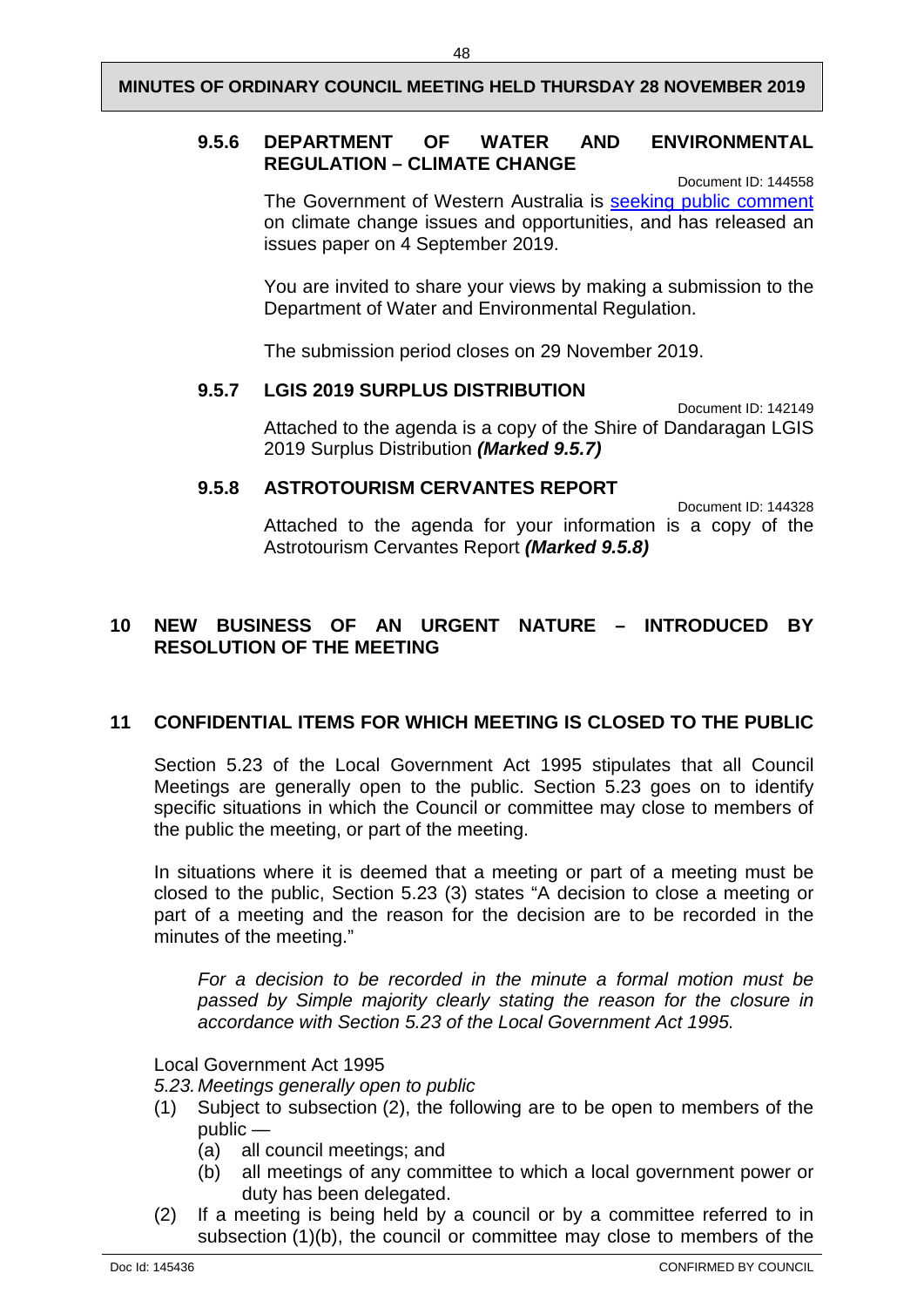public the meeting, or part of the meeting, if the meeting or the part of the meeting deals with any of the following —

- (a) a matter affecting an employee or employees;
- (b) the personal affairs of any person;
- (c) a contract entered into, or which may be entered into, by the local government and which relates to a matter to be discussed at the meeting;
- (d) legal advice obtained, or which may be obtained, by the local government and which relates to a matter to be discussed at the meeting;
- (e) a matter that if disclosed, would reveal
	- (i) a trade secret;
	- (ii) information that has a commercial value to a person; or
	- (iii) information about the business, professional, commercial or financial affairs of a person, where the trade secret or information is held by, or is about, a person other than the local government;
- (f) a matter that if disclosed, could be reasonably expected to  $-$ 
	- (i) impair the effectiveness of any lawful method or procedure for preventing, detecting, investigating or dealing with any contravention or possible contravention of the law;
	- (ii) endanger the security of the local government's property; or
	- (iii) prejudice the maintenance or enforcement of a lawful measure for protecting public safety;
- (g) information which is the subject of a direction given under section 23(1a) of the *Parliamentary Commissioner Act 1971*; and
- (h) such other matters as may be prescribed.
- (3) A decision to close a meeting or part of a meeting and the reason for the decision are to be recorded in the minutes of the meeting.

Local Government (Administration) Regulations 1996

*4A. Meeting, or part of meeting, may be closed to public — s. 5.23(2)(h)*

The determination by the local government of a price for the sale or purchase of property by the local government, and the discussion of such a matter, are matters prescribed for the purposes of section 5.23(2)(h).

## <span id="page-51-0"></span>**11.1 GOVERNANCE & ADMINISTRATION**

## **OFFICER RECOMMENDATION / COUNCIL DECISION**

## **Moved Cr Scharf, seconded Cr Shanhun**

**That the meeting be closed to members of the public at 4:34pm in accordance with Section 5.23 (2) (a) and 5.23 (2) (c) of the Local Government Act 1995 and Regulation 4A of the Local Government (Administration) Regulations 1996 to allow Council to discuss Item 11.1.1 Appointment of Senior Employee - Executive Manager Infrastructure', Item 11.1.2 Chief Executive Officer's 2019 / 2020 Key Performance Indicators and Item 11.1.3 Jurien Bay Foreshore Commercial Request for Proposal (RFP 19/001).**

## **CARRIED 8 / 0**

*The Executive Manager Corporate & Community Services, Executive Manager Development Services, Economic & Club Development Officer,*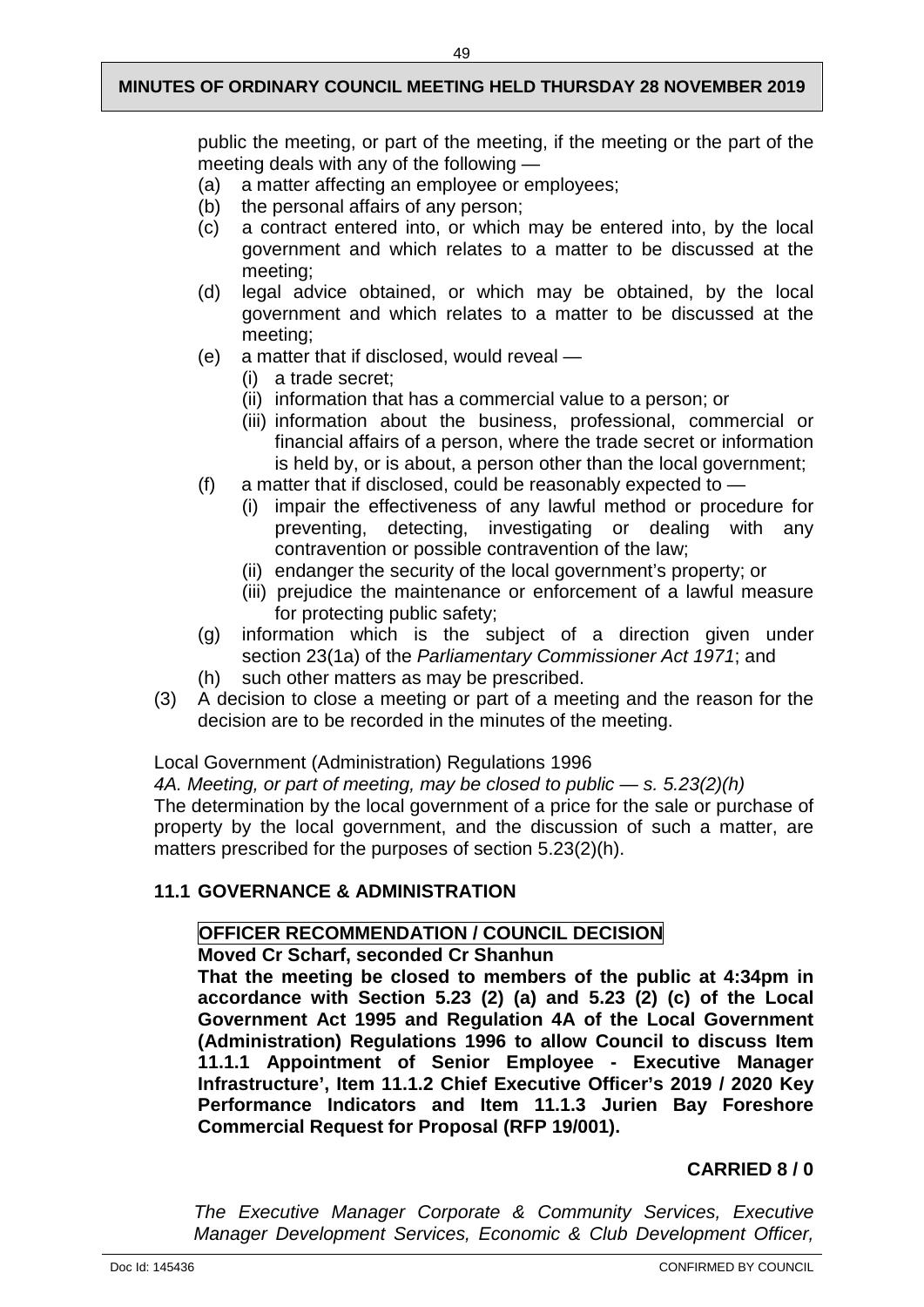*Manager Community & Customer Services, Planning Officer and members of the public left the meeting at 4.34pm*

## <span id="page-52-0"></span>**11.1.1 APPOINTMENT OF SENIOR EMPLOYEE - EXECUTIVE MANAGER INFRASTRUCTURE**

Location: Shire of Dandaragan<br>Applicant: Not applicable Applicant: Not applicable<br>
Folder Path: Human Resou Human Resources / Personnel File / Brad Pepper<br>Nil Disclosure of Interest:<br>Date: Date: 11 November 2019<br>Author: 11 November 2019<br>Mr Brent Bailey. Ch Author: Mr Brent Bailey, Chief Executive Officer<br>
Senior Officer: Not applicable Not applicable

*This report has been abridged to the confidential nature of the content that is contained within this report.*

## **OFFICER RECOMMENDATION / COUNCIL DECISION**

**Moved Cr Gibson, seconded Cr Richardson That Council agrees to accept the recommendation of the Chief Executive Officer, in accordance with Section 5.37(2) of the Local Government Act 1995, to appoint Mr Brad Pepper to the position of Executive Manager Infrastructure for the Shire of Dandaragan.**

**CARRIED 8 / 0**

## <span id="page-52-1"></span>**11.1.2 PRIVATE AND CONFIDENTIAL – CHIEF EXECUTIVE OFFICER 2019/2020 KEY PERFORMANCE INDICATORS**

| Location:               | Shire of Dandaragan                                                                                                                    |
|-------------------------|----------------------------------------------------------------------------------------------------------------------------------------|
| Applicant:              | Not Applicable                                                                                                                         |
| Folder Path:            | Human Resources / Personnel File / Brent Bailey                                                                                        |
| Disclosure of Interest: | Financial Interest – This item has a direct influence<br>on the review of the CEO's annual performance and<br>contractual commitments. |
| Date:                   | 13 November 2019                                                                                                                       |
| Author:                 | Brent Bailey, Chief Executive Officer                                                                                                  |
| Senior Officer:         | Not Applicable                                                                                                                         |

*This report has been abridged to the confidential nature of the content that is contained within this report.*

## **RECOMMENDATION / COUNCIL DECISION Moved Cr Shanhun, seconded Cr Richardson That Council endorse the following suite of KPI's for the Chief Executive Officer for the 2019/2020 review period.**

| <b>Envision 2029</b>          | Delivery of the                                |
|-------------------------------|------------------------------------------------|
|                               | • Corporate Business Plan                      |
|                               | • Workforce Plan                               |
|                               | • Long Term Financial Plan                     |
| <b>Foreshore Developments</b> | • Finalise the Jurien Bay Foreshore            |
|                               | Commercial RFP process                         |
|                               | • Develop foreshore masterplans for Jurien Bay |

Doc Id: 145436 CONFIRMED BY COUNCIL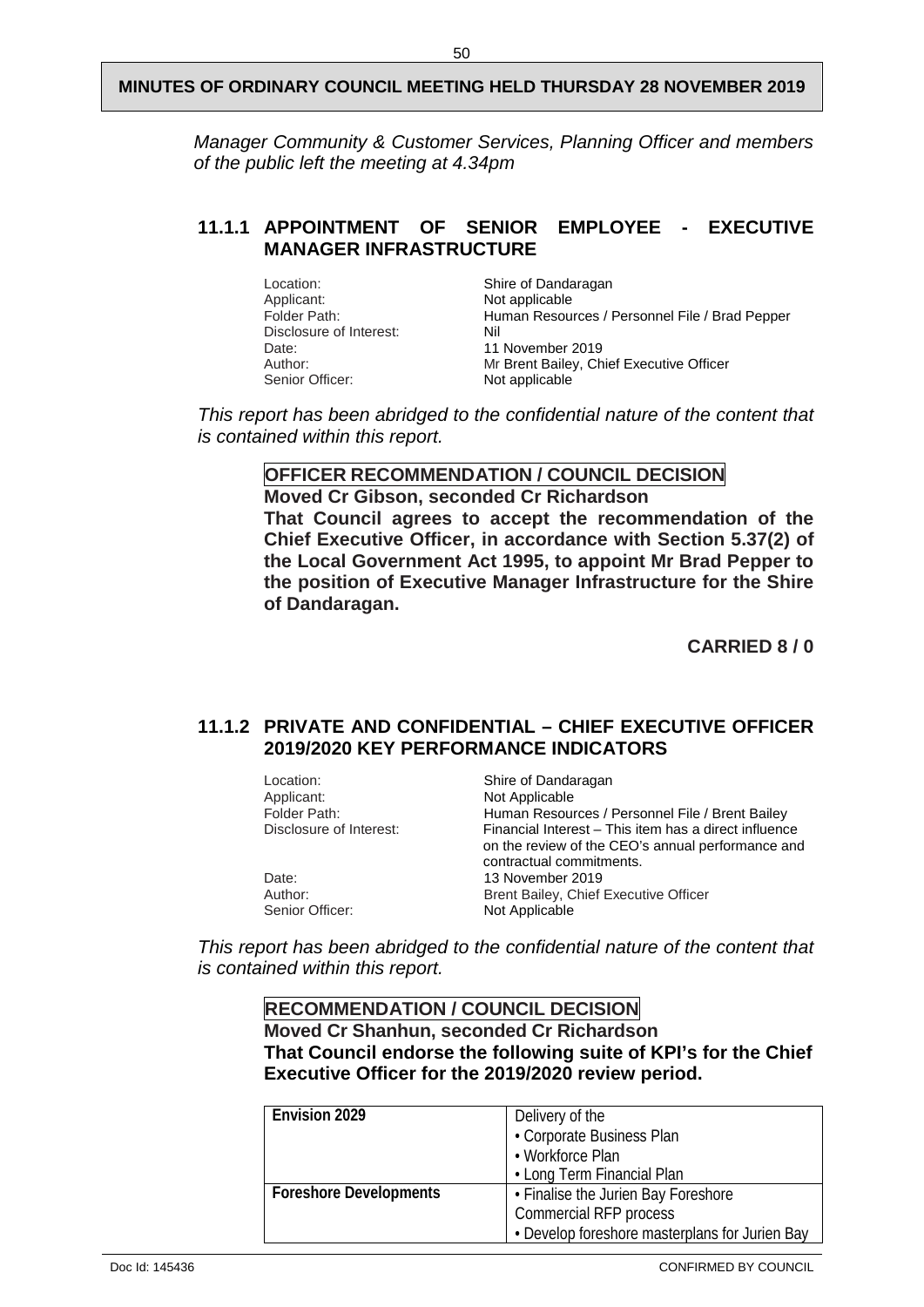|                                      | and Cervantes to guide future investment<br>decisions in public infrastructure and place<br>activation                                                                                                            |
|--------------------------------------|-------------------------------------------------------------------------------------------------------------------------------------------------------------------------------------------------------------------|
| <b>Aged Care</b>                     | • Advocate for the development of a privately<br>operated aged care facility to be located within<br>the Shire                                                                                                    |
| <b>Economic Development</b>          | • Prepare an economic development plan to<br>quide the Shire's economic development<br>investments                                                                                                                |
| <b>Turquoise Way Shared Path</b>     | • Advocate for the State Government and<br>private sector to fund the second stage of the<br>Turquoise Way Shared Path                                                                                            |
| <b>Tourism Development</b>           | • Develop a detailed scope for a Shire wide<br>tourism development plan to provide market<br>research and facilitate future destination<br>marketing plans that respond to consumer<br>demand                     |
| Waste Management                     | • Commence a strategic waste management<br>review to address key issues including the<br>Shire's future capacity, constraints, demand<br>and opportunities for economically viable<br>infrastructure and services |
| <b>Financial and Risk Management</b> | - Lead the management and implementation of<br>appropriate frameworks, systems and<br>procedures to identify, assess and address risks                                                                            |

## **CARRIED 8 / 0**

## <span id="page-53-0"></span>**11.1.3 JURIEN BAY FORESHORE COMMERCIAL REQUEST FOR PROPOSAL (RFP 19/001)**

| Location:               | Jurien Bay Foreshore portion of Reserve 28541 and   |
|-------------------------|-----------------------------------------------------|
|                         | Reserve 26939                                       |
| File Ref:               | Business Classification Scheme / Parks & Reserves / |
|                         | Design & Construction / Jurien Bay Foreshore        |
|                         | <b>Recreation Management</b>                        |
| Disclosure of Interest: | None                                                |
| Date:                   | 12 November 2019                                    |
| Author:                 | David Chidlow, Executive Manager Development        |
|                         | <b>Services</b>                                     |
| Senior Officer:         | Brent Bailey, Chief Executive Officer               |
|                         |                                                     |

*This report has been abridged to the confidential nature of the content that is contained within this report.*

## **OFFICER RECOMMENDATION / COUNCIL DECISION Moved Cr Shanhun, seconded Cr Scharf That Council decline all offers submitted for Request for Proposal (RFP 19/001) being the proposed Jurien Bay Foreshore Commercial Development and; 1. Notifies all respondents that a further consultation process**

- **is being undertaken on the foreshore development. The respondents' input will be sought as part of this process;**
- **2. Following completion of the consultation process, the Chief Executive Officer be delegated approval to negotiate with**